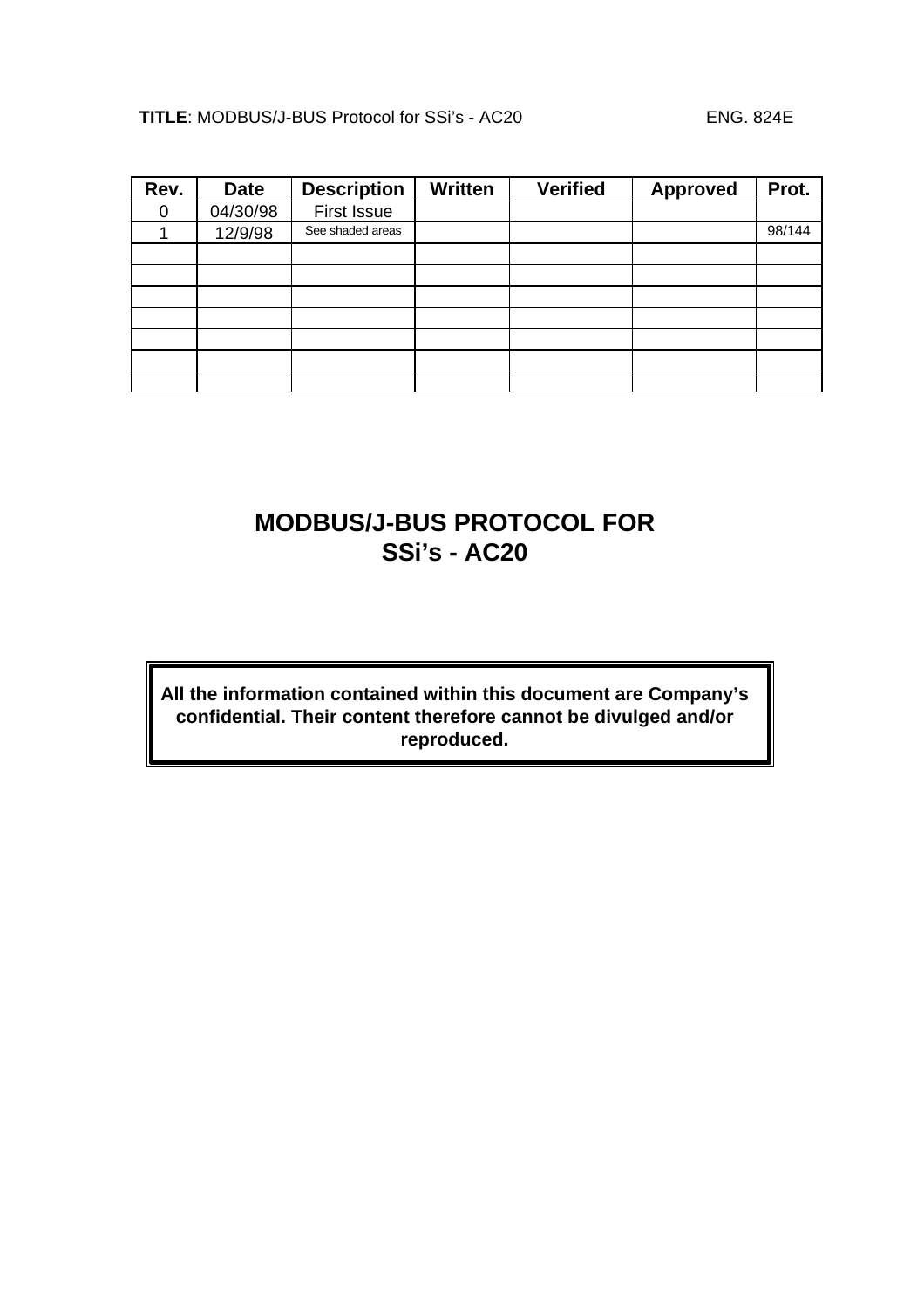## **MODBUS/J-BUS PROTOCOL FOR SSi's - AC20**

**This document complies with ENG824E, Rev. 1 dated December 9, 1998. The first page of this document is for R&D use only.**

Headquarters: Factory: Super Systems Inc 4250 Creek Road Cincinnati, OH 45241 513-772-0060 www.supersystems.com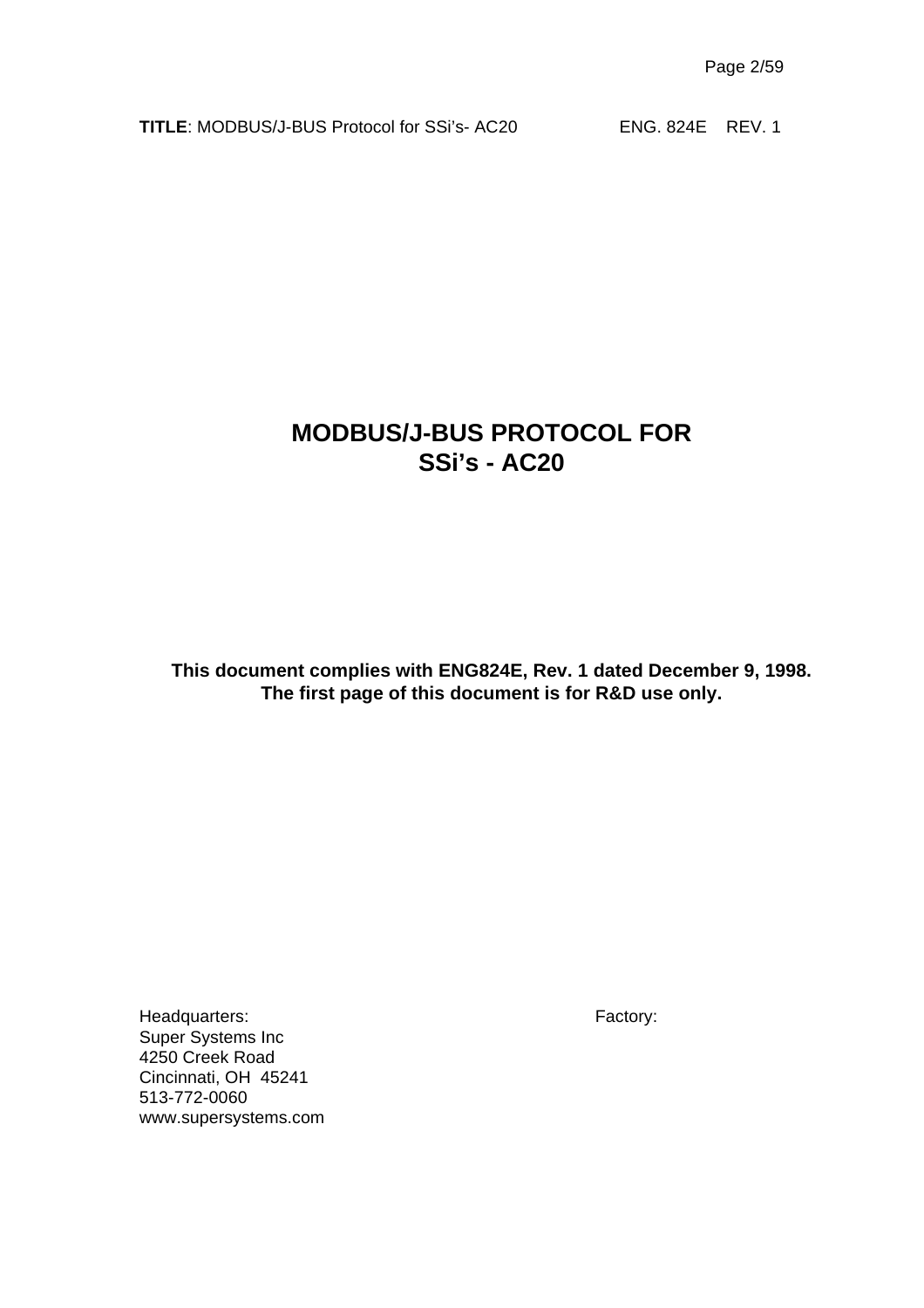| <b>TITLE: MODBUS/J-BUS Protocol for SSi's-AC20</b> | ENG. 824E REV. 1 |  |
|----------------------------------------------------|------------------|--|
|----------------------------------------------------|------------------|--|

## **INDEX**

| Introduction                                            | Page    | 4              |
|---------------------------------------------------------|---------|----------------|
| Function code 1 and 2: Bits reading                     | Page    | 6              |
| Function code 3 and 4: Words reading                    | Page    | $\overline{7}$ |
| Function code 5: Single bit writing                     | Page    | 8              |
| Function code 6: Single word writing                    | Page    | 9              |
| Function code 15: Multiple bits writing                 | Page    | 10             |
| Function code 16: Multiple words writing                | Page    | 11             |
| <b>Notes</b>                                            | Page    | 12             |
| Error reply                                             | Page    | 15             |
| Words for device in control mode - Parameters           | Page    | 18             |
| Words for device in control mode - Non parameters       | Page    | 26             |
| Bits for device in control mode                         | Page    | 31             |
| Words for device in configuration mode - Parameters     | Page    | 37             |
| Words for device in configuration mode - Non parameters | Page    | 45             |
| Words for device in security code mode                  | Page    | 46             |
| Index, divided in families and groups, of Modbus words  | Page    | 48             |
| Index of Modbus bits                                    | Page    | 53             |
| Index, in ascending order, of Modbus words              | Page    | 54             |
| Index, in ascending order, of Modbus bits               | Page    | 58             |
| Additional and specialized technical notes              | Page 59 |                |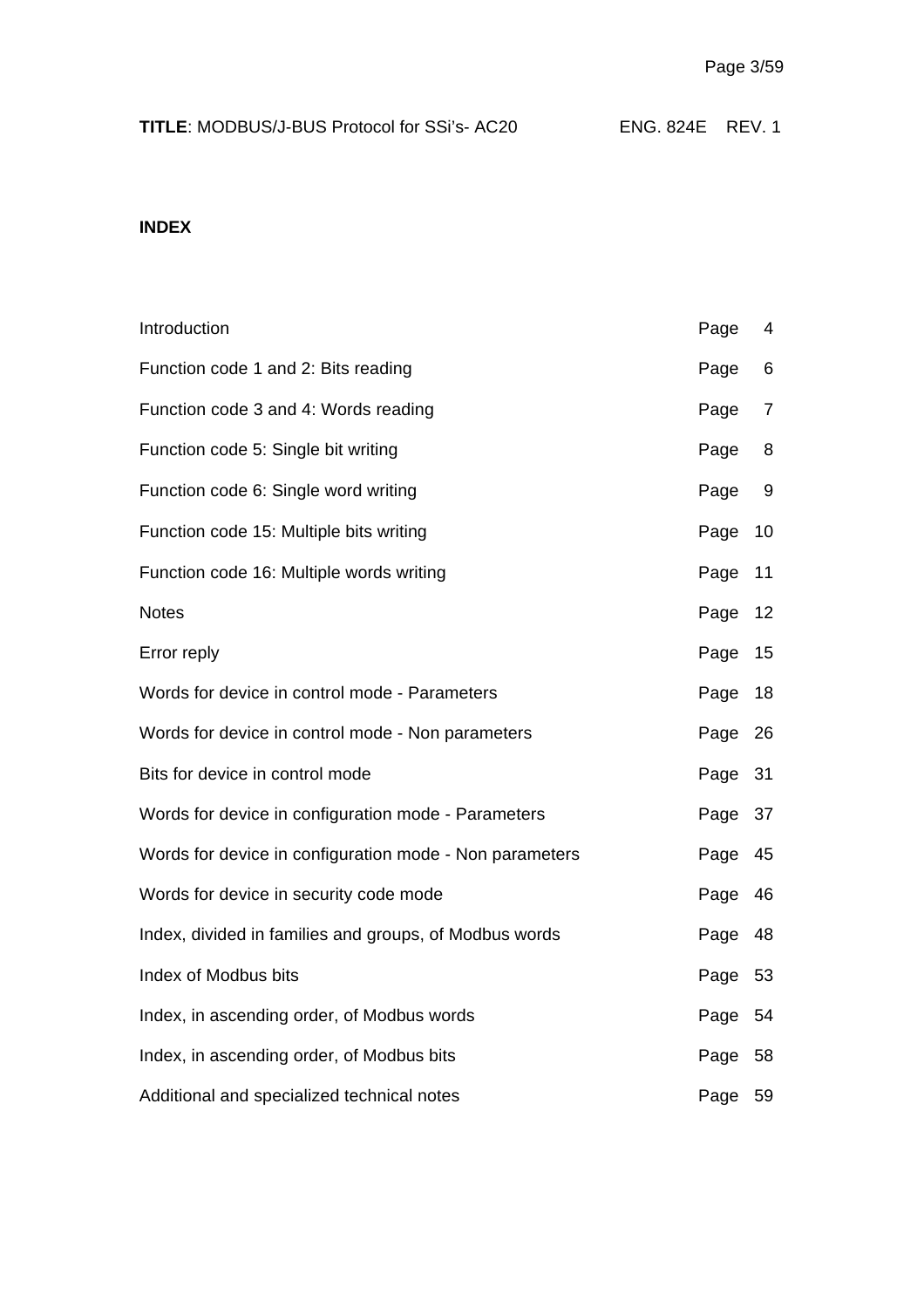## **INTRODUCTION**

This half duplex protocol accepts one master and one or more slaves. The physical interface should be of the RS-485 type.

A single multidrop link can take up to 128 devices having the same "High input impedance" as the transceiver used..

The computer should be programmed to serve as a master controlling which slave has access to the link. All other slaves are in waiting state. Each slave has a unique address ranging from 1 to 255.

Address "0" is a broadcast one. When the master sends a message with address 0, all slaves receive it and no one replies.

#### **TRANSMISSION FORMAT**

The protocol uses the RTU (Remote terminal unit) mode of transmission. RTU is a binary method with byte format composed as follows:

1 start bit, 8 data bit, 1 parity bit (optional), 1 stop bit.

The communication speed is selectable among 600, 1200, 2400, 4800, 9600 and 19200 baud.

#### **COMMUNICATION PROCEDURE**

The communication can be initiated only by the master unit; the slave units can transmit only after a query has been received from the master.

The general format for the transmission from master to slave is the following:

| <b>RANGE</b>                     | <b>BYTE</b> |
|----------------------------------|-------------|
| Slave address                    |             |
| Function code                    |             |
| Data                             |             |
| Error check (CRC-16) (low byte)  |             |
| Error check (CRC-16) (high byte) |             |

The slave detects the start of a query frame when the delay time between two characters is greater than 3.5 T.U. (Time Unit = Time necessary to transmit one character).

#### **ERROR CHECK(CRC-16 Cyclical Redundancy Check)**

The CRC-16 value is calculated by the transmitting device. This value is appended to the message. The receiving device recalculates a CRC-16 and compares the calculated value to the received value. The two values must be equal.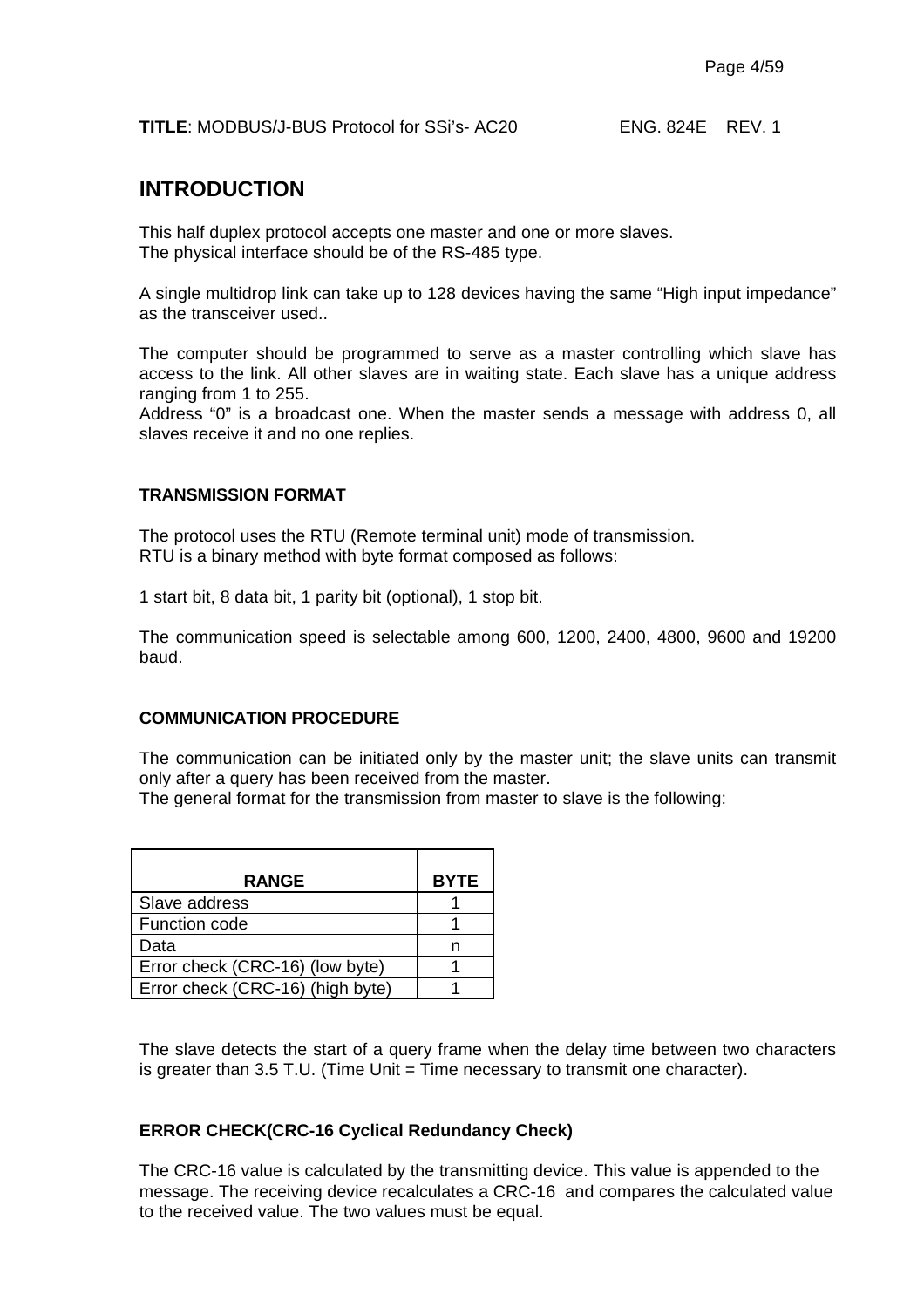The CRC-16 is started by first pre-loading a 16-bit register to all 1's. Then a process begins of applying successive the bytes of the message to the current contents of the register.

Only the eight bits of data in each character are used for generating the CRC-16. Start and stop bits, and the parity bit if one is used, do not apply to the CRC-16.

During generation of the CRC-16, each byte is exclusive ORed with the register contents. Then the result is shifted to the right , with a zero filled into the most significant bit (MSB) position. If the LSB was a 1, the register is then exclusive ORed with a preset, fixed value. If the LSB was a 0, no exclusive OR takes place.

This process is repeated until eight shifts have been performed. After the last shift, the next byte is exclusive ORed with the register's current value, and the process repeats for eight more shifts as described above. The final contents of the register, after all the characters of the message have been applied, is the CRC-16 value.

A procedure for generating a CRC-16 is:

- 1) Load a 16-bit register (CRC-16 register) with FFFFh (all 1's).
- 2) Exclusive OR the first byte of the message with the low byte of the CRC-16 register. Put the result in the CRC-16 register.
- 3) Shift the CRC-16 register one bit to the right (toward the LSB), zero-filling the MSB. Extract and examine the LSB.
- 4) (If the LSB was 0): Repeat Step 3 (another shift). (If the LSB was 1): Exclusive OR the CRC-16 register with the polynomial value A001h (1010 0000 0000 0001b).
- 5) Repeat Steps 3 and 4 until 8 shifts have been performed. When this is done, a complete byte will have been processed.
- 6) Repeat Steps 2 through 5 for the next byte of the message. Continue doing this until all bytes have been processed.
- 7) The final contents of the CRC-16 register is the CRC-16 value.

When the CRC-16 (16 bytes) is transmitted in the message, the low byte will be transmitted first, followed by the high byte

**N.B.** : the numerical value present in this text are expressed as: binary value if they are followed by b decimal value if they are not followed by any letter hexadecimal value if they are followed by h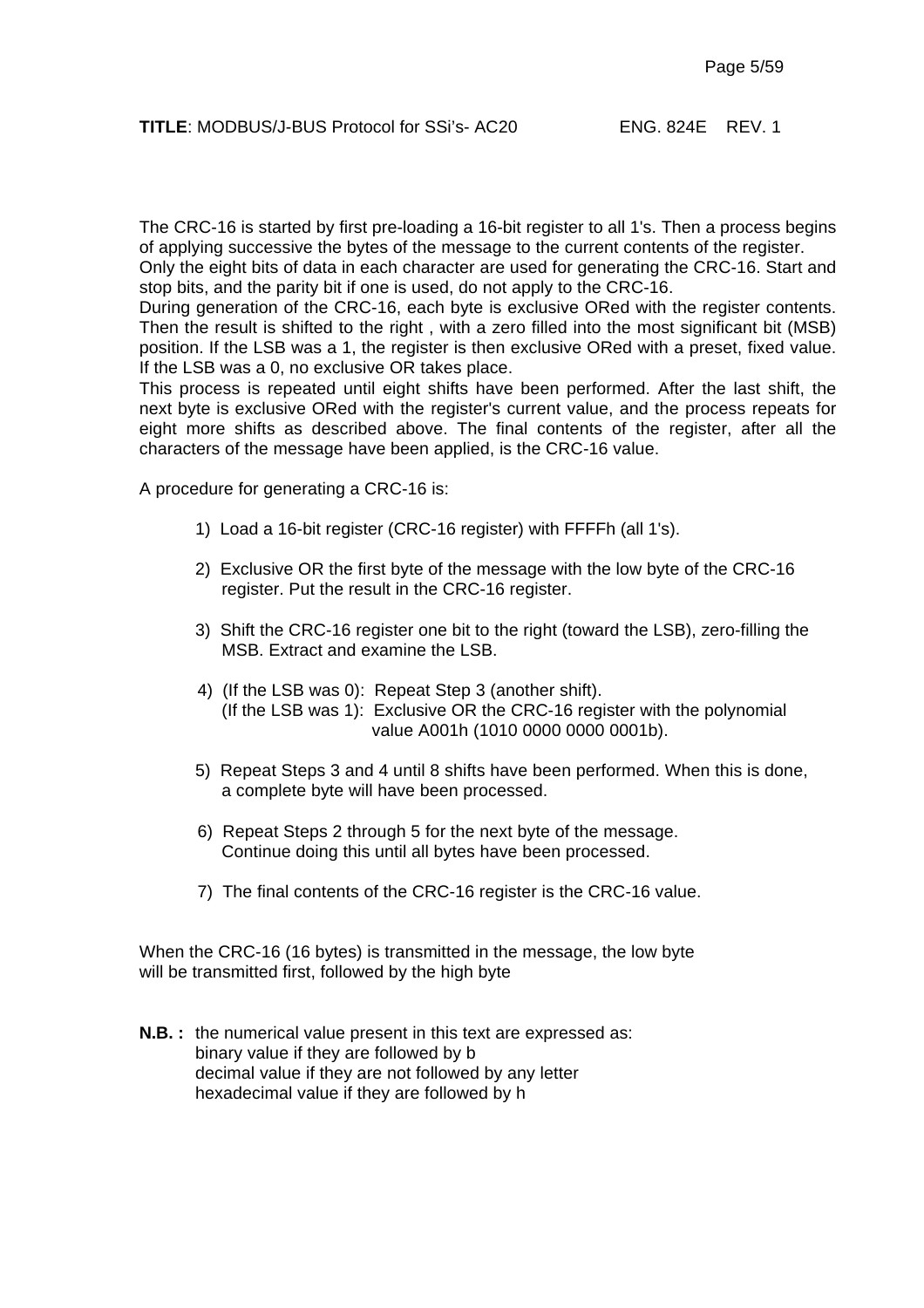#### **Function code 1 and 2: Bits reading**

These function codes are used by the master unit to request the value of a consecutive group of bits (max 24) which are representing the status of the slave unit.

| <b>Request from master to slave</b> |             | Reply from slave to master       |    |  |
|-------------------------------------|-------------|----------------------------------|----|--|
| Range                               | <b>Byte</b> | Range                            | By |  |
| Slave address (1-255)               |             | Slave address (1-255)            |    |  |
| Function code (01-02)               |             | Function code (01-02)            |    |  |
| Bit starting address (high byte)    |             | Byte count (n)                   |    |  |
| Bit starting address (low byte)     |             | Data                             | n  |  |
| Number of bits (high byte)          |             | Error check (CRC-16) (low byte)  |    |  |
| Number of bits (low byte)           |             | Error check (CRC-16) (high byte) |    |  |
| Error check (CRC-16) (low byte)     |             |                                  |    |  |
| Error check (CRC-16) (high byte)    |             |                                  |    |  |

| t from master to slave |  | Reply from slave to master       |             |  |
|------------------------|--|----------------------------------|-------------|--|
| Range<br><b>Byte</b>   |  | Range                            | <b>Byte</b> |  |
| s (1-255)              |  | Slave address (1-255)            |             |  |
| $= (01-02)$            |  | Function code (01-02)            |             |  |
| dress (high byte)      |  | Byte count (n)                   |             |  |
| dress (low byte)       |  | Data                             |             |  |
| s (high byte)          |  | Error check (CRC-16) (low byte)  |             |  |
| s (low byte)           |  | Error check (CRC-16) (high byte) |             |  |
|                        |  |                                  |             |  |

The "Data" field indicates the bits requested: the bit with lower address is in the bit 0 of the first byte, the next is in the bit 1, and so on.

The eventual don't care bits necessary to complete the last byte are equal to 0.

Example:

Ask to slave at address 100 (64h) the status of 14 (Eh) bits starting from bit 201 (C9h).

| <b>Request from master to slave</b> |                  |  | Reply from slave to master       |             |  |
|-------------------------------------|------------------|--|----------------------------------|-------------|--|
| Range                               | <b>Byte</b>      |  | Range                            | <b>Byte</b> |  |
| Slave address                       | 64h              |  | Slave address                    | 64h         |  |
| Function code                       | 01h              |  | Function code                    | 01h         |  |
| Bit starting address (high byte)    | 00h              |  | Byte count                       | 02h         |  |
| Bit starting address (low byte)     | C <sub>9</sub> h |  | Data                             | A7h         |  |
| Number of bits (high byte)          | 00h              |  | Data                             | 04h         |  |
| Number of bits (low byte)           | 0Eh              |  | Error check (CRC-16) (low byte)  | 8Eh         |  |
| Error check (CRC-16) (low byte)     | 64h              |  | Error check (CRC-16) (high byte) | 07h         |  |
| Error check (CRC-16) (high byte)    | 05h              |  |                                  |             |  |

| t from master to slave    |                  | Reply from slave to master       |             |  |
|---------------------------|------------------|----------------------------------|-------------|--|
| Range                     | <b>Byte</b>      | Range                            | <b>Byte</b> |  |
| 64h<br>s.                 |                  | Slave address                    | 64h         |  |
|                           | 01h              | Function code                    | 01h         |  |
| dress (high byte)         | 00h              | Byte count                       | 02h         |  |
| dress (low byte)          | C <sub>9</sub> h | Data                             | A7h         |  |
| s (high byte)             | 00h              | Data                             | 04h         |  |
| s (low byte)<br>0Eh       |                  | Error check (CRC-16) (low byte)  | 8Eh         |  |
| CRC-16) (low byte)<br>64h |                  | Error check (CRC-16) (high byte) | 07h         |  |

The 2 bytes in "Data" field (A7h=10100111b, 04h=00000100b) mean:

| bit 201 status $= 1$ | bit 209 status = $0$ |       |  |
|----------------------|----------------------|-------|--|
| bit 202 status $= 1$ | bit 210 status $= 0$ |       |  |
| bit 203 status $= 1$ | bit 211 status $= 1$ |       |  |
| bit 204 status $= 0$ | bit 212 status = $0$ |       |  |
| bit 205 status = $0$ | bit 213 status = $0$ |       |  |
| bit 206 status $= 1$ | bit 214 status = $0$ |       |  |
| bit 207 status $= 0$ | Don't care $= 0$     |       |  |
| bit 208 status $= 1$ | Don't care           | $= 0$ |  |
|                      |                      |       |  |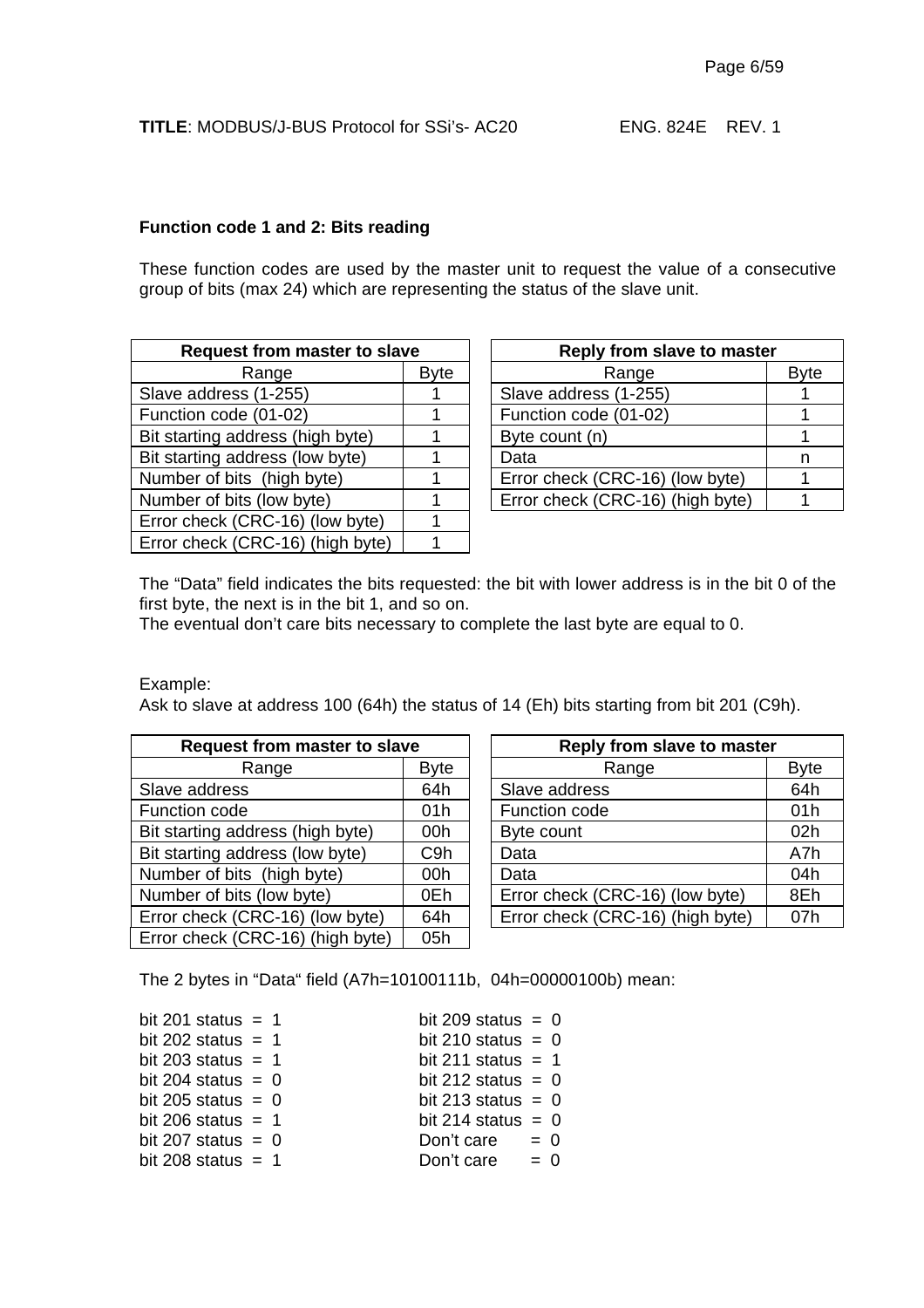#### **Function code 3 and 4: Words reading**

These function codes are used by the master unit to read a consecutive group of words (16 bit) which contain the value of the variable of the slave unit. The master can require a maximum of 20 words at a time.

| <b>Request from master to slave</b> |             | Reply from slave to master       |    |  |
|-------------------------------------|-------------|----------------------------------|----|--|
| Range                               | <b>Byte</b> | Range                            | By |  |
| Slave address (1-255)               |             | Slave address (1-255)            |    |  |
| Function code (03-04)               |             | Function code (03-04)            |    |  |
| (high<br>Word starting address      |             | Byte count (n)                   | 1  |  |
| byte)                               |             |                                  |    |  |
| Word starting address (low byte)    |             | Data                             | n  |  |
| Number of word (high byte)          |             | Error check (CRC-16) (low byte)  | 1  |  |
| Number of word (low byte)           |             | Error check (CRC-16) (high byte) | 1  |  |
| Error check (CRC-16) (low byte)     |             |                                  |    |  |
| Error check (CRC-16) (high byte)    |             |                                  |    |  |

| t from master to slave |             | Reply from slave to master       |             |  |  |
|------------------------|-------------|----------------------------------|-------------|--|--|
| Range                  | <b>Byte</b> | Range                            | <b>Byte</b> |  |  |
| s (1-255)              |             | Slave address (1-255)            |             |  |  |
| $e(03-04)$             |             | Function code (03-04)            |             |  |  |
| (high<br>ng address    |             | Byte count (n)                   |             |  |  |
| address (low byte)     |             | Data                             | n           |  |  |
| ord (high byte)        |             | Error check (CRC-16) (low byte)  |             |  |  |
| ord (low byte)         |             | Error check (CRC-16) (high byte) |             |  |  |
|                        |             |                                  |             |  |  |

The "Data" field contains the requested words in the following format: high bytes of the first word, low byte of the first word, high byte of the second word, and so on.

The "data" field contains 8000h for not implemented addresses or for information not relevant in the actual device configuration.

#### Example:

Ask to slave at address 29 (1Dh) the value of 3 words (3h) starting from word 178 (B2h)

| <b>Request from master to slave</b>      |             |  | <b>Reply from slave to master</b> |             |
|------------------------------------------|-------------|--|-----------------------------------|-------------|
| Range                                    | <b>Byte</b> |  | Range                             | <b>Byte</b> |
| Slave address                            | 1Dh         |  | Slave address                     | 1Dh         |
| Function code                            | 03h         |  | Function code                     | 03h         |
| Word starting address (high byte)<br>00h |             |  | Byte count                        | 06h         |
| Word starting address (low byte)         | B2h         |  | Data                              | FFh         |
| Number of words (high byte)              | 00h         |  | Data                              | 9Ch         |
| Number of words (low byte)               | 03h         |  | Data                              | 80h         |
| Error check (CRC-16) (low byte)          | A7h         |  | Data                              | 00h         |
| Error check (CRC-16) (high byte)<br>B0h  |             |  | Data                              | 05h         |
|                                          |             |  |                                   | _ _ _       |

| t from master to slave |                  | Reply from slave to master       |                 |  |  |
|------------------------|------------------|----------------------------------|-----------------|--|--|
| Range                  | Byte             | Range                            | <b>Byte</b>     |  |  |
|                        | 1Dh              | Slave address                    | 1Dh             |  |  |
|                        | 03h              | Function code                    | 03h             |  |  |
| address (high byte)    | 00h              | Byte count                       | 06h             |  |  |
| address (low byte)     | B <sub>2</sub> h | Data                             | FFh             |  |  |
| rds (high byte)        | 00h              | Data                             | 9Ch             |  |  |
| rds (low byte)         | 03h              | Data                             | 80h             |  |  |
| RC-16) (low byte)      | A7h              | Data                             | 00h             |  |  |
| RC-16) (high byte)     | B <sub>0</sub> h | Data                             | 05h             |  |  |
|                        |                  | Data                             | 5Ah             |  |  |
|                        |                  | Error check (CRC-16) (low byte)  | D7h             |  |  |
|                        |                  | Error check (CRC-16) (high byte) | 0 <sub>Dh</sub> |  |  |

The 6 bytes in "Data" field (FFh, 9Ch, 80h, 00h, 05h, 5Ah) are 3 words whose meaning is:

word 178 value = -100 (FF9Ch) word 179 value = not implemented or not relevant (8000h) word 180 value = 1370 (55Ah)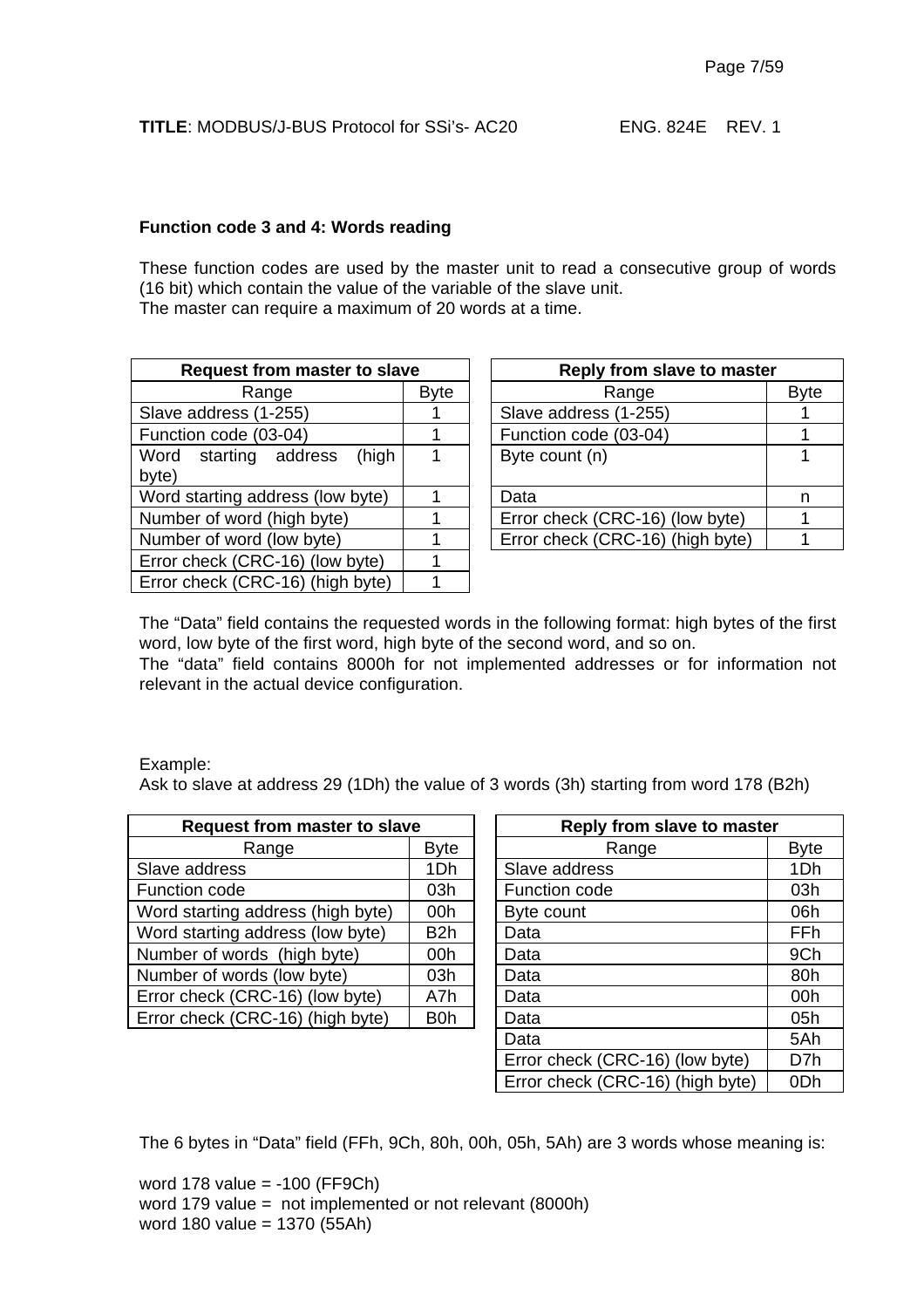#### **Function code 5: Single bit writing**

By using this command, the master unit can change the state of one bit of the slave unit.

| <b>Command from master to slave</b> |             | Reply from slave to master       |             |  |
|-------------------------------------|-------------|----------------------------------|-------------|--|
| Range                               | <b>Byte</b> | Range                            | <b>Byte</b> |  |
| Slave address (0*-255)              |             | Slave address (1-255)            |             |  |
| Function code (05)                  |             | Function code (05)               |             |  |
| Bit address (high byte)             |             | Bit address (high byte)          |             |  |
| Bit address (low byte)              |             | Bit address (low byte)           |             |  |
| Data                                | 2           | Data                             |             |  |
| Error check (CRC-16) (low byte)     |             | Error check (CRC-16) (low byte)  |             |  |
| Error check (CRC-16) (high byte)    |             | Error check (CRC-16) (high byte) |             |  |

\* To use the address 0, see note 1 at page 12: "Broadcast address".

"Data" field  $=$  0h to reset the bit  $=$  FF00h to set the bit

Example: Set bit 219 (DBh) of slave at address 35 (23h)

| <b>Command from master to slave</b> |                 |  | Reply from slave to master       |             |  |
|-------------------------------------|-----------------|--|----------------------------------|-------------|--|
| Range                               | <b>Byte</b>     |  | Range                            | <b>Byte</b> |  |
| Slave address                       | 23h             |  | Slave address                    | 23h         |  |
| Function code                       | 05h             |  | Function code                    | 05h         |  |
| Bit address (high byte)             | 00h             |  | Bit address (high byte)          | 00h         |  |
| Bit address (low byte)              | <b>DBh</b>      |  | Bit address (low byte)           | <b>DBh</b>  |  |
| Data                                | FF <sub>h</sub> |  | Data                             | FFh         |  |
| Data                                | 00h             |  | Data                             | 00h         |  |
| Error check (CRC-16) (low byte)     | <b>FAh</b>      |  | Error check (CRC-16) (low byte)  | FAh         |  |
| Error check (CRC-16) (high byte)    | 83h             |  | Error check (CRC-16) (high byte) | 83h         |  |

| d from master to slave |             |  | Reply from slave to master       |             |  |  |  |
|------------------------|-------------|--|----------------------------------|-------------|--|--|--|
| Range                  | <b>Byte</b> |  | Range                            | <b>Byte</b> |  |  |  |
| s.                     | 23h         |  | Slave address                    | 23h         |  |  |  |
| ∍                      | 05h         |  | Function code                    | 05h         |  |  |  |
| igh byte)              | 00h         |  | Bit address (high byte)          | 00h         |  |  |  |
| ow byte)               | <b>DBh</b>  |  | Bit address (low byte)           | <b>DBh</b>  |  |  |  |
|                        | FFh         |  | Data                             | FFh         |  |  |  |
|                        | 00h         |  | Data                             | 00h         |  |  |  |
| CRC-16) (low byte)     | FAh         |  | Error check (CRC-16) (low byte)  | FAh         |  |  |  |
| CRC-16) (high byte)    | 83h         |  | Error check (CRC-16) (high byte) | 83h         |  |  |  |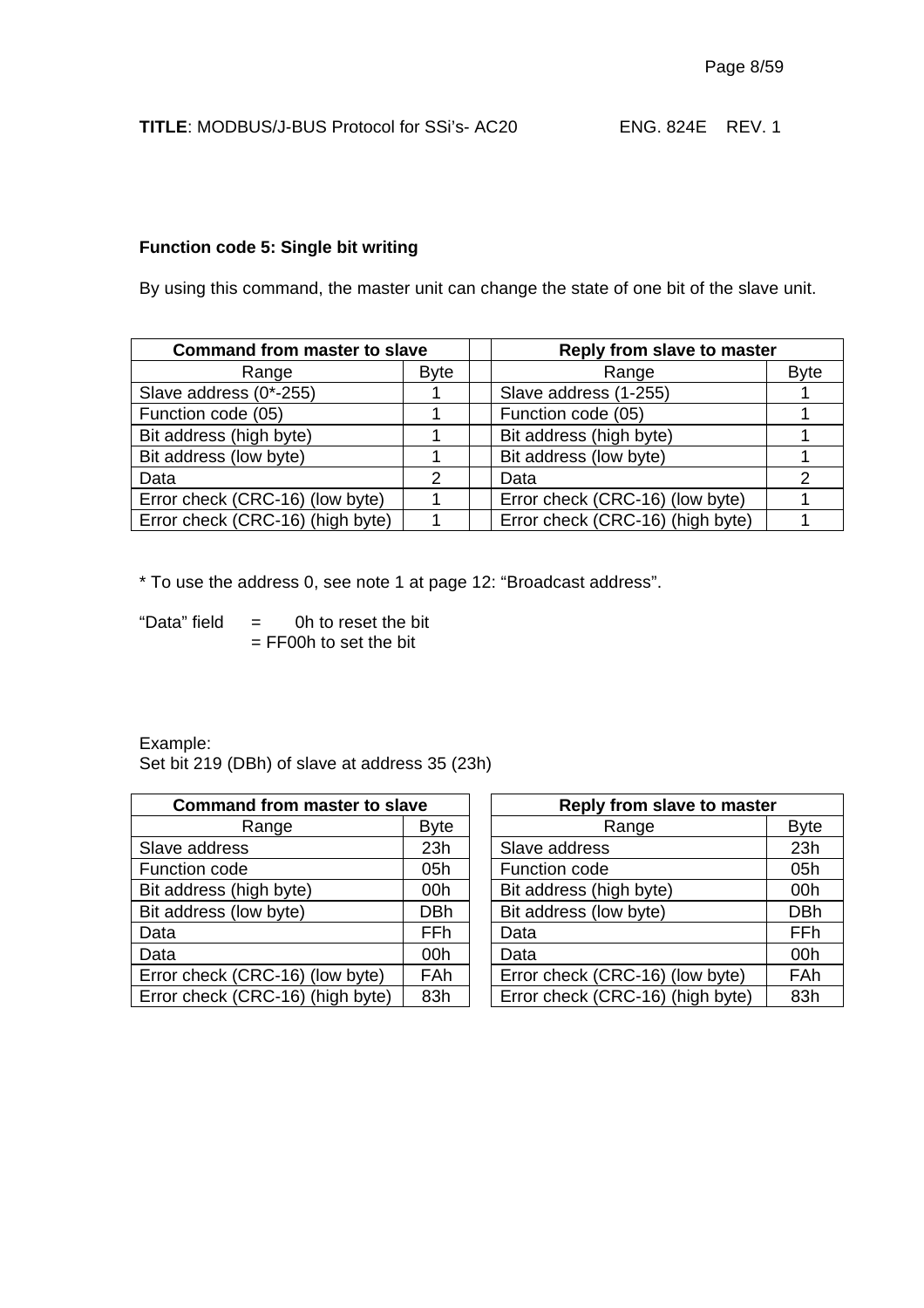#### **Function code 6: Single word writing**

By using this command, the master unit can change the value of one word (16 bit) of the slave unit.

| <b>Command from master to slave</b> | Reply from slave to master       |    |  |
|-------------------------------------|----------------------------------|----|--|
| <b>Byte</b>                         | Range                            | By |  |
|                                     | Slave address (1-255)            |    |  |
|                                     | Function code (06)               |    |  |
|                                     | Word address (high byte)         |    |  |
|                                     | Word address (low byte)          | n  |  |
| 2                                   | Data                             | 2  |  |
|                                     | Error check (CRC-16) (low byte)  | 1  |  |
|                                     | Error check (CRC-16) (high byte) |    |  |
|                                     |                                  |    |  |

| d from master to slave | Reply from slave to master       |             |  |  |
|------------------------|----------------------------------|-------------|--|--|
| <b>Byte</b>            | Range                            | <b>Byte</b> |  |  |
|                        | Slave address (1-255)            |             |  |  |
|                        | Function code (06)               |             |  |  |
|                        | Word address (high byte)         |             |  |  |
|                        | Word address (low byte)          | n           |  |  |
| 2                      | Data                             | 2           |  |  |
|                        | Error check (CRC-16) (low byte)  |             |  |  |
|                        | Error check (CRC-16) (high byte) |             |  |  |
|                        |                                  |             |  |  |

\* To use the address 0, see note 1 at page 12: "Broadcast address".

The 8000h value, present in the "data" field, should be considered as a don't care value, that is, the value present in the device at this address will not be modified.

Example:

Set word 2006 (7D6h) of slave at address 5 (5h) with value 1250 (4E2h)

| <b>Command from master to slave</b> |                  | Reply from slave to master       |                  |  |
|-------------------------------------|------------------|----------------------------------|------------------|--|
| Range                               | <b>Byte</b>      | Range                            | <b>Byte</b>      |  |
| Slave address                       | 05h              | Slave address                    | 05h              |  |
| Function code                       | 06h              | Function code                    | 06h              |  |
| Word address (high byte)            | 07h              | Word address (high byte)         | 07h              |  |
| Word address (low byte)             | D <sub>6</sub> h | Word address (low byte)          | D <sub>6</sub> h |  |
| Data                                | 04h              | Data                             | 04h              |  |
| Data                                | E2h              | Data                             | E <sub>2</sub> h |  |
| Error check (CRC-16) (low byte)     | <b>EAh</b>       | Error check(CRC-16) (low byte)   | EAh              |  |
| Error check (CRC-16) (high byte)    | 4Bh              | Error check (CRC-16) (high byte) | 4Bh              |  |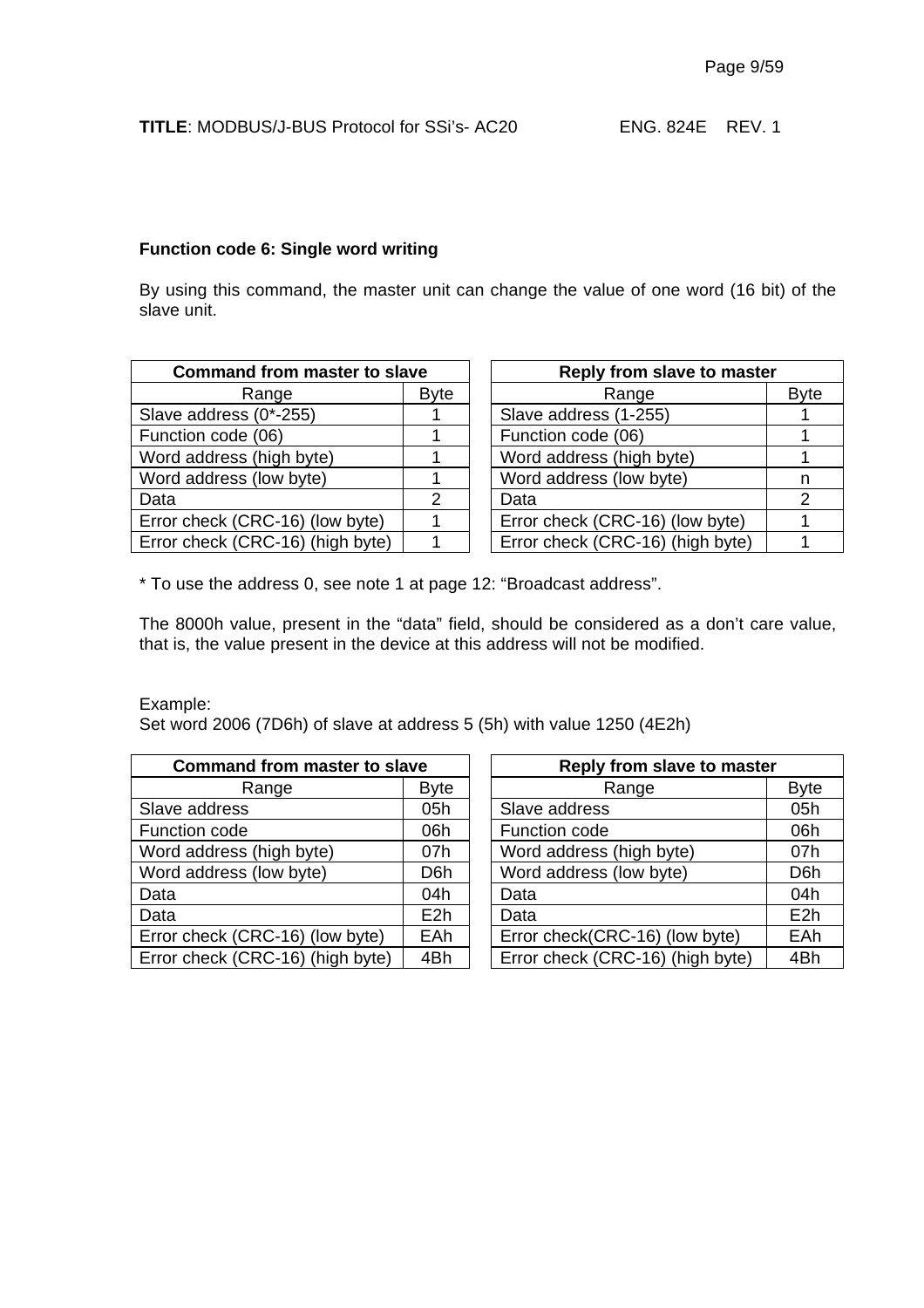#### **Function code 15: Multiple bits writing**

This function code is used by master unit to set/reset a consecutive group of bits (max 24).

| <b>Command from master to slave</b> |             | Reply from slave to master       |    |  |
|-------------------------------------|-------------|----------------------------------|----|--|
| Range                               | <b>Byte</b> | Range                            | By |  |
| Slave address (0*-255)              |             | Slave address (1-255)            |    |  |
| Function code (15)                  |             | Function code (15)               |    |  |
| Bit starting address (high byte)    |             | Bit starting address (high byte) |    |  |
| Bit starting address (low byte)     |             | Bit starting address (low byte)  |    |  |
| Number of bits (high byte)          |             | Number of bits (high byte)       |    |  |
| Number of bits (low byte)           |             | Number of bits (low byte)        |    |  |
| Byte counter (n)                    |             | Error check (CRC-16) (low byte)  |    |  |
| Data                                | n           | Error check (CRC-16) (high byte) |    |  |
| Error check (CRC-16) (low byte)     |             |                                  |    |  |
| Error check (CRC-16) (high byte)    |             |                                  |    |  |

| d from master to slave |             | Reply from slave to master       |             |  |  |
|------------------------|-------------|----------------------------------|-------------|--|--|
| Range                  | <b>Byte</b> | Range                            | <b>Byte</b> |  |  |
| s (0*-255)             |             | Slave address (1-255)            |             |  |  |
| e (15)                 |             | Function code (15)               |             |  |  |
| dress (high byte)      |             | Bit starting address (high byte) |             |  |  |
| dress (low byte)       |             | Bit starting address (low byte)  |             |  |  |
| s (high byte)          |             | Number of bits (high byte)       |             |  |  |
| s (low byte)           |             | Number of bits (low byte)        |             |  |  |
| (n)                    |             | Error check (CRC-16) (low byte)  |             |  |  |
|                        | n           | Error check (CRC-16) (high byte) |             |  |  |
|                        |             |                                  |             |  |  |

\* To use the address 0, see note 1 at page 12: "Broadcast address".

The desired status of each bit is packed in the DATA field  $(1 = ON, 0 = OFF)$ .

The status imposed for read only bits will be ignored.

The command will be processed starting from the first bit and it will be executed or not executed depending on the actual device status.

At the first error found, the command will be aborted and the slave will answer with an error.

Example:

Send to slave, at address 2 (2h), the following set of 9 bits:

| bit 224 status = $0$ | (bit 0)    | bit 232 status = $1$ |       | (bit 0) |
|----------------------|------------|----------------------|-------|---------|
| bit 225 status $= 1$ | (bit 1)    | Don't care           | $= 0$ | (bit 1) |
| bit 226 status = $1$ | (bit 2)    | Don't care           | $= 0$ | (bit 2) |
| bit 227 status = $0$ | (bit 3)    | Don't care           | $= 0$ | (bit 3) |
| bit 228 status = $1$ | (bit 4)    | Don't care           | $= 0$ | (bit 4) |
| bit 229 status = $0$ | (bit 5)    | Don't care           | $= 0$ | (bit 5) |
| bit 230 status $= 1$ | (bit 6)    | Don't care           | $= 0$ | (bit 6) |
| bit 231 status = $1$ | (bit $7$ ) | Don't care           | $= 0$ | (bit 7) |
|                      |            |                      |       |         |

**NOTE**: 2 bytes with 9 bits and 7 don't care bits must be sent

| <b>Command from master to slave</b> |                  | <b>Reply from slave to master</b> |  |
|-------------------------------------|------------------|-----------------------------------|--|
| Range                               | <b>Byte</b>      | Range                             |  |
| Slave address                       | 02 <sub>h</sub>  | Slave address                     |  |
| Function code                       | 0Fh              | Function code                     |  |
| Bit starting address (high byte)    | 00h              | Bit starting address (high byte)  |  |
| Bit starting address (low byte)     | E0h              | Bit starting address (low byte)   |  |
| Number of bits (high byte)          | 00h              | Number of bits (high byte)        |  |
| Number of bits (low byte)           | 09h              | Number of bits (low byte)         |  |
| Byte counter                        | 02 <sub>h</sub>  | Error check (CRC-16) (low byte)   |  |
| Data                                | D <sub>6</sub> h | Error check (CRC-16) (high byte)  |  |
| Data                                | 01h              |                                   |  |
| Error check (CRC-16) (low byte)     | 78h              |                                   |  |
| Error check (CRC-16) (high byte)    | 4Ch              |                                   |  |

| <b>Command from master to slave</b> |                  | Reply from slave to master       |                  |  |  |
|-------------------------------------|------------------|----------------------------------|------------------|--|--|
| Range                               | <b>Byte</b>      | Range                            | <b>Byte</b>      |  |  |
| Slave address                       | 02h              | Slave address                    | 02h              |  |  |
| Function code                       | 0Fh              | Function code                    | 0Fh              |  |  |
| Bit starting address (high byte)    | 00h              | Bit starting address (high byte) | 00h              |  |  |
| Bit starting address (low byte)     | E0h              | Bit starting address (low byte)  | E <sub>0</sub> h |  |  |
| Number of bits (high byte)          | 00h              | Number of bits (high byte)       | 00h              |  |  |
| Number of bits (low byte)           | 09h              | Number of bits (low byte)        | 09h              |  |  |
| <b>Byte counter</b>                 | 02h              | Error check (CRC-16) (low byte)  | 94h              |  |  |
| Data                                | D <sub>6</sub> h | Error check (CRC-16) (high byte) | 08h              |  |  |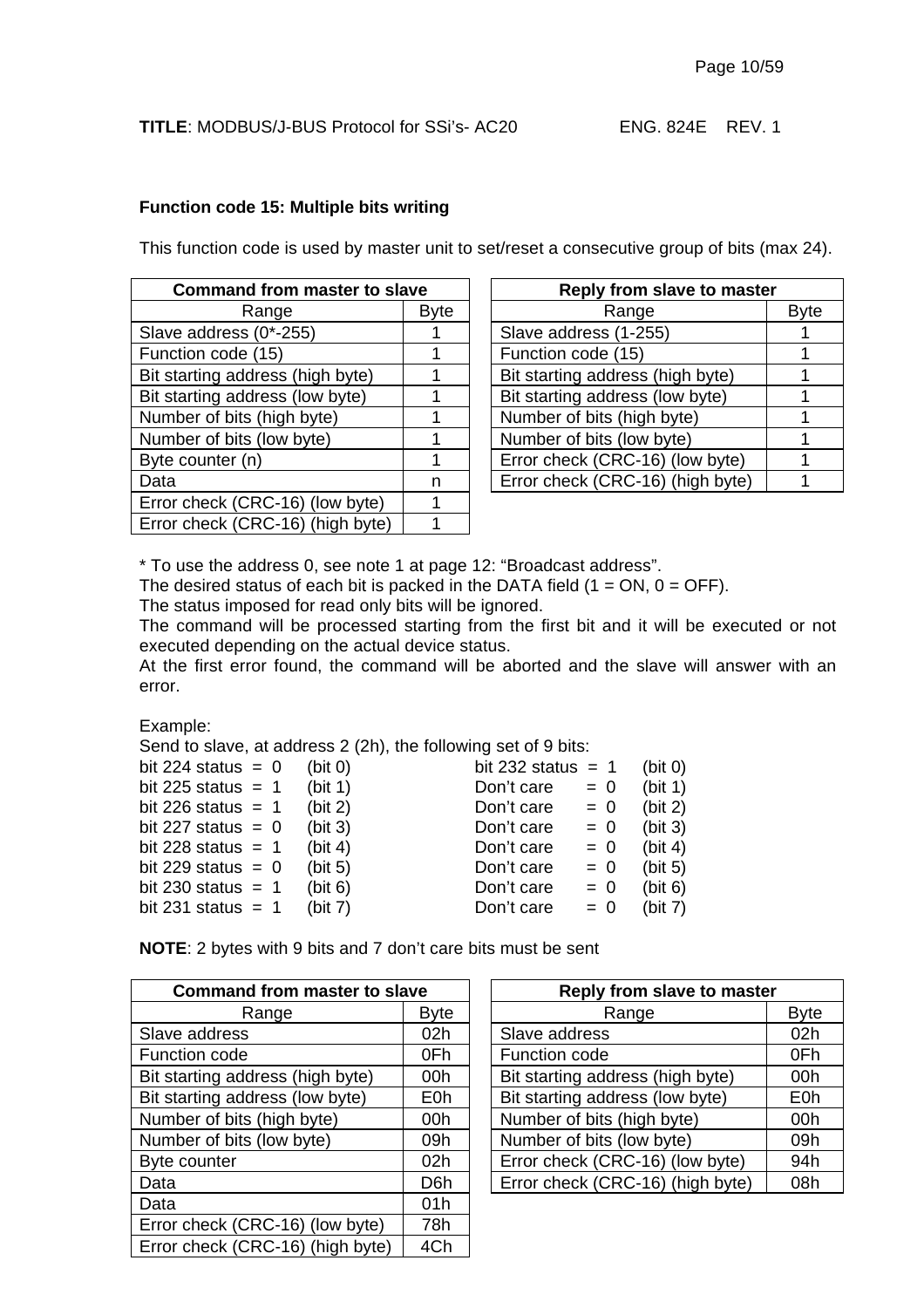#### **Function code 16: Multiple words writing**

This function code is used by the master unit to write a consecutive group of words . The master unit can change a maximum of 20 words at a time.

| <b>Command from master to slave</b>     |             | Reply from slave to master        |    |
|-----------------------------------------|-------------|-----------------------------------|----|
| Range                                   | <b>Byte</b> | Range                             | By |
| Slave address (0*-255)                  |             | Slave address (1-255)             |    |
| Function code (16)                      |             | Function code (16)                | 1  |
| (high<br>Word starting address<br>byte) |             | Word starting address (high byte) | 1  |
| Word starting address (low byte)        |             | Word starting address (low byte)  | 1  |
| Number of words (high byte)             |             | Number of words (high byte)       |    |
| Number of words (low byte)              |             | Number of words (low byte)        |    |
| Byte counter (n)                        |             | Error check (CRC-16) (low byte)   |    |
| Data                                    | n           | Error check (CRC-16) (high byte)  |    |
| Error check (CRC-16) (low byte)         | 1           |                                   |    |
| Error check (CRC-16) (high byte)        |             |                                   |    |

| d from master to slave |             | Reply from slave to master        |             |  |
|------------------------|-------------|-----------------------------------|-------------|--|
| Range                  | <b>Byte</b> | Range                             | <b>Byte</b> |  |
| s (0*-255)             |             | Slave address (1-255)             |             |  |
| e (16)                 |             | Function code (16)                |             |  |
| (high<br>ng address    |             | Word starting address (high byte) |             |  |
| address (low byte)     |             | Word starting address (low byte)  |             |  |
| ords (high byte)       |             | Number of words (high byte)       |             |  |
| ords (low byte)        |             | Number of words (low byte)        |             |  |
| (n)                    |             | Error check (CRC-16) (low byte)   |             |  |
|                        |             | Error check (CRC-16) (high byte)  |             |  |

\* To use the address 0, see note 1 at page 12: "Broadcast address".

The data imposed for read only words will be ignored.

The command will be processed starting from the first word and it will be executed or not executed depending on the actual device status.

At the first error found, the command will be aborted and the slave will answer with an error.

The 8000h value, present in the "data" field, should be considered as a don't care value, this is, the value present in the device at this address will not be modified.

Example:

Set words 139 (8Bh), 140 (8Ch), 141 (8Dh) of slave at address 10 (Ah) with 300 (12Ch), don't care (8000h) and 700 (2BCh) values.

| <b>Command from master to slave</b> |             | <b>Reply from slave to master</b> |                  |  |  |
|-------------------------------------|-------------|-----------------------------------|------------------|--|--|
| Range                               | <b>Byte</b> | Range                             | <b>Byte</b>      |  |  |
| Slave address                       | 0Ah         | Slave address                     | 0Ah              |  |  |
| Function code                       | 10h         | Function code                     | 10 <sub>h</sub>  |  |  |
| Word starting address (high byte)   | 00h         | Word starting address (high byte) | 00h              |  |  |
| Word starting address (low byte)    | 8Bh         | Word starting address (low byte)  | 8Bh              |  |  |
| Number of words (high byte)         | 00h         | Number of words (high byte)       | 00h              |  |  |
| Number of words (low byte)          | 03h         | Number of words (low byte)        | 03h              |  |  |
| Byte counter                        | 06h         | Error check (CRC-16) (low byte)   | F <sub>1</sub> h |  |  |
| Data                                | 01h         | Error check (CRC-16) (high byte)  | 59h              |  |  |
| Data                                | 2Ch         |                                   |                  |  |  |
| Data                                | 80h         |                                   |                  |  |  |
| Data                                | 00h         |                                   |                  |  |  |
| Data                                | 02h         |                                   |                  |  |  |
| Data                                | <b>BCh</b>  |                                   |                  |  |  |
| Error check (CRC-16) (low byte)     | 33h         |                                   |                  |  |  |
| Error check (CRC-16) (high byte)    | 00h         |                                   |                  |  |  |

| d from master to slave |             |  | Reply from slave to master        |                  |  |
|------------------------|-------------|--|-----------------------------------|------------------|--|
| Range                  | <b>Byte</b> |  | Range                             | <b>Byte</b>      |  |
| s.                     | 0Ah         |  | Slave address                     | 0Ah              |  |
| Э                      | 10h         |  | Function code                     | 10h              |  |
| address(high byte)     | 00h         |  | Word starting address (high byte) | 00h              |  |
| address (low byte)     | 8Bh         |  | Word starting address (low byte)  | 8Bh              |  |
| ords (high byte)       | 00h         |  | Number of words (high byte)       | 00h              |  |
| ords (low byte)        | 03h         |  | Number of words (low byte)        | 03h              |  |
|                        | 06h         |  | Error check (CRC-16) (low byte)   | F <sub>1</sub> h |  |
|                        | 01h         |  | Error check (CRC-16) (high byte)  | 59h              |  |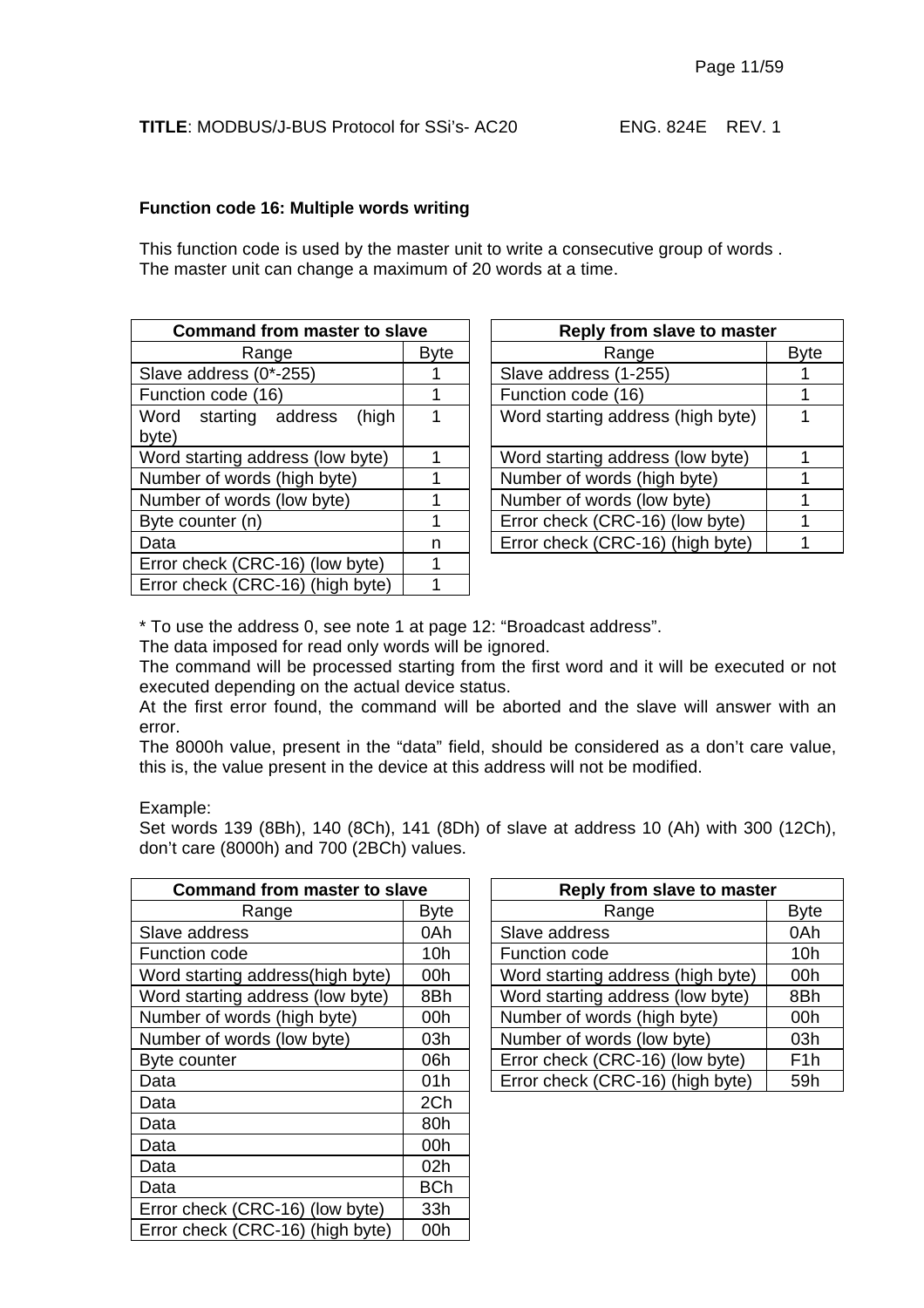#### **NOTES:**

#### **1. "Broadcast" address**

When using the writing codes (5, 6, 15 and 16) the slave address 0 is permitted: in this case all the slaves connected accept the command but do not give any reply.

#### **2. Words format**

Every time the information transfer is performed by using 2 bytes (1 word of 16 bits), the first byte transmitted is the most significant one. For the negative numbers the "two complement" format is used.

#### **3. Reply time**

The slave will start to send a reply from 2 ms to 250 ms after the end of the request detected by counting the received bytes

#### **4. Decimal digits**

The decimal point that may be present in the value is ignored.

Example: The value 204.6 is transmitted as 2046 (07FEh) The value -12.50 is transmitted as -1250 (FB1Eh)

#### **5. Local/remote status**

At power up, the slave will be in local mode if it was in control mode at power off. In the other cases, it will maintain the condition it was at the power off.

In order to enable a slave to be controlled from the master, it is necessary to set the local/remote status bit (ModBus bit 218).

For a slave to remain in remote status, it is sufficient to detect line activity.

If there is no line activity for more than 3 sec. every slave will automatically return to local mode.

- Local mode: the communication between master and slave is limited to transferring data from slave to master without possibility of modifying any parameter from the master itself (with the exception of the local/remote status bit). Therefore from the local keyboard, parameters can be displayed and modified.
- Remote mode: the instrument parameters can be modified by the master. Therefore, from the local keyboard the parameters can be only displayed but not modified.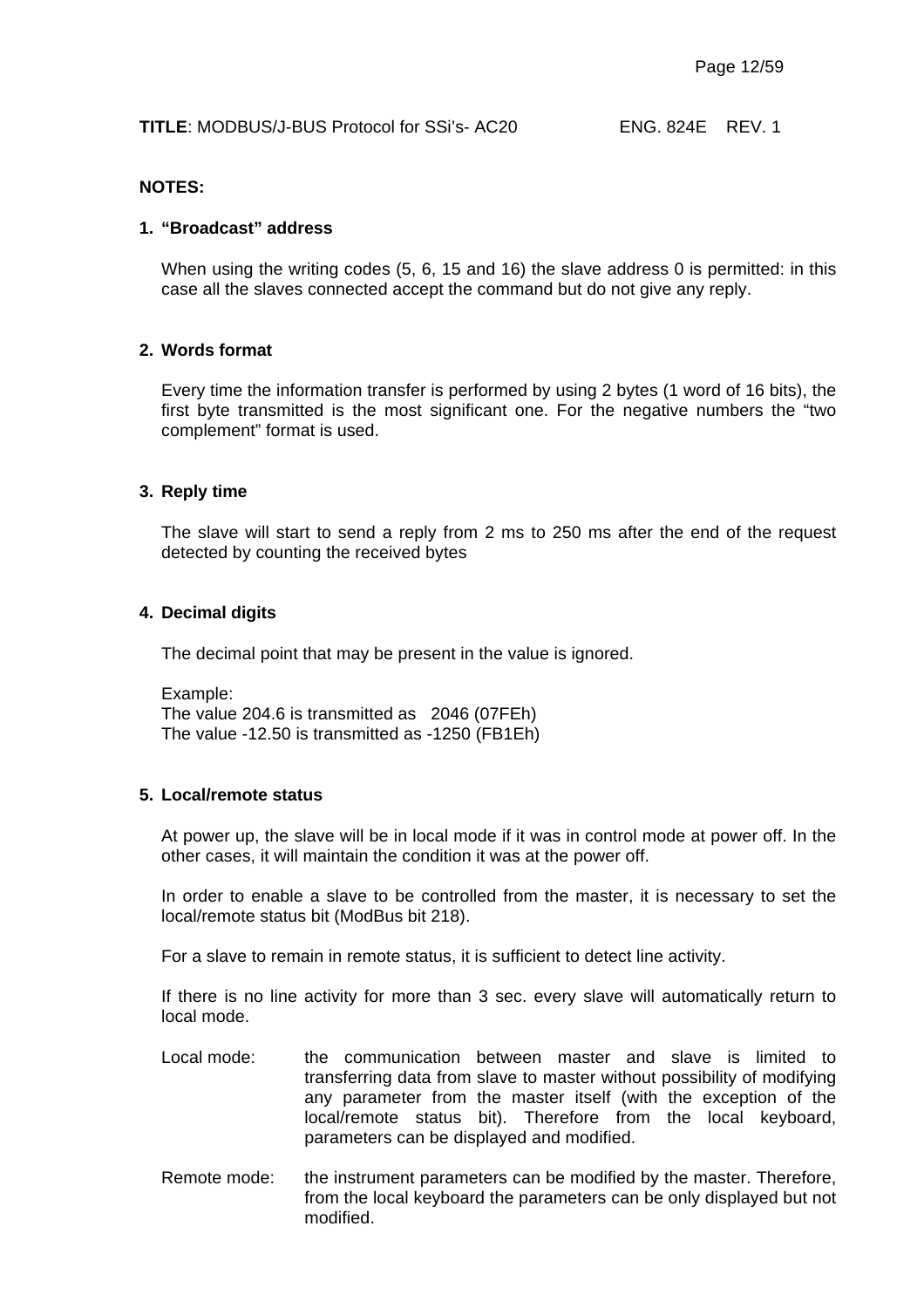#### **6. Control mode**

"Control mode" indicates the normal functioning status of the device (indicator/controller).

In control mode they are parameters (menu groups), variables and status. The parameters (Menu groups) are represented by words only. Bits and words represent the variables and the status.

Reading:

The parameters (menu groups) are available only if they are meaningful in the present contest.

The variables and the status are available only if the device is in control mode and if they are meaningful in the present contest

Writing:

All the addresses are available only if the device is in control mode, in remote mode, in unlock condition (see note 9) and if they are meaningful in the present contest

#### **7. Configuration mode**

The configuration parameters (Menu conf.) are represented by words only. They are available as read only if they are meaningful in the present contest They are available as writing only if the device is in configuration mode, and they are meaningful in the present contest

At the end of the parameters programming of a configuration menu it is opportune to send the "end of configuration menu" command (ModBus words  $3000 \div 3005$ ). The congruence of the programmed data compared with the data of the other configuration menus is checked. In case of non compatibility, the reply will include a 1xx error message where xx represents the number of the menus whose closure has caused the error.

The end of the group programming is anyway automatically sent if data of a different menu are programmed or read and if the output of the configuration mode is imposed.

To modify the configuration parameters via serial link, it is necessary to set the slave in remote (ModBus bit 218). Then, set the slave in configuration mode (send the safety lock combination value for configuration mode to ModBus word 347<sup>\*</sup>). The display will show:

#### SEr COnF

To return in control mode condition, send 1 to Modbus word 3051. The slave will reset and restart in control mode condition.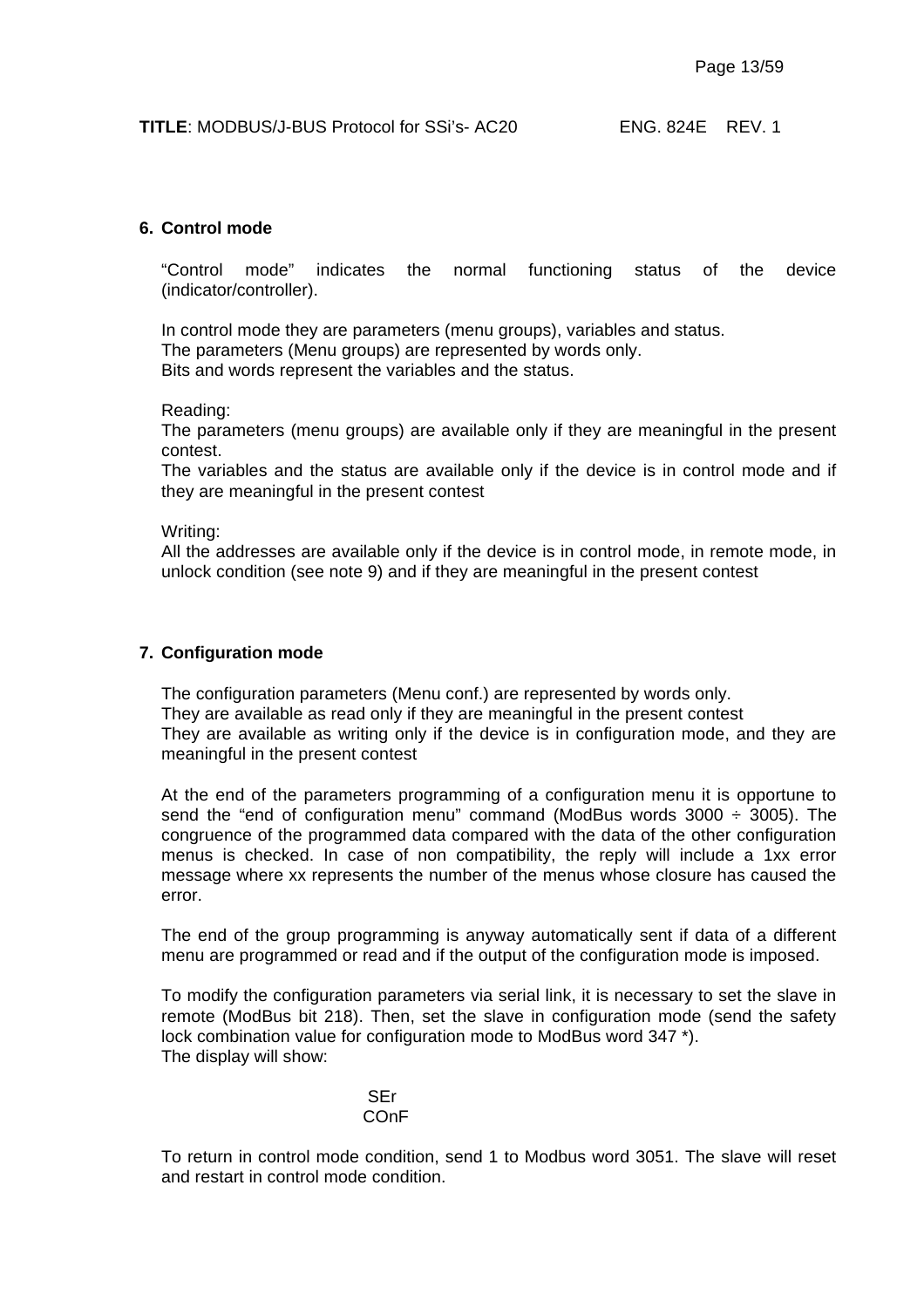#### **8. Security code mode**

The security code parameters are represented by words only. They are always available as read. They are available as writing only if the device is in security code mode.

To modify the security code parameters via serial link, it is necessary to set the slave in remote (ModBus bit 218). Then, set the slave in security code mode (send the safety lock combination value for configuration mode to ModBus word 348 \*). The display will show:

> **Scrt** COnF

To return in control mode condition, send 1 to ModBus word 3051. The slave will reset and restart in control mode condition.

\* If the value of safety lock combination for configuration mode is 0, all values will be accepted. If the value is 1, no value will be accepted.

The safety lock combination is the value set at ModBus word 4000.

#### **9. Software key for lock/unlock**

Software keys can protect the modification of the parameters.

There is a key to protect the access to configuration mode and security code mode. There is a second key to protect the modification of control mode parameters. Once the control mode key is programmed, it is possible to decide which menus will be protected and which menus will not be protected.

Keys management via serial link

Set the slave in remote (ModBus bit 218).

Set the slave in security code mode (send the present safety lock combination value for configuration mode at ModBus word 348).

Set the new safety lock combination value for configuration mode at ModBus word 4000.

Set the new safety lock combination value for control mode at ModBus word 4001.

To protect control mode menus with the key, write 1 (key protected) in Modbus words 4002÷4011. Write 0 (free) if no key protection is needed.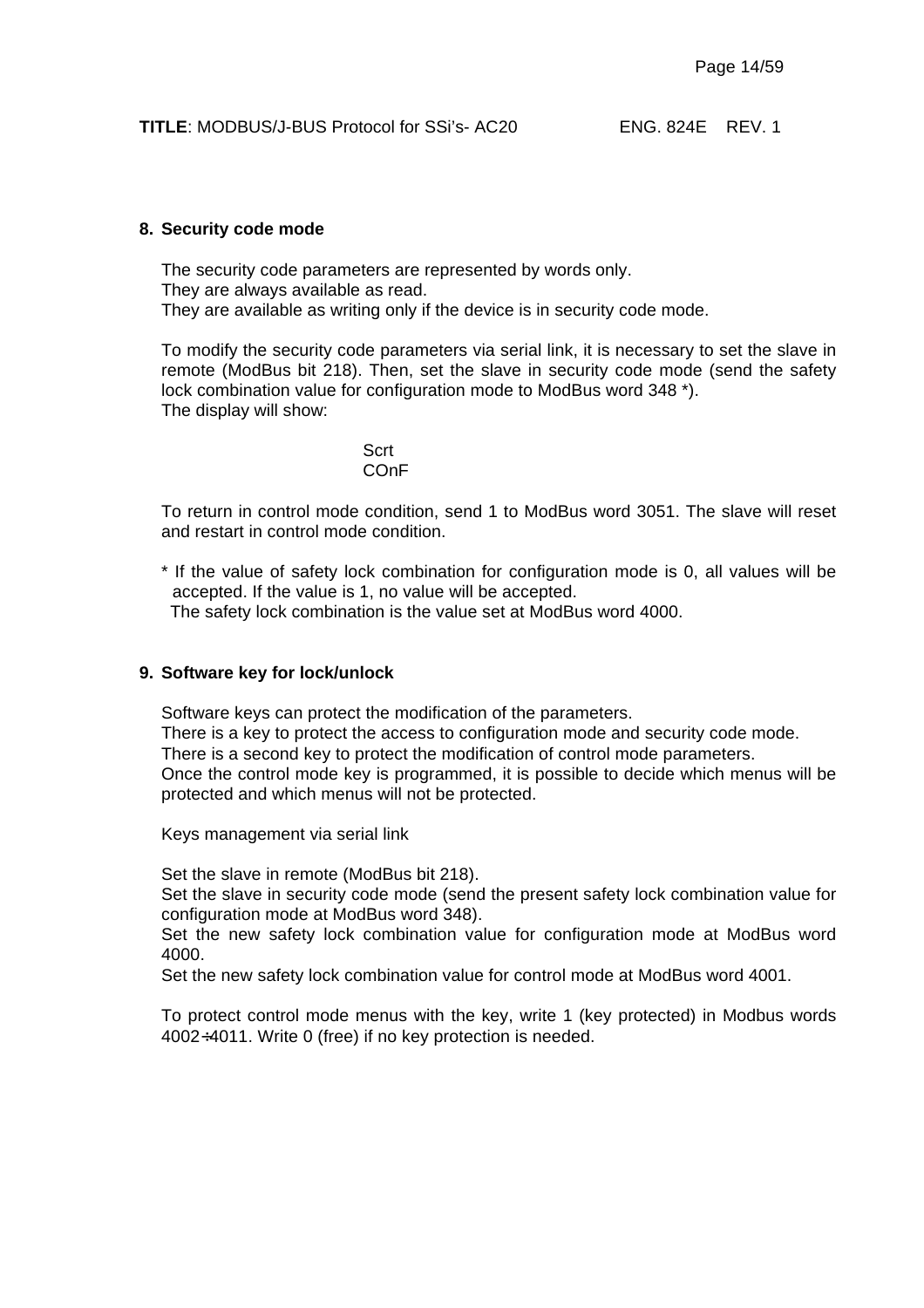**N.B.:**

Safety lock combination =  $0$ : No security code (all parameters can always be modified) If safety lock combination is for control mode, ModBus word  $4002 \div 4011$  are forced to 0.

Safety lock combination  $= 1$ : No security code (all parameters cannot be modified). If safety lock combination is for control mode, ModBus word 4002÷4011 are forced to 1.

Safety lock combination=2÷250: Security code for parameter protection.

In order to remove the protection for the control mode parameters, it is necessary to write the safety lock combination value for control mode at ModBus word 349. It is sufficient to do this once only.

In order to protect the control mode parameters, it is necessary to write a value different from the safety lock combination value for control mode at ModBus word 349.

In order to modify the configuration parameters, it is necessary to set the configuration mode by writing the safety lock combination value for configuration mode at ModBus word 347.

In order to modify the security code parameters, it is necessary to set security code mode by writing the safety lock combination value for configuration mode at ModBus word 348.

#### **ERROR REPLY**

If the "error check" is wrong or the function code is not implemented or a buffer over flows has been received, the slave does not send any reply to the master.

If other errors are detected in the request or command frame, or the slave cannot reply with the requested values or it cannot accept the requested sets because it is in error condition, the slave replies by forcing at "1" the bit 7 of the "Function code" byte followed by an error code.

#### Error reply (from slave to master)

| <b>RANGE</b>         | <b>BYTE</b> |
|----------------------|-------------|
| Slave address        |             |
| Function code (+80h) |             |
| Error code           |             |
| Error check (CRC-16) |             |
|                      |             |

 $\mathbf{I}$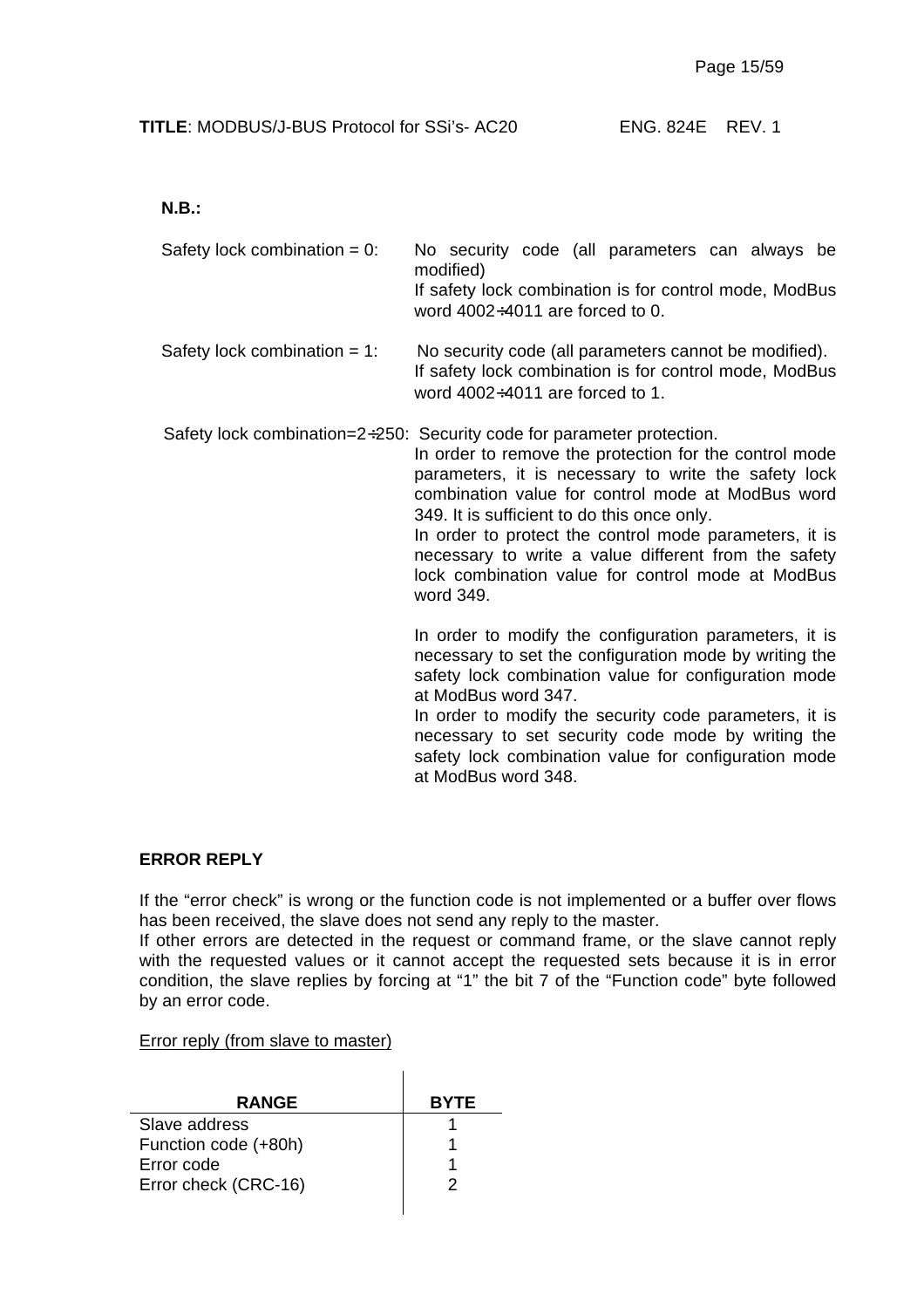## List of error codes

| <b>ERROR Nr.</b> | <b>DESCRIPTION</b>                                                                                   |
|------------------|------------------------------------------------------------------------------------------------------|
| 2                | Illegal data address                                                                                 |
| 3                | Illegal data value                                                                                   |
| 9                | Illegal number of data required                                                                      |
| 10               | The bit or word indicated cannot be modified                                                         |
|                  |                                                                                                      |
| 50               | The procedure cannot be initiated because another procedure is in pro-                               |
|                  | gress                                                                                                |
| 51               | The procedure cannot be initiated because the first part of SMART<br>algorithm (TUNE) is in progress |
| 52               | The procedure cannot be initiated because it is not elapsed 5 minutes                                |
|                  | from power on or from end of another procedure                                                       |
| 53               | The procedure cannot be initiated because the probe temperature is less                              |
|                  | than 1000°F/538°                                                                                     |
| 54               | The procedure cannot be initiated because the probe output is less than                              |
|                  | 1000 mV                                                                                              |
| 55               | The procedure cannot be initiated because the probe output is unstable                               |
|                  | (drift > 10 mV/minute)                                                                               |
|                  |                                                                                                      |
| 101              | Error on configuration group 1                                                                       |
| 102              | Error on configuration group 2                                                                       |
| 103              | Error on configuration group 3                                                                       |
| 104              | Error on configuration group 4                                                                       |
| 105              | Error on configuration group 5                                                                       |
| 106              | Error on configuration group 6                                                                       |
|                  |                                                                                                      |
| 151              | Error on control mode group 1                                                                        |
| 152              | Error on control mode group 2                                                                        |
| 153              | Error on control mode group 3                                                                        |
| 154              | Error on control mode group 4                                                                        |
| 155              | Error on control mode group 5                                                                        |
| 156              | Error on control mode group 6                                                                        |
| 157              | Error on control mode group 7                                                                        |
| 158              | Error on control mode group 8                                                                        |
| 159              | Error on control mode group 9                                                                        |
| 160              | Error on control mode group Hidden                                                                   |
| 200              | Error on main probe input calibration $(0+1.5 V)$                                                    |
| 201              | Error on main probe input calibration $(1+1.3 V)$                                                    |
| 202              | Error on TC input calibration $(0+60 \text{ mV})$                                                    |
| 203              | Error on CJ calibration                                                                              |
| 204              | Error on auxiliary input current ( $0+20$ mA) calibration                                            |
| 205              | Error on auxiliary input voltage $(0+5 V)$ calibration                                               |
| 206              |                                                                                                      |
|                  | Error on auxiliary input voltage $(0+10 \text{ V})$ calibration                                      |
| 207              | Error on Out 6 ( $0\div 20$ mA output) calibration                                                   |
| 208              | Error on Out 7 ( $0\div 20$ mA output) calibration                                                   |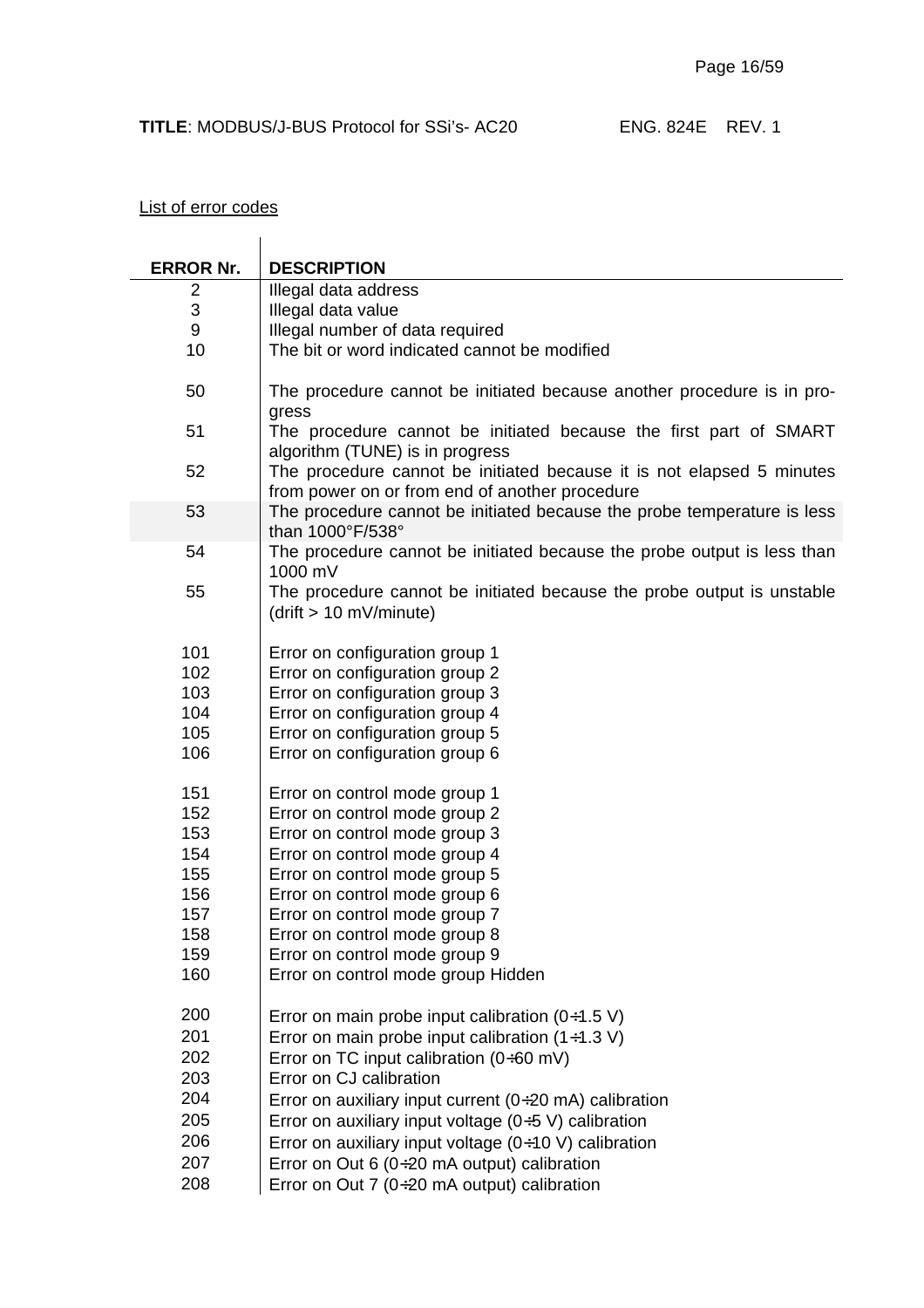On configuration error condition (101 $\div$ 106), the device will replace the error message with the requested value in the following cases:

- request of configuration mode menu addresses
- request of control mode menu addresses
- request of security code mode addresses

It will accept the following sets:

- set in remote (ModBus bit 218)
- set in configuration mode (ModBus word 347)
- set in security code mode (ModBus word 348)
- set of all of configuration addresses
- set of all of security code mode addresses

On control mode error condition  $(151\div 160)$ , the device will replace the error message with the requested value in the following cases:

- request of configuration mode menu addresses
- request of control mode menu addresses
- request of security code mode addresses

It will accept the following sets:

- set in remote (ModBus bit 218)
- set in configuration mode (ModBus word 347)
- set in security code mode (ModBus word 348)
- set of all of configuration addresses
- set of all of control mode menu addresses
- load of control mode default parameters (ModBus bits 223÷232)
- set of all of security code mode addresses

On calibration error condition (200÷208), the device will replace the error message with the requested value in the following cases:

- request of configuration mode menu addresses
- request of control mode menu addresses
- request of security code mode menu addresses

It will accept the following sets:

- set in remote (ModBus bit 218)
- set in configuration mode (ModBus word 347)
- set in security code mode (ModBus word 348)
- set of all of configuration mode addresses
- set of all of security code mode addresses

If a configuration or control mode or calibration error occurs at start up and no action is taken, the device will reset after a 30 second time-out. In configuration mode, the time-out will be disable.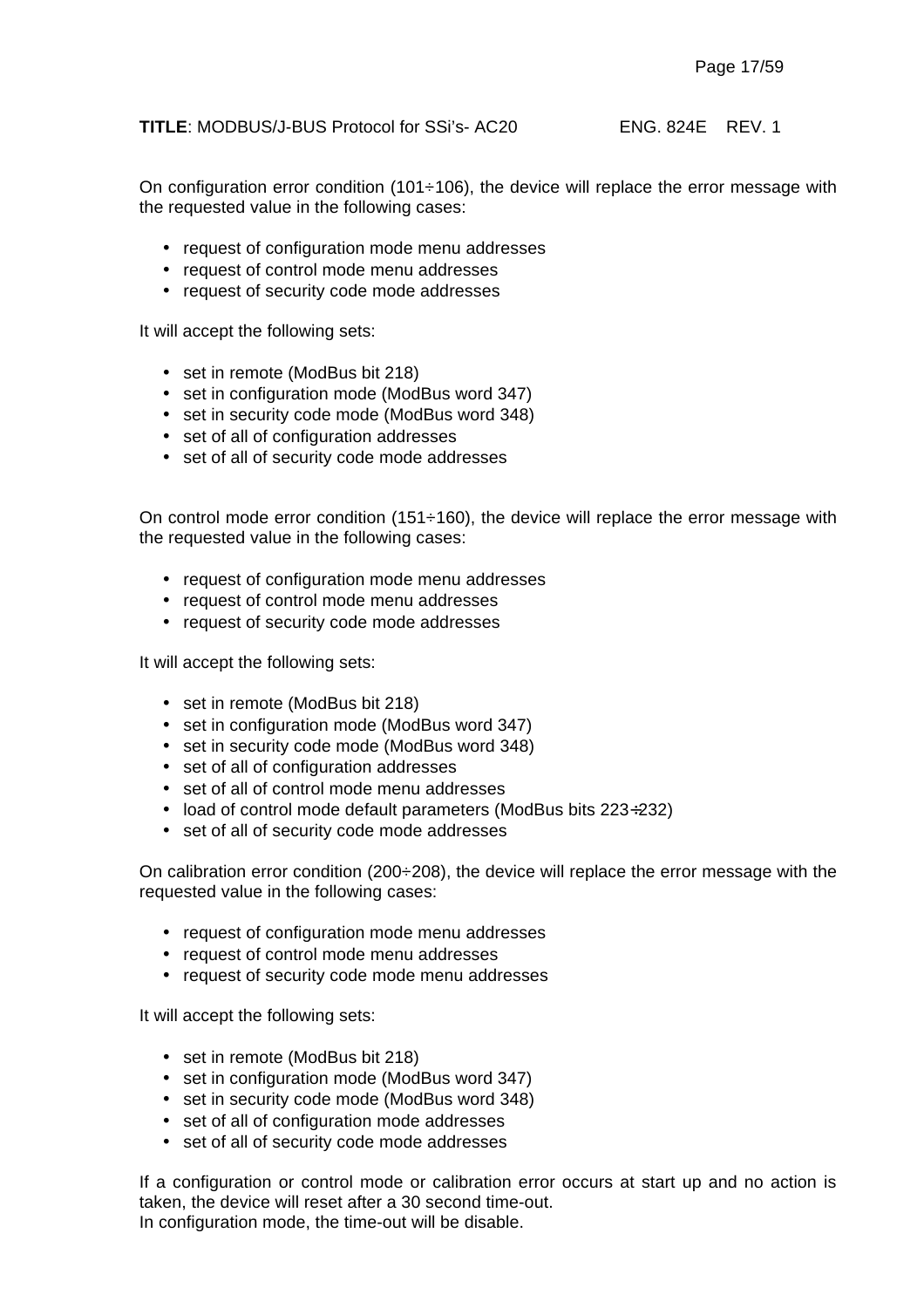#### **WORDS FOR DEVICE IN CONTROL MODE - PARAMETERS**

#### **"St.Pn" - Menu group 1 - SET POINT VALUES**

| <b>ADDRESS</b><br>(decimal) |            |                        | DEC.                        | <b>Display</b>             | R      | W<br>R |
|-----------------------------|------------|------------------------|-----------------------------|----------------------------|--------|--------|
| <b>JBus</b>                 | Mod        | <b>DESCRIPTION</b>     | FIGU-<br><b>RES</b>         | <b>MNEM</b><br><b>CODE</b> | Е<br>A |        |
|                             | <b>Bus</b> |                        |                             |                            | D      | E      |
| 139                         | 138        | Main set point         | See Mbus<br>Word 300        | ("SP")                     | x      | x      |
| 140                         | 139        | Auxiliary set point 2  | See Mbus<br><b>Word 300</b> | ("SP2")                    | X      | x      |
| 141                         | 140        | Auxiliary set point 3  | See Mbus<br><b>Word 300</b> | ("SP3")                    | X      | x      |
| 142                         | 141        | Auxiliary set point 4  | See Mbus<br><b>Word 300</b> | ("SP4")                    | X      | x      |
| 143                         | 142        | Carbon monoxide factor | 0                           | ("COF")                    | X      | x      |
| 144                         | 143        | Hydrogen factor        | 0                           | ("H2F")                    | x      | x      |

## **"Alrñ" - Menu group 3 - ALARM THRESHOLD AND HYSTERESIS VALUE**

|             | <b>ADDRESS</b><br>(decimal) |                             | DEC.                        | <b>Display</b> | R | W<br>R |
|-------------|-----------------------------|-----------------------------|-----------------------------|----------------|---|--------|
|             |                             | <b>DESCRIPTION</b>          | <b>FIGU-</b>                | <b>MNEM</b>    | Е |        |
| <b>JBus</b> | Mod                         |                             | <b>RES</b>                  | <b>CODE</b>    | A |        |
|             | <b>Bus</b>                  |                             |                             |                | D | E      |
| 178         | 177                         | Alarm 1 threshold           | See Mbus<br><b>Word 300</b> | ("AL1")        | X | X      |
| 179         | 178                         | Alarm 2 threshold           | See Mbus<br>Word 300        | ("AL2")        | X | X      |
| 180         | 179                         | Alarm 3 threshold           | See Mbus<br><b>Word 300</b> | ("AL3")        | X | X      |
| 182         | 181                         | Band alarm 1 threshold low  | See Mbus<br>Word 300        | ("bA1.L")      | X | X      |
| 183         | 182                         | Band alarm 1 threshold high | See Mbus<br><b>Word 300</b> | ("bA1.h")      | X | X      |
| 184         | 183                         | Band alarm 2 threshold low  | See Mbus<br><b>Word 300</b> | ("bA2.L")      | X | X      |
| 185         | 184                         | Band alarm 2 threshold high | See Mbus<br><b>Word 300</b> | ("bA2.h")      | X | X      |
| 186         | 185                         | Band alarm 3 threshold low  | See Mbus<br><b>Word 300</b> | ("bA3.L")      | X | X      |
| 187         | 186                         | Band alarm 3 threshold high | See Mbus<br><b>Word 300</b> | ("bA3.h")      | X | X      |
| 192         | 191                         | Alarm 1 hysteresis          | See Mbus<br><b>Word 300</b> | (HSA1")        | X | X      |
| 193         | 192                         | Alarm 2 hysteresis          | See Mbus<br><b>Word 300</b> | (HSA2")        | X | X      |
| 194         | 193                         | Alarm 3 hysteresis          | See Mbus<br><b>Word 300</b> | ("HSA3")       | X | X      |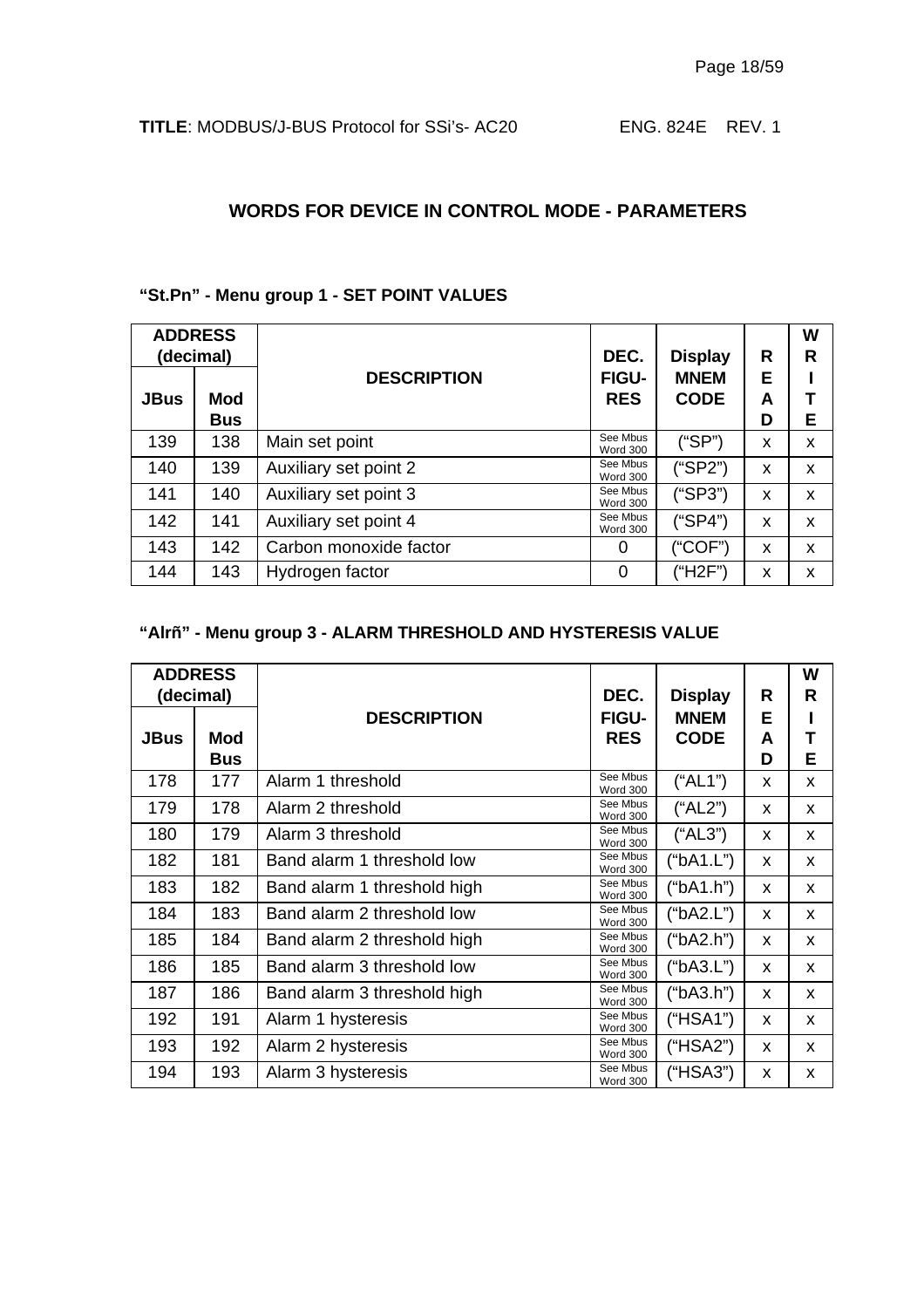## **WORDS FOR DEVICE IN CONTROL MODE - PARAMETERS**

## **"Cntr" - Menu group 4 - CONTROL PARAMETERS**

|             | <b>ADDRESS</b><br>(decimal) |                                                                                                      | DEC.                       | <b>Display</b>             | R           | W<br>R |
|-------------|-----------------------------|------------------------------------------------------------------------------------------------------|----------------------------|----------------------------|-------------|--------|
| <b>JBus</b> | Mod<br><b>Bus</b>           | <b>DESCRIPTION</b>                                                                                   | <b>FIGU-</b><br><b>RES</b> | <b>MNEM</b><br><b>CODE</b> | Е<br>A<br>D | Е      |
| 149         | 148                         | Proportional band                                                                                    |                            | ("Pb")                     | X           | X      |
| 150         | 149                         | Hysteresis for on/off control mode                                                                   | 1                          | ("HYS")                    | X           | x      |
| 151         | 150                         | Integral time (in seconds)<br>Note:<br>The value 7FFFh means that the integral<br>action is excluded | 0                          | ("ti")                     | X           | x      |
| 152         | 151                         | Derivative time (in seconds)                                                                         | 0                          | ("td")                     | x           | X      |
| 153         | 152                         | Integral pre-load                                                                                    | 1                          | ("IP")                     | X           | x      |
| 154         | 153                         | Relative secondary output gain                                                                       | 2                          | ("r.Gn")                   | X           | X      |
| 155         | 154                         | Dead band/overlap between main/secon-<br>dary output                                                 | $\overline{0}$             | ("OLAP")                   | X           | x      |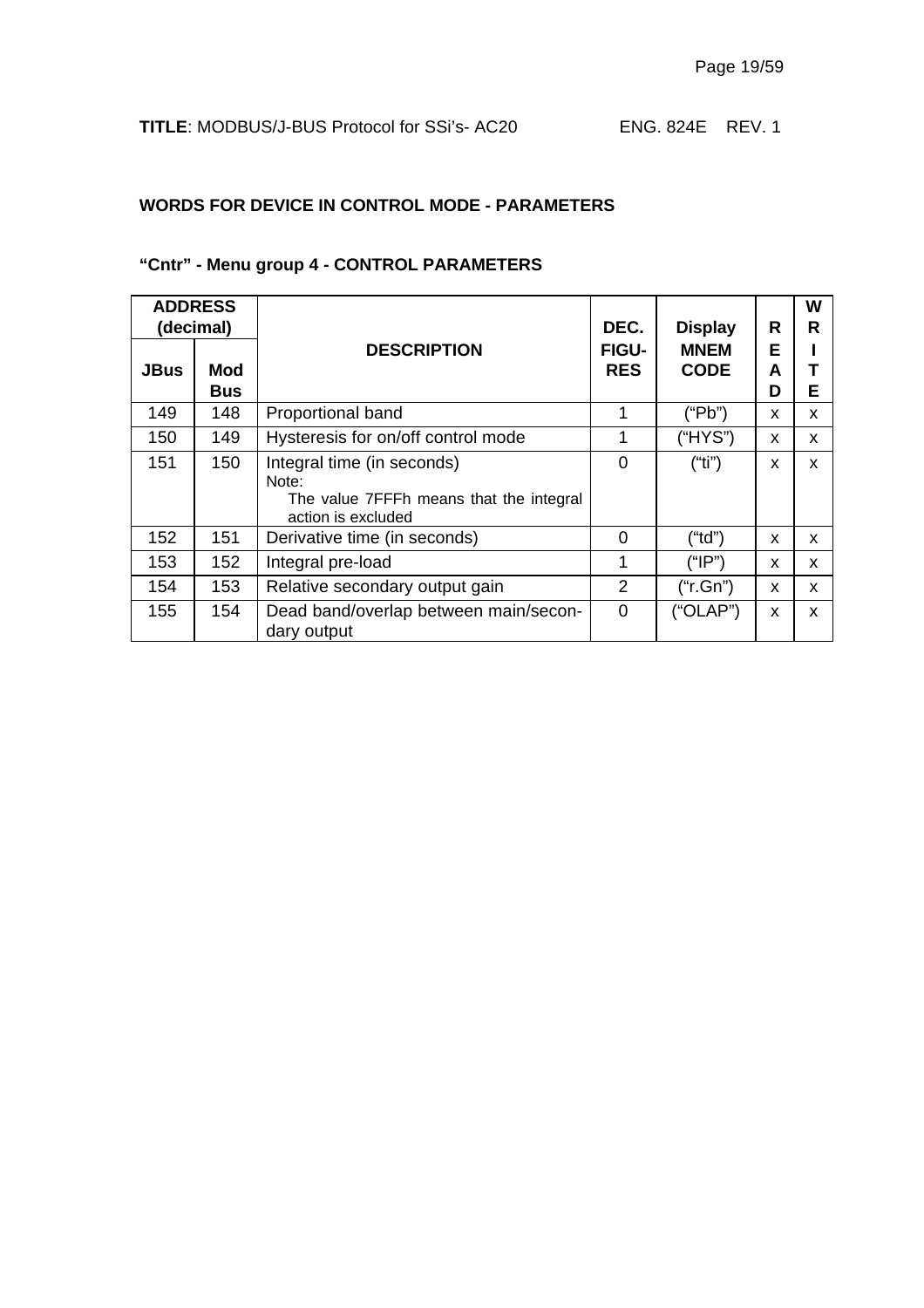## **WORDS FOR DEVICE IN CONTROL MODE - PARAMETERS**

#### **"A.Ctr" - Menu group 5 - AUXILIARY CONTROL PARAMETERS**

| <b>ADDRESS</b> |                          |                                                                                                                                       |                             |                |        | W      |  |
|----------------|--------------------------|---------------------------------------------------------------------------------------------------------------------------------------|-----------------------------|----------------|--------|--------|--|
|                | (decimal)                |                                                                                                                                       | DEC.                        | <b>Display</b> | R      | R      |  |
|                |                          | <b>DESCRIPTION</b>                                                                                                                    | <b>FIGU-</b>                | <b>MNEM</b>    | E      | п      |  |
| <b>JBus</b>    | <b>Mod</b><br><b>Bus</b> |                                                                                                                                       | <b>RES</b>                  | <b>CODE</b>    | A<br>D | T<br>Е |  |
| 1001           | 1000                     | Anti-reset windup                                                                                                                     | $\overline{0}$              | ("ArU")        | X      | x      |  |
| 1004           | 1003                     | Main control output low limit                                                                                                         | 1                           | ("ñ.OLL")      | x      | x      |  |
| 1005           | 1004                     | Main control output high limit                                                                                                        | 1                           | ("ñ.OLH")      | X      | x      |  |
| 1006           | 1005                     | Main control output max rate of rise<br>Note:<br>The value 7FFFh means that no ramp li-                                               | 1                           | ("ñ.rñP")      | X      | x      |  |
|                |                          | mitation is imposed.                                                                                                                  |                             |                |        |        |  |
| 1007           | 1006                     | Proportional cycle time on main control<br>output (in seconds)                                                                        | $\Omega$                    | ("ñC.CY")      | X      | x      |  |
| 1008           | 1007                     | Secondary control output low limit                                                                                                    | $\mathbf{1}$                | ("S.OLL")      | X      | X      |  |
| 1009           | 1008                     | Secondary control output high limit                                                                                                   | $\mathbf{1}$                | ("S.OLH")      | X      | x      |  |
| 1010           | 1009                     | Secondary control output max rate of<br>rise<br>Note:<br>The value 7FFFh means that no ramp li-<br>mitation is imposed                | $\mathbf{1}$                | ("S.rñP")      | X      | X      |  |
| 1011           | 1010                     | Proportional cycle time on secondary<br>control output (in seconds)                                                                   | $\mathbf 0$                 | ("SC.CY")      | X      | X      |  |
| 1012           | 1011                     | Set point low limit                                                                                                                   | See Mbus<br>Word 300        | ("rL")         | x      | x      |  |
| 1013           | 1012                     | Set point high limit                                                                                                                  | See Mbus<br>Word 300        | ("rH")         | X      | X      |  |
| 1014           | 1013                     | Rate of change for positive set point va-<br>riation<br>Note:<br>The value 7FFFh means that the transfer<br>is done as a step change. | See Mbus<br><b>Word 300</b> | ("Grd1")       | X      | X.     |  |
| 1015           | 1014                     | Rate of change for negative set point va-<br>riation<br>Note:<br>The value 7FFFh means that the transfer<br>is done as a step change  | See Mbus<br><b>Word 300</b> | ("Grd2")       | X      | x      |  |
| 1017           | 1016                     | External control of auto/man function<br>Range:<br>$0 = \text{Off}$<br>$1 = On$                                                       | N.A.                        | ("E.Añ")       | X      | X      |  |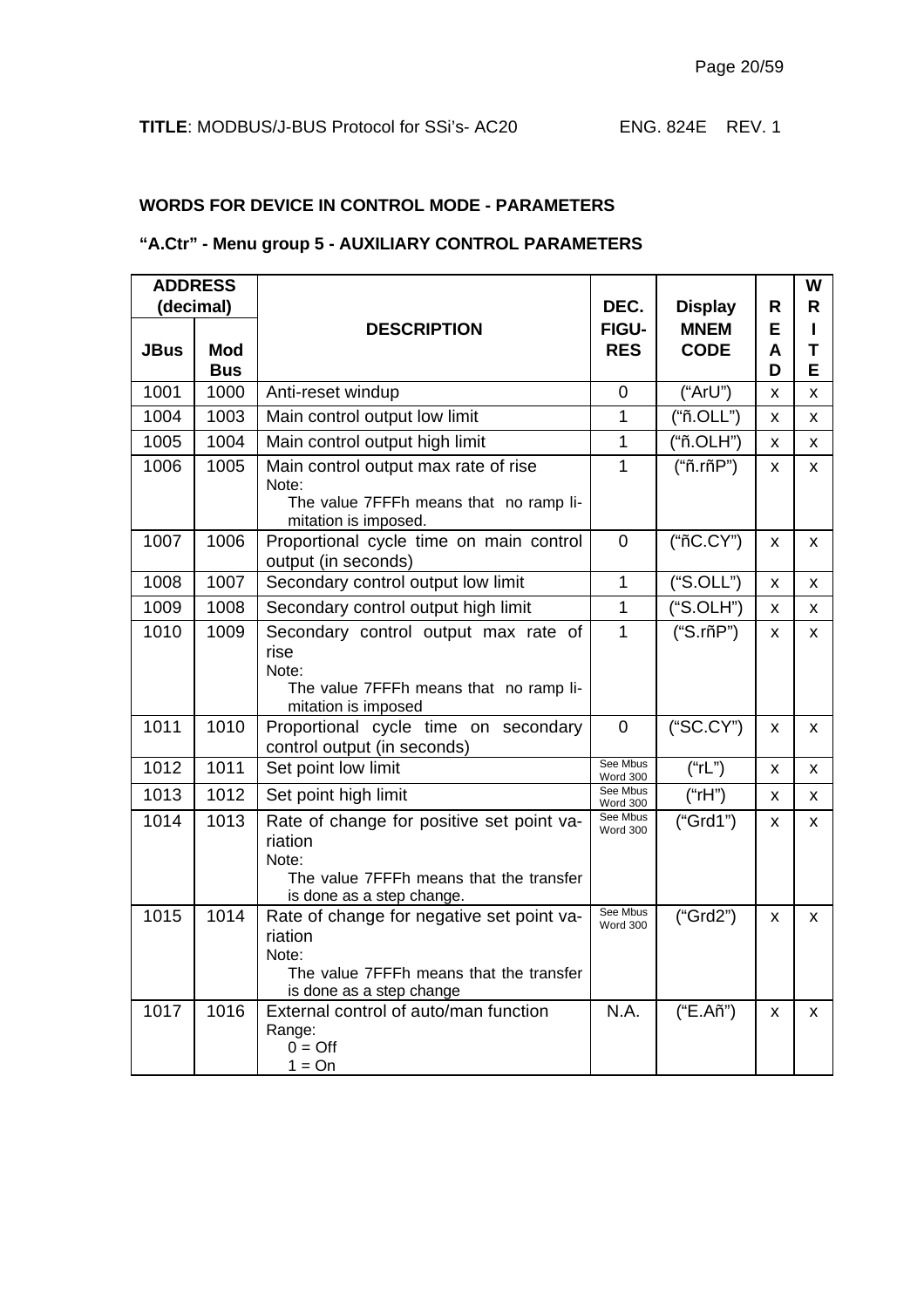## **WORDS FOR DEVICE IN CONTROL MODE - PARAMETERS**

#### **"A.SEt" - Menu group 6 - ALARM SETTING**

| <b>ADDRESS</b> |                   |                                                                                                                                                                                                                                                                                                                    |                            |                            |             | W           |
|----------------|-------------------|--------------------------------------------------------------------------------------------------------------------------------------------------------------------------------------------------------------------------------------------------------------------------------------------------------------------|----------------------------|----------------------------|-------------|-------------|
|                | (decimal)         |                                                                                                                                                                                                                                                                                                                    | DEC.                       | <b>Display</b>             | R           | R           |
| <b>JBus</b>    | Mod<br><b>Bus</b> | <b>DESCRIPTION</b>                                                                                                                                                                                                                                                                                                 | <b>FIGU-</b><br><b>RES</b> | <b>MNEM</b><br><b>CODE</b> | Е<br>A<br>D | L<br>т<br>E |
| 1101           | 1100              | Alarm 1 type<br>Range:<br>$0 =$ Alarm on process variable<br>1 = Band alarm on process variable<br>2 = Deviation alarm on process variable                                                                                                                                                                         | N.A.                       | ("A1.tP")                  | X           | X           |
| 1102           | 1101              | Alarm 1 configuration<br>Range:<br>$0 =$ High alarm with automatic reset<br>$1 =$ Low alarm with automatic reset<br>$2$ = High alarm with automatic reset and<br>acknowledge<br>$3$ = Low alarm with automatic reset and<br>acknowledge<br>$4 =$ High alarm with manual reset<br>$5 =$ Low alarm with manual reset | N.A.                       | ("A1.Cn")                  | X           | X           |
| 1103           | 1102              | Alarm 1 action<br>Range:<br>$0 = Rev$<br>$1 = Dir$                                                                                                                                                                                                                                                                 | N.A.                       | ("A1.Ac")                  | X           | X           |
| 1104           | 1103              | Alarm 1 standby function<br>Range:<br>$0 = \text{Off}$<br>$1 = On$                                                                                                                                                                                                                                                 | N.A.                       | ("A1.Sť")                  | X           | X           |
| 1105           | 1104              | Alarm 2 type<br>Note:<br>See "Alarm 1 type"                                                                                                                                                                                                                                                                        | N.A.                       | ("A2.tP")                  | X           | X           |
| 1106           | 1105              | Alarm 2 configuration<br>Note:<br>See "Alarm 1 configuration"                                                                                                                                                                                                                                                      | N.A.                       | ("A2.Cn")                  | X           | X           |
| 1107           | 1106              | Alarm 2 action<br>Range:<br>$0 = Rev$<br>$1 = Dir$                                                                                                                                                                                                                                                                 | N.A.                       | ("A2.Ac")                  | X           | X           |
| 1108           | 1107              | Alarm 2 standby function<br>Range:<br>$0 = \text{Off}$<br>$1 = On$                                                                                                                                                                                                                                                 | N.A.                       | ("A2.Sť")                  | X           | X           |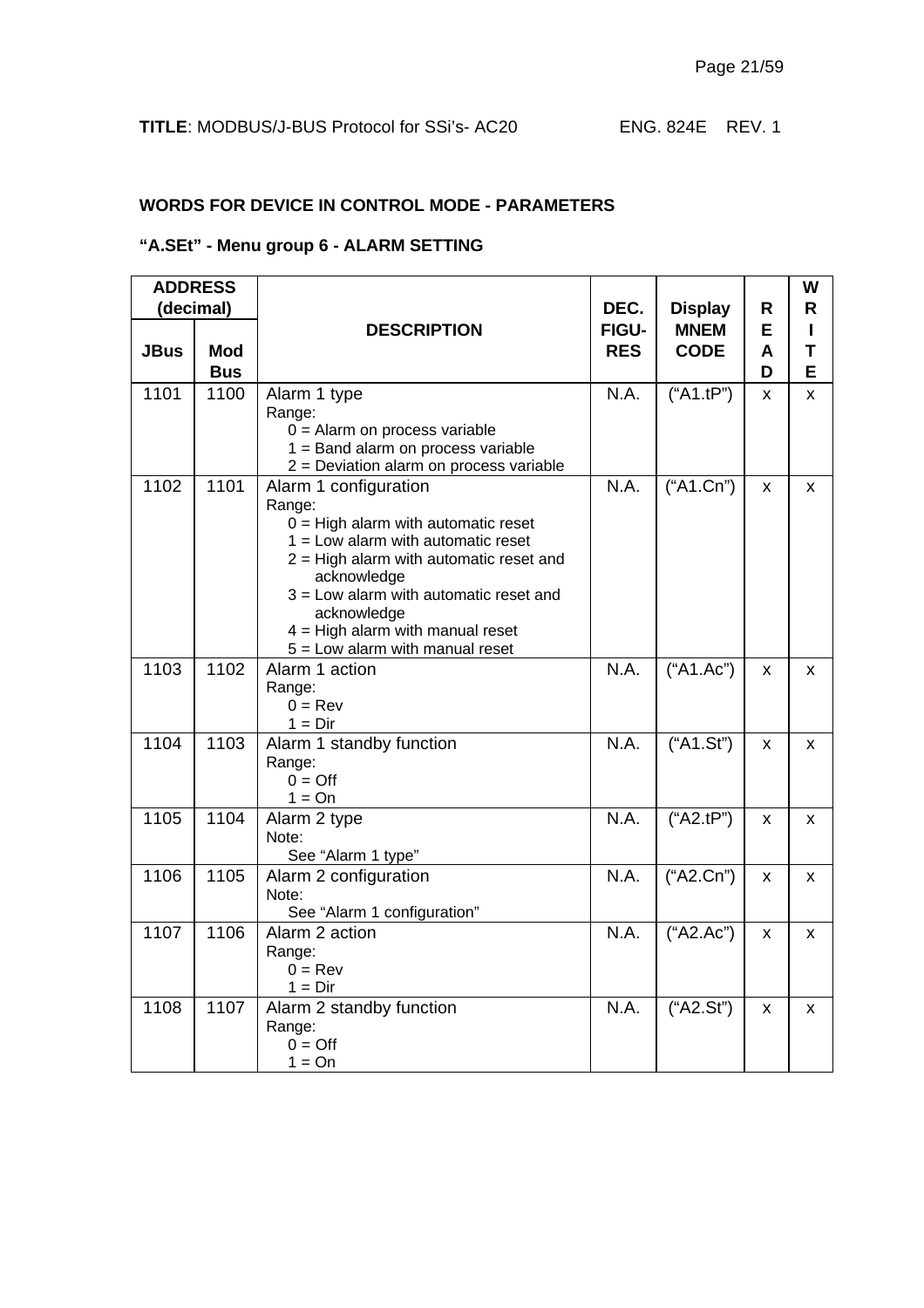#### **WORDS FOR DEVICE IN CONTROL MODE - PARAMETERS**

## **"A.SEt" - Menu group 6 - ALARM SETTING**

| <b>ADDRESS</b><br>(decimal) |                   |                                                                  | DEC.                       | <b>Display</b>             | R           | W<br>R |
|-----------------------------|-------------------|------------------------------------------------------------------|----------------------------|----------------------------|-------------|--------|
| <b>JBus</b>                 | Mod<br><b>Bus</b> | <b>DESCRIPTION</b>                                               | <b>FIGU-</b><br><b>RES</b> | <b>MNEM</b><br><b>CODE</b> | E<br>A<br>D | Е      |
| 1109                        | 1108              | Alarm 3 type<br>Note:<br>See "Alarm 1 type"                      | N.A.                       | ("A3.tP")                  | X           | X      |
| 1110                        | 1109              | Alarm 3 configuration<br>Note:<br>See "Alarm 1 configuration"    | N.A.                       | ("A3.Cn")                  | X           | X      |
| 1111                        | 1110              | Alarm 3 action<br>Range:<br>$0 = Rev$<br>$1 = Dir$               | N.A.                       | ("A3.Ac")                  | X           | X      |
| 1112                        | 1111              | Alarm 3 standby function<br>Range:<br>$0 = \text{Off}$<br>1 = On | N.A.                       | ("A3.St")                  | X           | X      |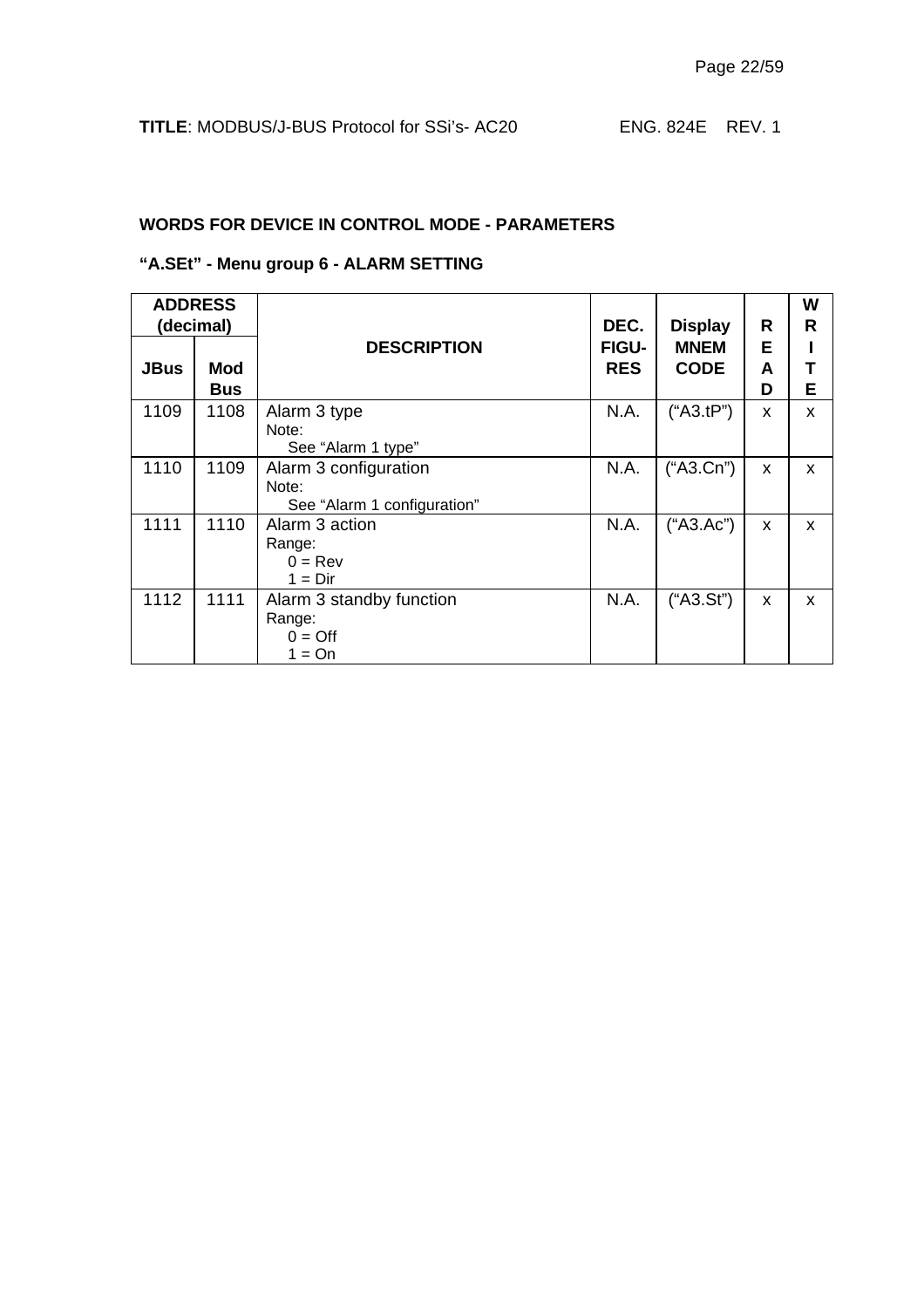## **WORDS FOR DEVICE IN CONTROL MODE - PARAMETERS**

## **"Sr.Ln" - Menu group 7 - SERIAL LINK PARAMETERS**

|             | <b>ADDRESS</b><br>(decimal) |                                                                                                                                                                                                                                 | DEC.       |                               | R        | W<br>R. |
|-------------|-----------------------------|---------------------------------------------------------------------------------------------------------------------------------------------------------------------------------------------------------------------------------|------------|-------------------------------|----------|---------|
|             |                             | <b>DESCRIPTION</b>                                                                                                                                                                                                              | FIGU-      | <b>Display</b><br><b>MNEM</b> | Е        |         |
| <b>JBus</b> | <b>Mod</b>                  |                                                                                                                                                                                                                                 | <b>RES</b> | <b>CODE</b>                   | A        | Τ       |
|             | <b>Bus</b>                  |                                                                                                                                                                                                                                 |            |                               | D        | E       |
| 527         | 526                         | Serial interface protocol<br>Range:<br>$0 = No$ serial interface<br>$1 = Modbus$<br>$2 =$ Jbus<br>Note:<br>The new data will be activated after the<br>de-vice answer                                                           | N.A.       | ("S.L.Pr")                    | X.       | x       |
| 528         | 527                         | Serial link device address<br>Note:<br>The new data will be activated after the<br>de-vice answer                                                                                                                               | N.A.       | ("S.L.Ad")                    | <b>X</b> | x       |
| 529         | 528                         | Baud rate for serial link<br>Range:<br>600 Baud<br>$0 =$<br>$1 = 1200$ Baud<br>$2 = 2400$ Baud<br>$3 = 4800$ Baud<br>$4 = 9600$ Baud<br>$5 = 19200$ Baud<br>Note:<br>The new data will be activated after the<br>de-vice answer | N.A.       | ("S.L.bd")                    | X        | X.      |
| 530         | 529                         | Byte format for serial link<br>Range:<br>$0 = 8$ bits + even parity<br>$1 = 8$ bits + odd parity<br>$2 = 8$ bits without parity<br>Note:<br>The new data will be activated after the<br>de-vice answer                          | N.A.       | ("S.L.bF")                    | x        | X.      |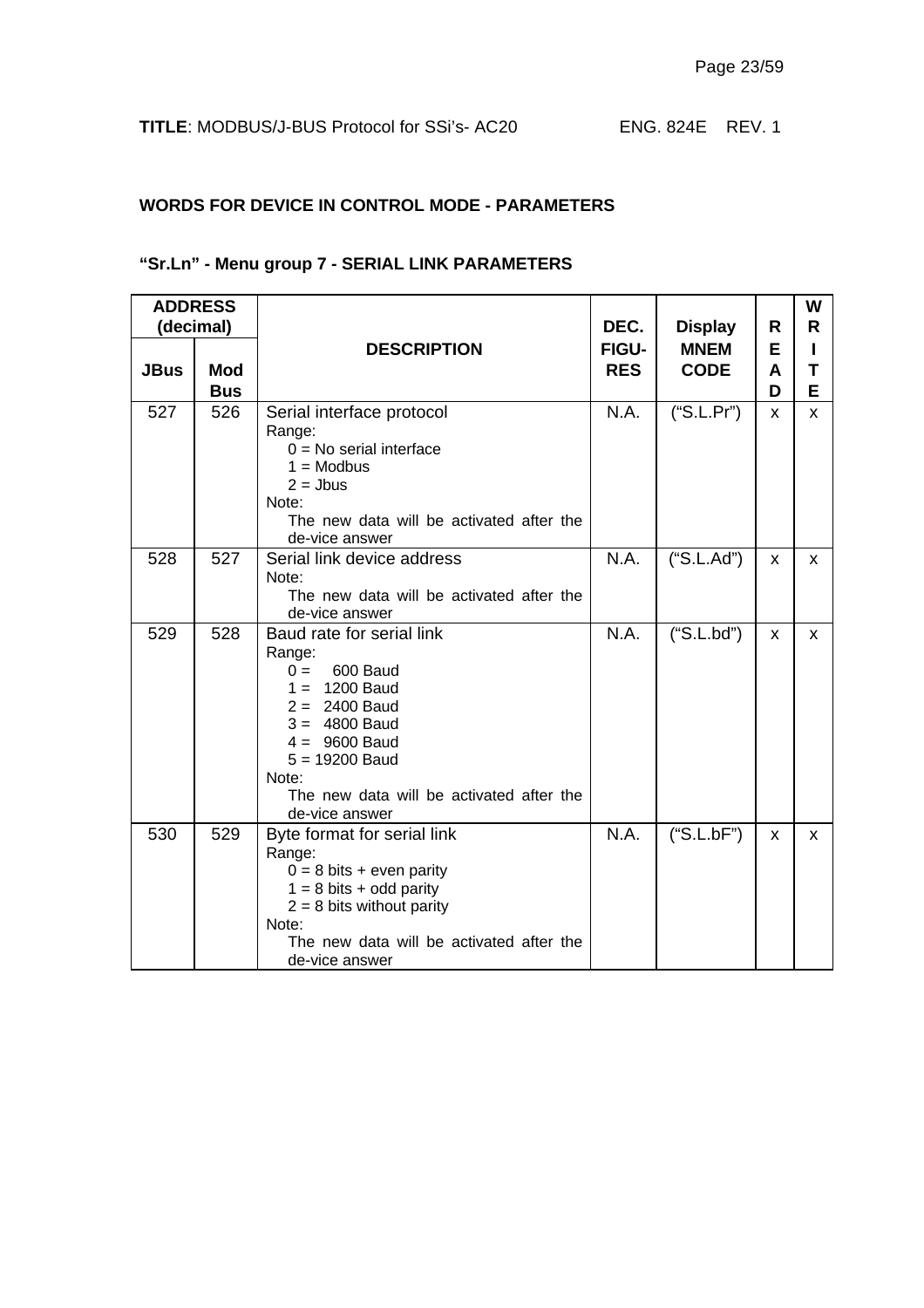## **WORDS FOR DEVICE IN CONTROL MODE - PARAMETERS**

#### **"tiñE" - Menu group 8 - TIMERS SETTING**

|             | <b>ADDRESS</b> |                                             |                |                     |          | W |
|-------------|----------------|---------------------------------------------|----------------|---------------------|----------|---|
|             | (decimal)      |                                             | DEC.           | <b>Display</b>      | R        | R |
|             |                | <b>DESCRIPTION</b>                          | <b>FIGU-</b>   | <b>MNEM</b>         | E        |   |
| <b>JBus</b> | <b>Mod</b>     |                                             | <b>RES</b>     | <b>CODE</b>         | A        |   |
|             | <b>Bus</b>     |                                             |                |                     | D        | Е |
| 1301        | 1300           | Timer for burn-off (in seconds)             | 0              | ("t.bOF")           | <b>X</b> | X |
| 1302        | 1301           | Timer for purge (in seconds)                | 0              | ("t.PrG")           | X        | X |
| 1303        | 1302           | Timer for automatic burn-off interval (in   | $\overline{0}$ | ("bF.tr")           | X        | x |
|             |                | minutes)                                    |                |                     |          |   |
|             |                | Note:<br>The value 7FFFh means that no time |                |                     |          |   |
|             |                | interval is imposed                         |                |                     |          |   |
| 1304        | 1303           | Timer for probe test interval (in minutes)  | $\Omega$       | ("Pb.tr")           | X        | X |
|             |                | Note:                                       |                |                     |          |   |
|             |                | The value 7FFFh means that no time          |                |                     |          |   |
|             |                | interval is imposed                         |                |                     |          |   |
| 1305        | 1304           | Time lasting to beginning of burn-off       | 0              | $("bF.\tilde{n}n")$ | X        |   |
|             |                | procedure (in minutes)<br>Note:             |                |                     |          |   |
|             |                | The value 7FFFh means that no time          |                |                     |          |   |
|             |                | interval is imposed                         |                |                     |          |   |
| 1306        | 1305           | Time lasting to beginning of probe test     | $\Omega$       | $("Pb.\tilde{n}n")$ | X        |   |
|             |                | procedure (in minutes)                      |                |                     |          |   |
|             |                | Note:                                       |                |                     |          |   |
|             |                | The value 7FFFh means that no time          |                |                     |          |   |
|             |                | interval is imposed                         |                |                     |          |   |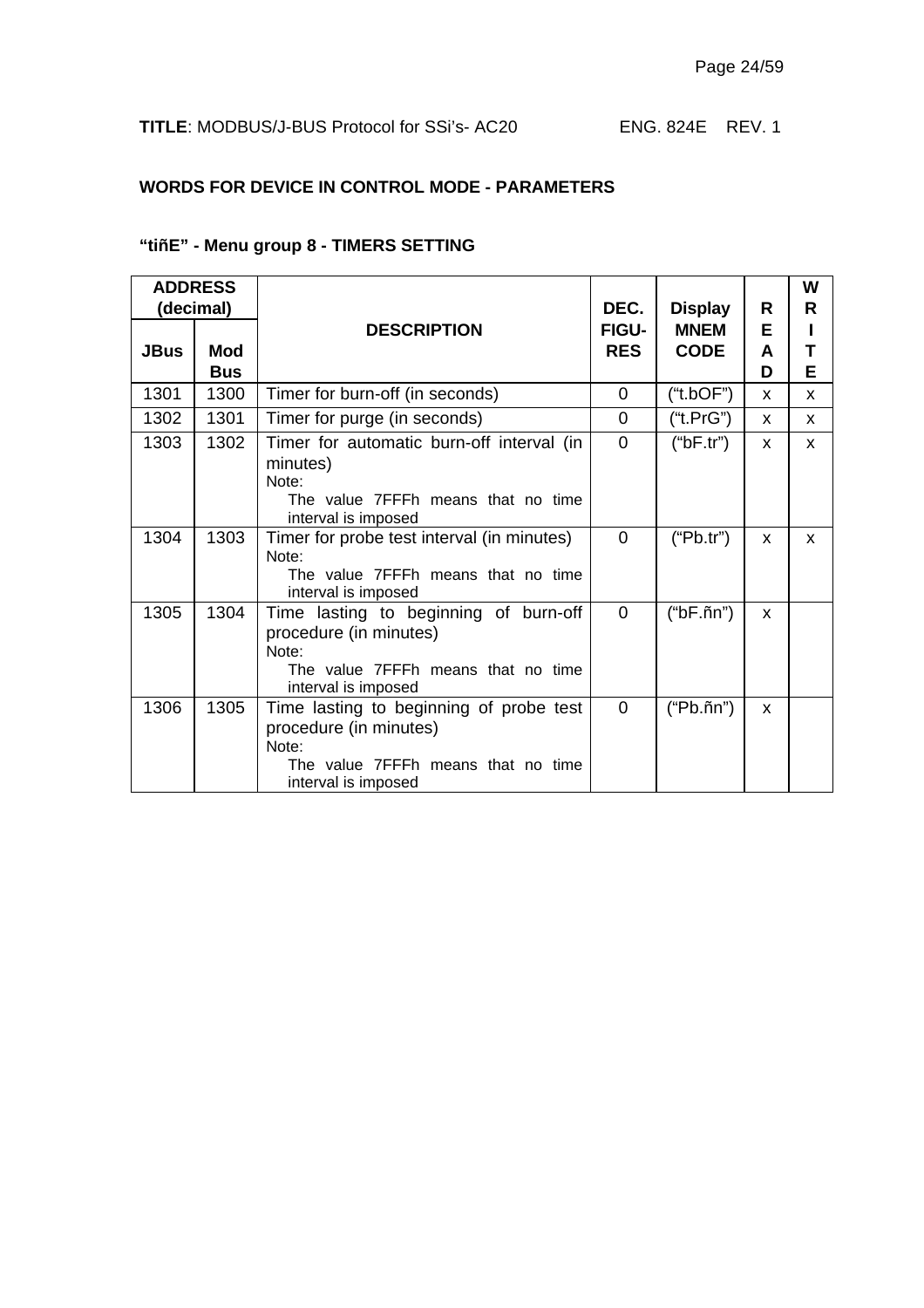#### **WORDS FOR DEVICE IN CONTROL MODE - PARAMETERS**

## **"Hidn" - Menu group hidden - SMART LIMIT VALUE**

| <b>ADDRESS</b><br>(decimal) |                          |                                                                                                               | DEC.                       | <b>Display</b>             | R            | W<br>R       |
|-----------------------------|--------------------------|---------------------------------------------------------------------------------------------------------------|----------------------------|----------------------------|--------------|--------------|
| <b>JBus</b>                 | <b>Mod</b><br><b>Bus</b> | <b>DESCRIPTION</b>                                                                                            | <b>FIGU-</b><br><b>RES</b> | <b>MNEM</b><br><b>CODE</b> | Е<br>A<br>D  | т<br>Е       |
| 1201                        | 1200                     | Min value of proportional band calculated<br>by the smart algorithm                                           | 1                          | ("Pb.Lo")                  | X            | X            |
| 1202                        | 1201                     | Max value of proportional band cal-<br>culated by the smart algorithm                                         | 1                          | ("Pb.Hi")                  | $\mathsf{x}$ | X            |
| 1203                        | 1202                     | Min value of integral time value cal-<br>culated by the smart algorithm (in se-<br>conds)                     | $\Omega$                   | ("ti.Lo")                  | X            | $\mathsf{x}$ |
| 1204                        | 1203                     | Max value of integral time value cal-<br>culated by the smart algorithm (in se-<br>conds)                     | $\Omega$                   | ("ti.Hi")                  | X            | $\mathsf{x}$ |
| 1205                        | 1204                     | Relative secondary output gain cal-<br>culated by the smart algorithm<br>Range:<br>$0 = \text{Off}$<br>1 = On | N.A.                       | ("rG.CL")                  | X            | X            |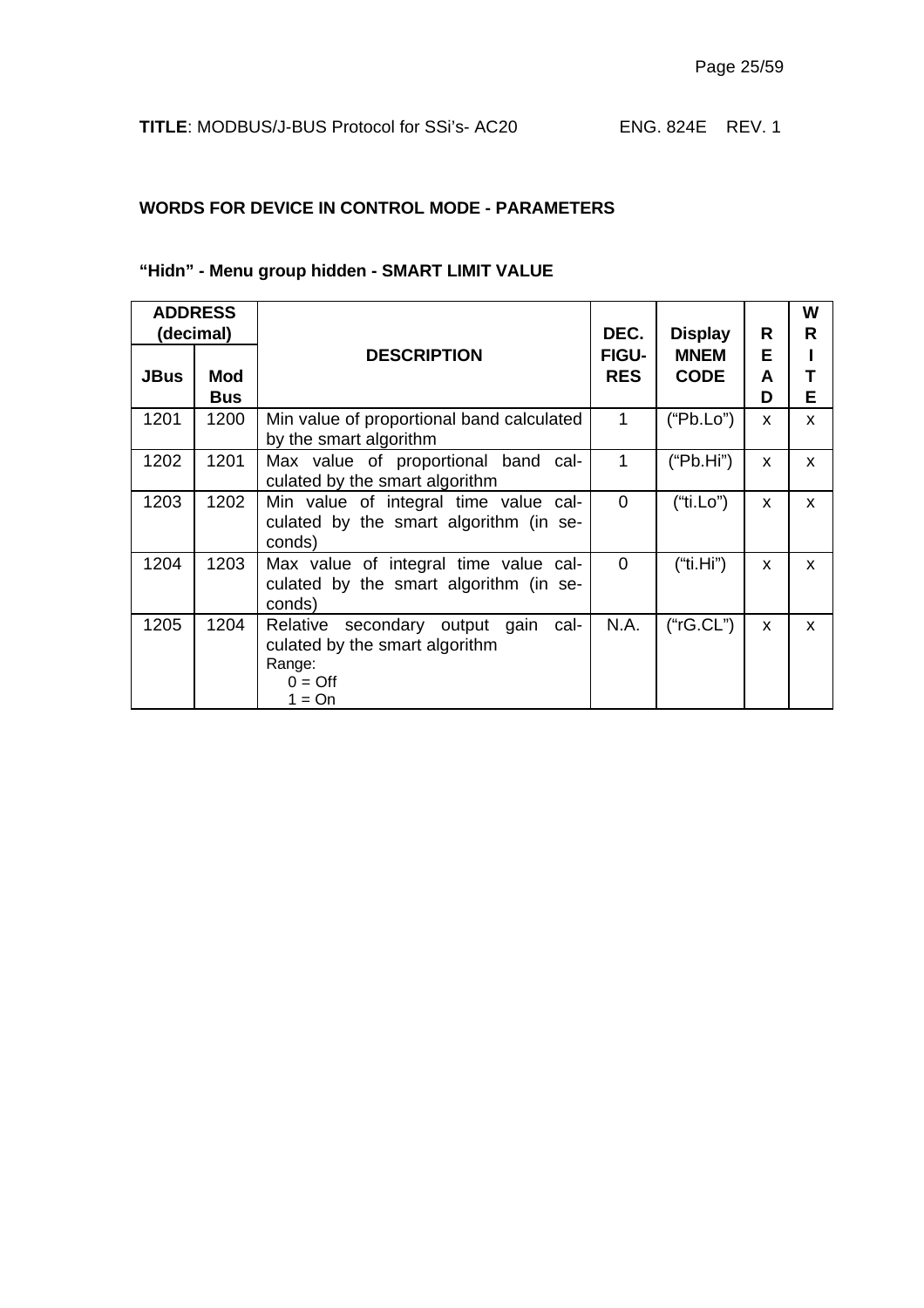|             | <b>ADDRESS</b> |                                                                    |                     |                            |        | W      |
|-------------|----------------|--------------------------------------------------------------------|---------------------|----------------------------|--------|--------|
|             | (decimal)      |                                                                    | DEC.                | <b>Display</b>             | R      | R      |
| <b>JBus</b> | <b>Mod</b>     | <b>DESCRIPTION</b>                                                 | FIGU-<br><b>RES</b> | <b>MNEM</b><br><b>CODE</b> | Е<br>A | L<br>Т |
|             | <b>Bus</b>     |                                                                    |                     |                            | D      | Е      |
| 114         | 113            | Status led alarm 1                                                 | N.A.                |                            | X      |        |
|             |                | Range:                                                             |                     |                            |        |        |
|             |                | $0 = \text{Off}$<br>$1 = On$                                       |                     |                            |        |        |
|             |                | $2 =$ Flashing (only for alarm)                                    |                     |                            |        |        |
| 115         | 114            | Status led alarm 2                                                 | N.A.                |                            | X      |        |
|             |                | Range:                                                             |                     |                            |        |        |
|             |                | $0 = \text{Off}$<br>$1 = On$                                       |                     |                            |        |        |
|             |                | $2 =$ Flashing (only for alarm)                                    |                     |                            |        |        |
| 116         | 115            | Status led alarm 3                                                 | N.A.                |                            | X      |        |
|             |                | Range:                                                             |                     |                            |        |        |
|             |                | $0 = \text{Off}$<br>$1 = On$                                       |                     |                            |        |        |
|             |                | $2 =$ Flashing (only for alarm)                                    |                     |                            |        |        |
| 120         | 119            | Variation on alarm status                                          | N.A.                |                            | X      |        |
|             |                | Note:                                                              |                     |                            |        |        |
|             |                | Alarm status information is on D8:<br>(1 for entrance, 0 for exit) |                     |                            |        |        |
|             |                | Number of alarm is on low byte (D2-D0)                             |                     |                            |        |        |
| 121         | 120            | Manufactured trade mark                                            | N.A.                |                            | x      |        |
|             |                | Value:<br>50 (32h)                                                 |                     |                            |        |        |
| 122         | 121            | Device identification code                                         | N.A.                |                            | X      |        |
|             |                | Note:                                                              |                     |                            |        |        |
|             |                | Nr. of software revision $x$ 100 + identifica-<br>tion code (43)   |                     |                            |        |        |
| 123         | 122            | Probe sensor mV value                                              | $\Omega$            |                            | X      |        |
|             |                | Note:<br>When an error is detected on measure,                     |                     |                            |        |        |
|             |                | the "Data field" contains one of these error                       |                     |                            |        |        |
|             |                | codes:                                                             |                     |                            |        |        |
|             |                | $30004$ (7534h) = Under-range<br>$30005(7535h) = Over-range$       |                     |                            |        |        |
|             |                | $30050$ (7562h) = Error on internal auto-                          |                     |                            |        |        |
|             |                | zero                                                               |                     |                            |        |        |
|             |                | $30051$ (7563h) = Error on internal zero-<br>integrator            |                     |                            |        |        |
| 124         | 123            | Carbon potential value<br>Note:                                    | 2                   |                            | X      |        |
|             |                | When an error is detected on measure,                              |                     |                            |        |        |
|             |                | the "Data field" contains one of these error<br>codes:             |                     |                            |        |        |
|             |                | $30050$ (7562h) = Error on internal auto-                          |                     |                            |        |        |
|             |                | zero<br>$30051$ (7563h) = Error on internal zero-                  |                     |                            |        |        |
|             |                | integrator                                                         |                     |                            |        |        |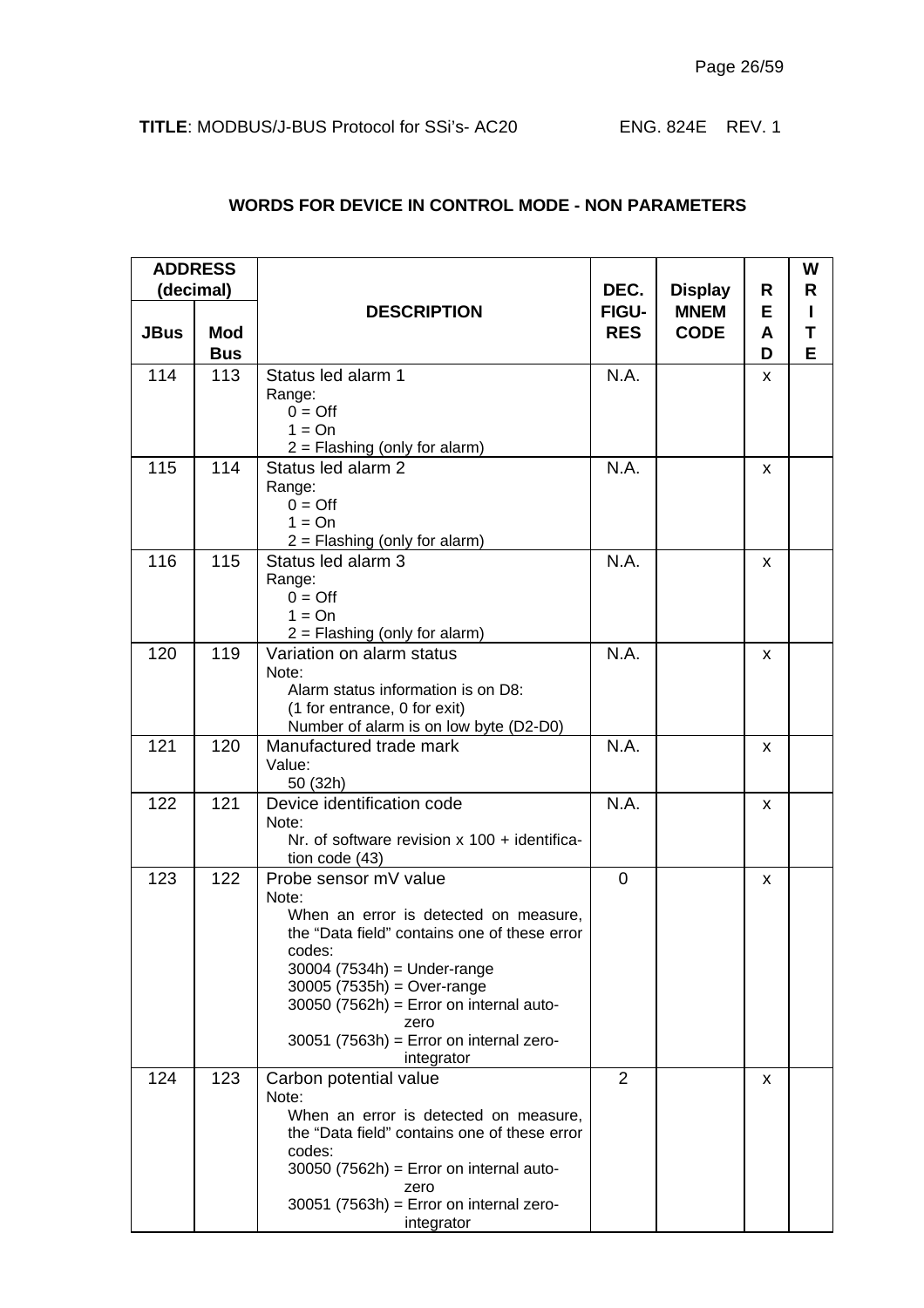|             | <b>ADDRESS</b><br>(decimal) |                                                                                                                                                                                                                                                                                                                                                                                                                                                                                                                                           | DEC.                       | <b>Display</b>             | R           | W<br>R |
|-------------|-----------------------------|-------------------------------------------------------------------------------------------------------------------------------------------------------------------------------------------------------------------------------------------------------------------------------------------------------------------------------------------------------------------------------------------------------------------------------------------------------------------------------------------------------------------------------------------|----------------------------|----------------------------|-------------|--------|
| <b>JBus</b> | <b>Mod</b><br><b>Bus</b>    | <b>DESCRIPTION</b>                                                                                                                                                                                                                                                                                                                                                                                                                                                                                                                        | <b>FIGU-</b><br><b>RES</b> | <b>MNEM</b><br><b>CODE</b> | Е<br>A<br>D | Т<br>E |
| 125         | 124                         | Dew point value (Value in Celsius or<br>Fahrenheit as configured at Mbus word<br>2003)<br>Note:<br>When an error is detected on measure,<br>the "Data field" contains one of these error<br>codes:<br>$30050$ (7562h) = Error on internal auto-<br>zero<br>$30051$ (7563h) = Error on internal zero-<br>integrator                                                                                                                                                                                                                        | $\overline{0}$             |                            | x           |        |
| 126         | 125                         | Probe temperature value (Value in Cel-<br>sius or Fahrenheit as configured at Mbus<br>word 2003)<br>Note:<br>When an error is detected on measure,<br>the "Data field" contains one of these error<br>codes:<br>$30002$ (7532h) = Input open<br>$30004$ (7534h) = Under-range<br>$30005 (7535h) = Over-range$<br>30014 (753Eh) = Error on reference junc-<br>tion (t.a. $\lt$ -25 $\degree$ C or<br>t.a. $>75^{\circ}C$ )<br>$30050$ (7562h) = Error on internal auto-<br>zero<br>$30051$ (7563h) = Error on internal zero-<br>integrator | $\Omega$                   |                            | x           |        |
| 127         | 126                         | Carbon monoxide measured value<br>Note:<br>When an error is detected on measure,<br>the "Data field" contains one of these error<br>codes:<br>$30049$ (7561h) = Out of range<br>$30050$ (7562h) = Error on internal auto-<br>zero<br>$30051$ (7563h) = Error on internal zero-<br>integrator                                                                                                                                                                                                                                              | $\Omega$                   |                            | x           |        |
| 128         | 127                         | Probe resistor value (in Kilo Ohm)                                                                                                                                                                                                                                                                                                                                                                                                                                                                                                        | $\overline{2}$             |                            | X           |        |
| 129         | 128                         | Probe response time (in seconds)                                                                                                                                                                                                                                                                                                                                                                                                                                                                                                          | 1                          |                            | x           |        |
| 130         | 129                         | Probe temperature at last probe test (Va-<br>lue in Celsius or Fahrenheit as configu-<br>red at Mbus word 2003)                                                                                                                                                                                                                                                                                                                                                                                                                           | $\overline{0}$             |                            | x           |        |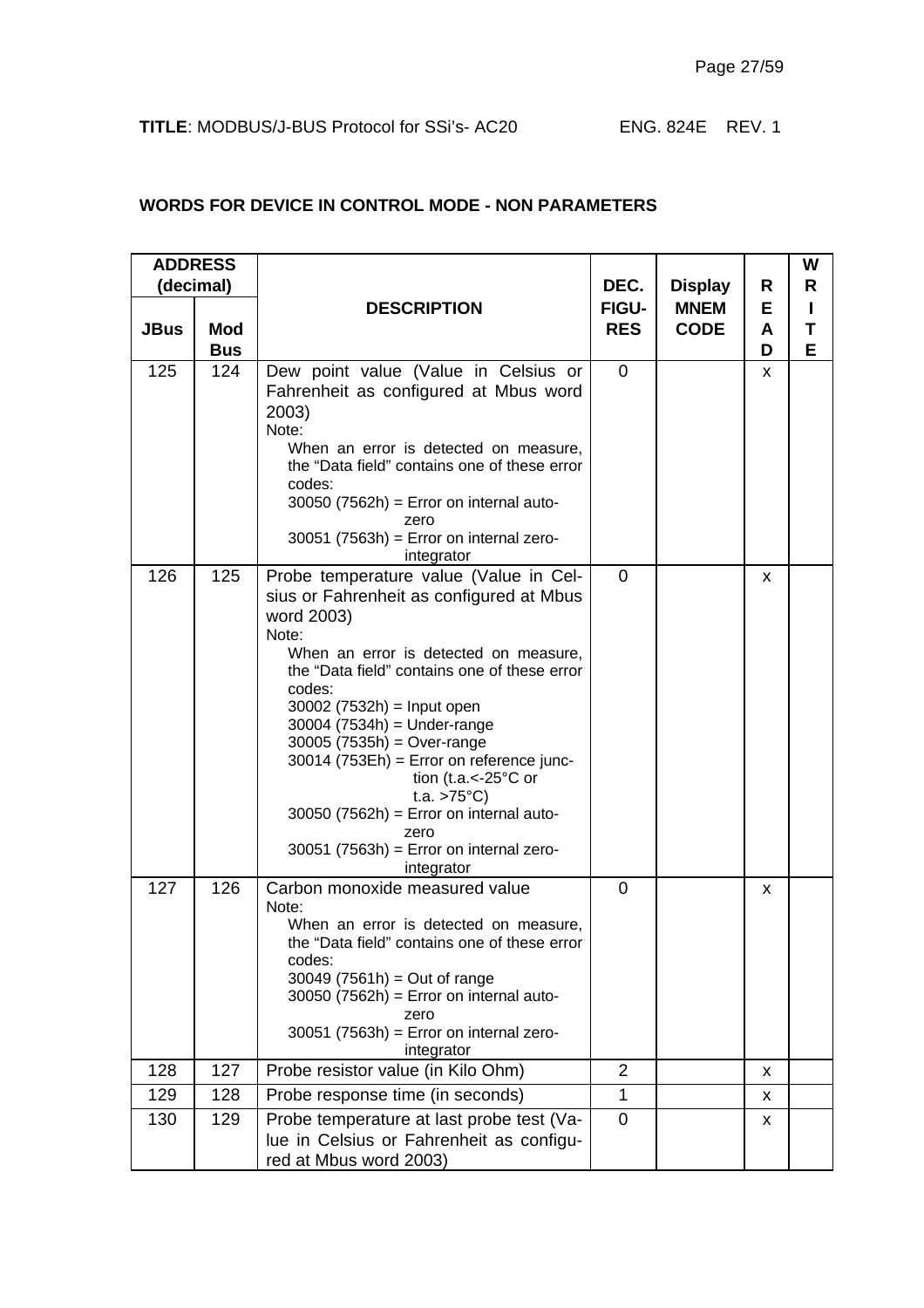| <b>ADDRESS</b> |            |                                                                                                                                                                                                                                                                                                                                                                                                                                                             |                      |                            |        | W      |
|----------------|------------|-------------------------------------------------------------------------------------------------------------------------------------------------------------------------------------------------------------------------------------------------------------------------------------------------------------------------------------------------------------------------------------------------------------------------------------------------------------|----------------------|----------------------------|--------|--------|
|                | (decimal)  |                                                                                                                                                                                                                                                                                                                                                                                                                                                             | DEC.                 | <b>Display</b>             | R      | R      |
| <b>JBus</b>    | <b>Mod</b> | <b>DESCRIPTION</b>                                                                                                                                                                                                                                                                                                                                                                                                                                          | FIGU-<br><b>RES</b>  | <b>MNEM</b><br><b>CODE</b> | Е<br>A | ı<br>Т |
|                | <b>Bus</b> |                                                                                                                                                                                                                                                                                                                                                                                                                                                             |                      |                            | D      | E      |
| 131            | 130        | Main control output value                                                                                                                                                                                                                                                                                                                                                                                                                                   | 1                    |                            | X      | X      |
| 132            | 131        | Secondary control output value                                                                                                                                                                                                                                                                                                                                                                                                                              | 1                    |                            | X      | Χ      |
| 133            | 132        | Pid out value                                                                                                                                                                                                                                                                                                                                                                                                                                               | 1                    |                            | X      | X      |
| 134            | 133        | Main control output display value                                                                                                                                                                                                                                                                                                                                                                                                                           | See Mbus<br>word 301 | (n.xxx)                    | X      |        |
| 135            | 134        | Secondary control output display value                                                                                                                                                                                                                                                                                                                                                                                                                      | See Mbus<br>word 302 | (S.xxx)                    | X      |        |
| 136            | 135        | Device status mode<br>Range:<br>$0 =$ Control mode<br>$1 =$ Control mode with error E.130<br>$2 =$ Control mode with error E.140<br>$3$ = Burn-off procedure in progress<br>$4 =$ Purge procedure in progress<br>5 = Probe test procedure in progress<br>$6 =$ Configuration mode<br>$7 =$ Security code mode<br>Note:<br>For E.130/E.140 errors, see Technical<br>specifications Eng. 247E<br>The error is reset when read if device is in<br>remote state | N.A.                 |                            | x      |        |
| 137            | 136        | Type of operative set point<br>Range:<br>$0 =$ The set point utilized is a value set by<br>link ("Operative Set Point<br>serial<br>Value")<br>$1 =$ Main set point<br>$2 =$ Auxiliary set point 2<br>$3$ = Auxiliary set point 3<br>$4$ = Auxiliary set point 4                                                                                                                                                                                             | N.A.                 |                            | X      |        |
| 138            | 137        | Operative set point value<br>Note:<br>It is utilized by the device for the PID as<br>well as for the SMART algorithms.<br>Any change will not be influenced by the<br>gradient mechanism. This set point value<br>is not going to be stored in Earom and it<br>will be lost at power down.                                                                                                                                                                  | See Mbus<br>word 300 |                            | x      | x      |
| 301            | 300        | Decimal<br>number<br>relative<br>primary<br>to<br>control variable                                                                                                                                                                                                                                                                                                                                                                                          | N.A.                 |                            | x      |        |
| 302            | 301        | Decimal number relative to main control<br>output in engineering units                                                                                                                                                                                                                                                                                                                                                                                      | N.A.                 |                            | X      |        |
| 303            | 302        | Decimal number relative to secondary<br>control output in engineering units                                                                                                                                                                                                                                                                                                                                                                                 | N.A.                 |                            | X      |        |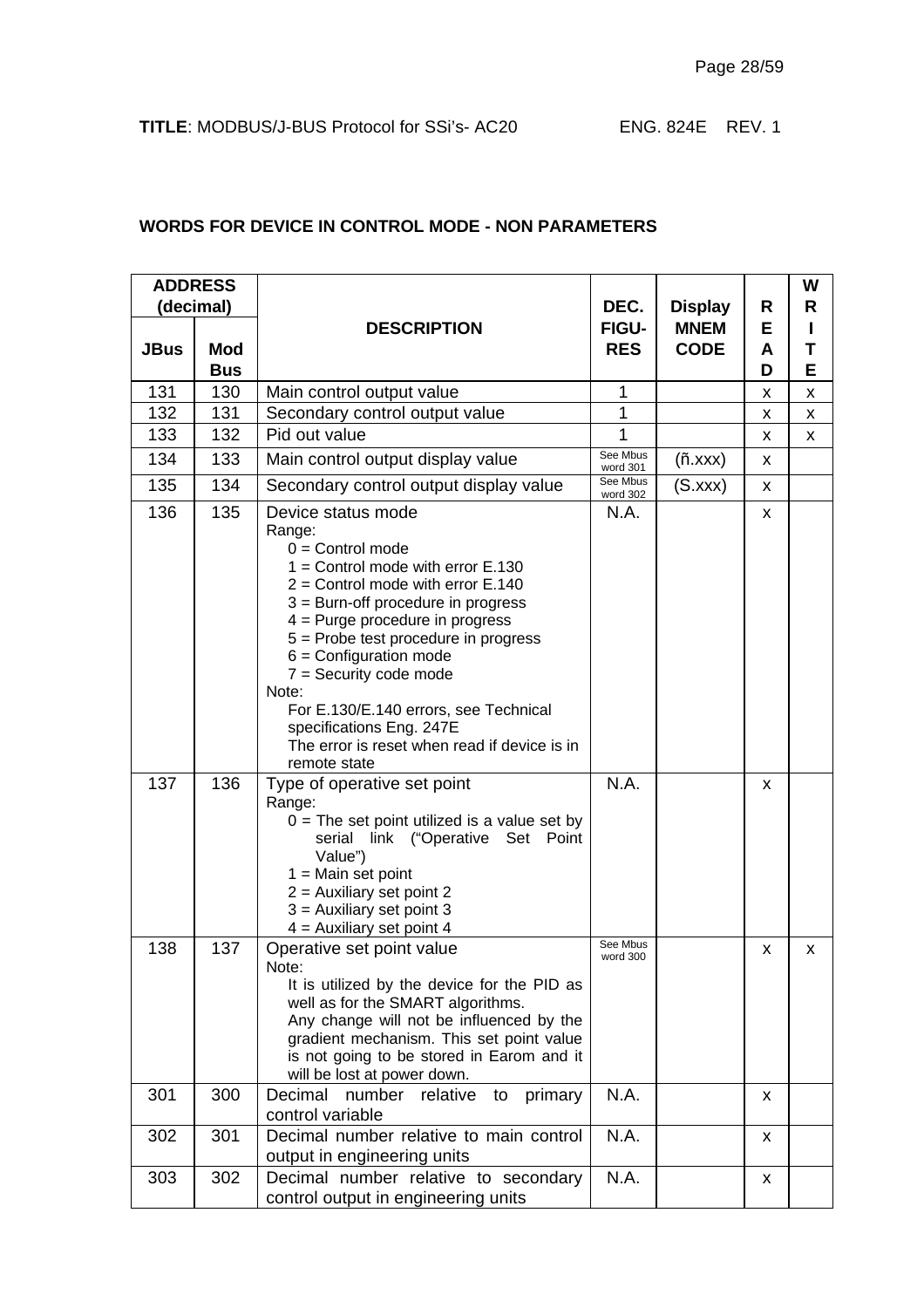|             | <b>ADDRESS</b> |                                                                                      |                      |                               |        | W |
|-------------|----------------|--------------------------------------------------------------------------------------|----------------------|-------------------------------|--------|---|
|             | (decimal)      | <b>DESCRIPTION</b>                                                                   | DEC.<br><b>FIGU-</b> | <b>Display</b><br><b>MNEM</b> | R<br>Е | R |
| <b>JBus</b> | <b>Mod</b>     |                                                                                      | <b>RES</b>           | <b>CODE</b>                   | A      | Т |
|             | <b>Bus</b>     |                                                                                      |                      |                               | D      | Е |
| 348         | 347            | Code for enable configuration mode<br>Range:                                         | N.A.                 |                               | X      | X |
|             |                | Reading: $0 =$ Configuration mode<br>unlocked                                        |                      |                               |        |   |
|             |                | $1 =$ Configuration mode always<br>locked<br>$2 =$ Configuration mode locked         |                      |                               |        |   |
|             |                | by software key<br>Writing: 0-250                                                    |                      |                               |        |   |
|             |                | Note:<br>See Note 7 at page 13                                                       |                      |                               |        |   |
| 349         | 348            | Code for enable security code mode<br>Range:                                         | N.A.                 |                               | x      | x |
|             |                | Reading:0 = Security code mode unlocked<br>$1 =$ Security code mode always<br>locked |                      |                               |        |   |
|             |                | $2 =$ Security code mode locked<br>by software key                                   |                      |                               |        |   |
|             |                | Writing: 0-250<br>Note:                                                              |                      |                               |        |   |
|             |                | See Note 8 at page 14                                                                |                      |                               |        |   |
| 350         | 349            | Code for lock/unlock control parameters<br>Range:                                    | N.A.                 |                               | x      | x |
|             |                | Reading: $0 =$ Parameters always<br>unlocked                                         |                      |                               |        |   |
|             |                | $1 =$ Parameters always locked<br>$2$ = Parameters can be locked                     |                      |                               |        |   |
|             |                | by software key:                                                                     |                      |                               |        |   |
|             |                | Parameters locked<br>$3$ = Parameters can be locked                                  |                      |                               |        |   |
|             |                | by software key:<br>Parameters unlocked.                                             |                      |                               |        |   |
|             |                | Writing: 0-250                                                                       |                      |                               |        |   |
| 351         | 350            | Lock/unlock status group hidden<br>Note:                                             | N.A.                 |                               | x      |   |
|             |                | See "Code For Lock/Unlock Control Para-<br>meters"                                   |                      |                               |        |   |
| 352         | 351            | Lock/unlock status group 1<br>Note:                                                  | N.A.                 |                               | X      |   |
|             |                | See "Code For Lock/Unlock Control Para-<br>meters"                                   |                      |                               |        |   |
| 353         | 352            | Lock/unlock status group 2<br>Note:                                                  | N.A.                 |                               | X      |   |
|             |                | See "Code For Lock/Unlock Control Para-<br>meters"                                   |                      |                               |        |   |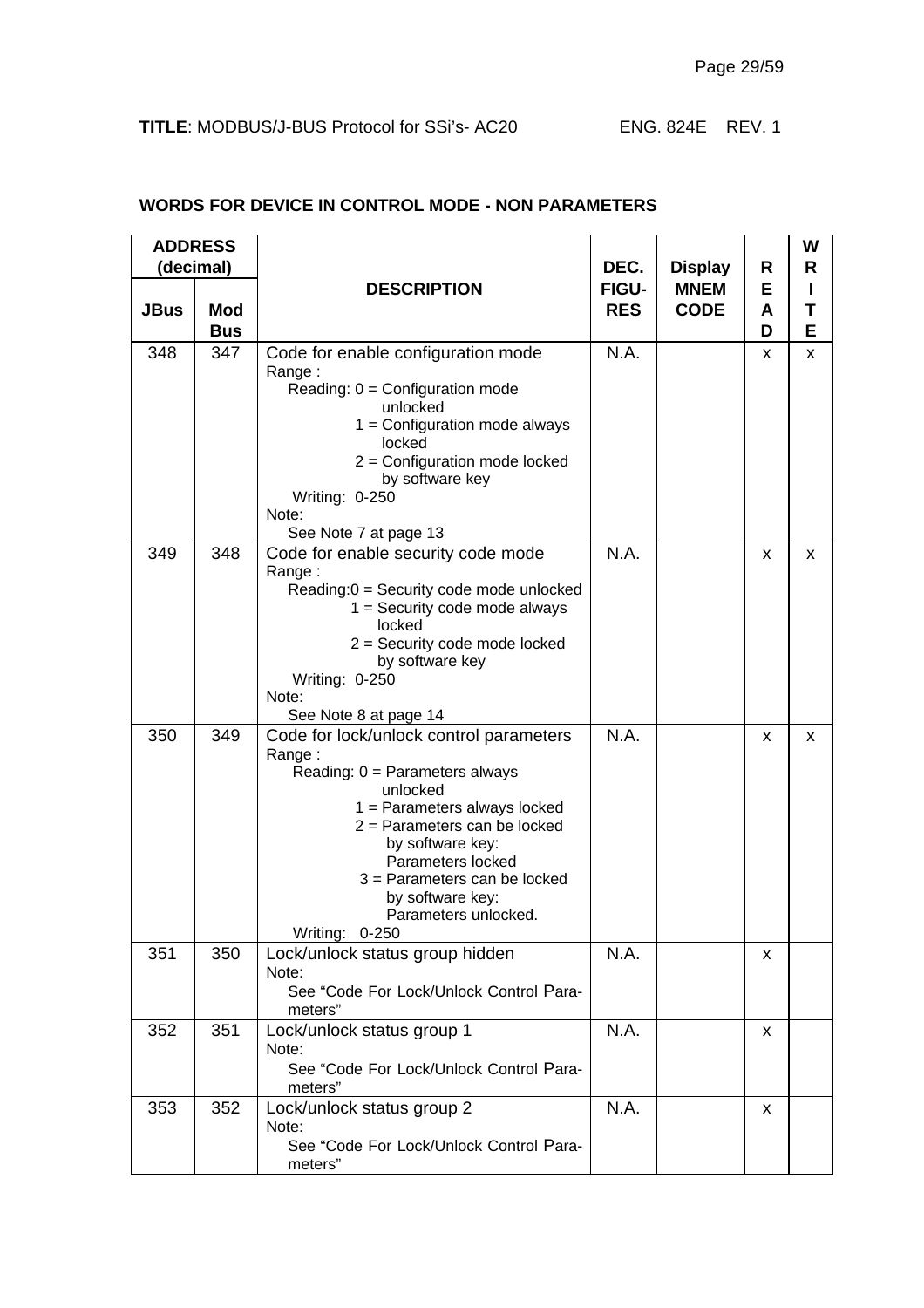|             | <b>ADDRESS</b><br>(decimal) |                                                                                           | DEC.                       | <b>Display</b>             | R           | W<br>R |
|-------------|-----------------------------|-------------------------------------------------------------------------------------------|----------------------------|----------------------------|-------------|--------|
| <b>JBus</b> | <b>Mod</b><br><b>Bus</b>    | <b>DESCRIPTION</b>                                                                        | <b>FIGU-</b><br><b>RES</b> | <b>MNEM</b><br><b>CODE</b> | Е<br>A<br>D | Т<br>E |
| 354         | 353                         | Lock/unlock status group 3<br>Note:<br>See "Code For Lock/Unlock Control Para-<br>meters" | N.A.                       |                            | X           |        |
| 355         | 354                         | Lock/unlock status group 4<br>Note:<br>See "Code For Lock/Unlock Control Para-<br>meters" | N.A.                       |                            | X           |        |
| 356         | 355                         | Lock/unlock status group 5<br>Note:<br>See "Code For Lock/Unlock Control Para-<br>meters" | N.A.                       |                            | X           |        |
| 357         | 356                         | Lock/unlock status group 6<br>Note:<br>See "Code For Lock/Unlock Control Para-<br>meters" | N.A.                       |                            | X           |        |
| 358         | 357                         | Lock/unlock status group 7<br>Note:<br>See "Code For Lock/Unlock Control Para-<br>meters" | N.A.                       |                            | X           |        |
| 359         | 358                         | Lock/unlock status group 8<br>Note:<br>See "Code For Lock/Unlock Control Para-<br>meters" | N.A.                       |                            | <b>X</b>    |        |
| 360         | 359                         | Lock/unlock status group 9<br>Note:<br>See "Code For Lock/Unlock Control Para-<br>meters" | N.A.                       |                            | <b>X</b>    |        |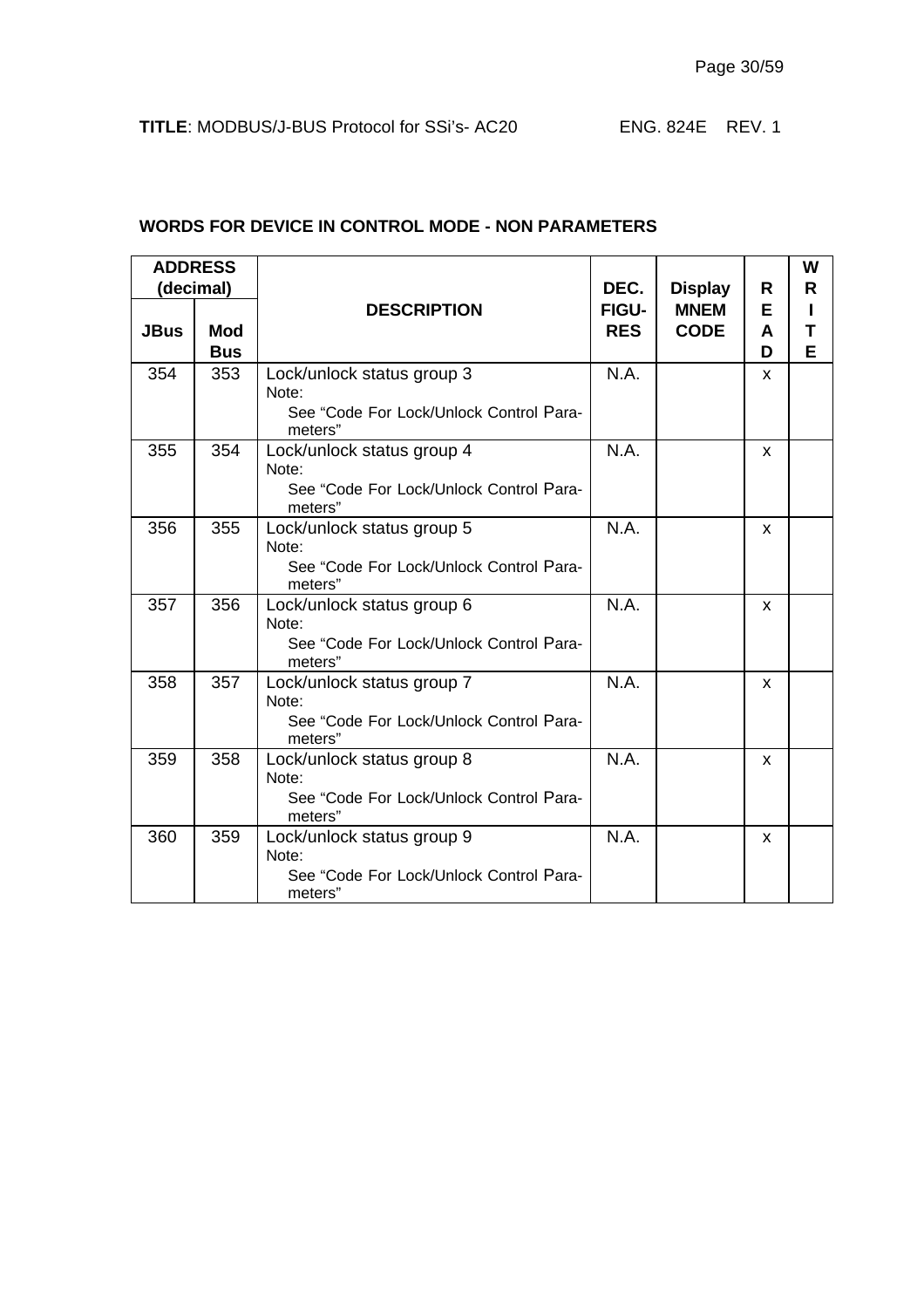|             | <b>ADDRESS</b><br>(decimal) |                                                                                                                                                                                                                                                                              | <b>Display</b>             | R           | W<br>R |
|-------------|-----------------------------|------------------------------------------------------------------------------------------------------------------------------------------------------------------------------------------------------------------------------------------------------------------------------|----------------------------|-------------|--------|
| <b>JBus</b> | <b>Mod</b><br><b>Bus</b>    | <b>DESCRIPTION</b>                                                                                                                                                                                                                                                           | <b>MNEM</b><br><b>CODE</b> | E<br>A<br>D | T<br>E |
| 201         | 200                         | Logic level of external contact Dig1<br>Range:<br>$0 =$ Logic level 0<br>$1 =$ Logic level 1                                                                                                                                                                                 |                            | X           |        |
| 202         | 201                         | Logic level of external contact Dig2<br>Range:<br>$0 =$ Logic level 0<br>$1 =$ Logic level 1                                                                                                                                                                                 |                            | x           |        |
| 203         | 202                         | Logic level of external contact Dig3<br>Range:<br>$0 =$ Logic level $0$<br>$1 =$ Logic level 1                                                                                                                                                                               |                            | X           |        |
| 205         | 204                         | Status relay alarm 1<br>Range:<br>$0 = \text{Off}$<br>$1 = On$                                                                                                                                                                                                               |                            | X           |        |
| 206         | 205                         | Status relay alarm 2<br>Range:<br>$0 = \text{Off}$<br>$1 = On$                                                                                                                                                                                                               |                            | X           |        |
| 207         | 206                         | Status relay alarm 3<br>Range:<br>$0 = \text{Off}$<br>$1 = On$                                                                                                                                                                                                               |                            | x           |        |
| 211         | 210                         | Unsolicited request flag general<br>Range:<br>$0 = No$ Parameters change is occurred<br>$1 =$ Parameters change is occurred<br>Note:<br>The bit is set also to signal the start up.<br>Changes produced by serial link will not be<br>flaged<br>The bit resets after reading |                            | X           |        |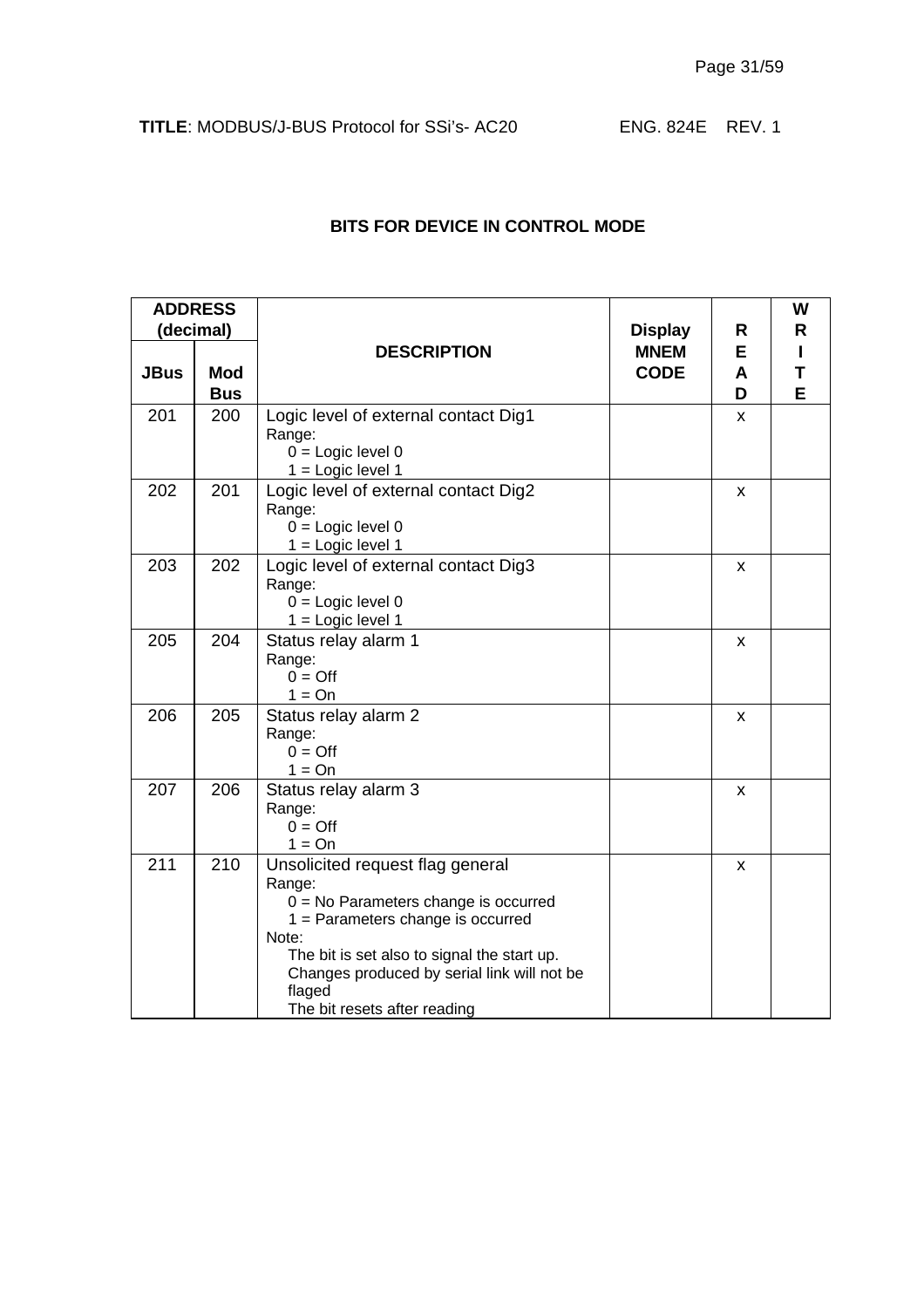| <b>ADDRESS</b><br>(decimal) |                          |                                                                                                                                                                                                                                                                  |                            | R<br><b>Display</b> | W<br>R |  |
|-----------------------------|--------------------------|------------------------------------------------------------------------------------------------------------------------------------------------------------------------------------------------------------------------------------------------------------------|----------------------------|---------------------|--------|--|
| <b>JBus</b>                 | <b>Mod</b><br><b>Bus</b> | <b>DESCRIPTION</b>                                                                                                                                                                                                                                               | <b>MNEM</b><br><b>CODE</b> | Е<br>A<br>D         | T<br>E |  |
| 212                         | 211                      | <b>Status tune</b><br>Range:<br>$0 = No$ tune<br>$1 =$ Tune                                                                                                                                                                                                      |                            | x                   |        |  |
| 213                         | 212                      | Status adaptive<br>Range:<br>$0 = No$ adaptive<br>$1 =$ Adaptive                                                                                                                                                                                                 |                            | X                   |        |  |
| 214                         | 213                      | Lock/unlock status<br>Range:<br>$0 =$ Unlock device<br>$1 =$ Lock device<br>Note:<br>See also ModBus word 349                                                                                                                                                    |                            | X                   |        |  |
| 217                         | 216                      | Start probe test procedure                                                                                                                                                                                                                                       |                            |                     | x      |  |
| 218                         | 217                      | Start burn-off procedure                                                                                                                                                                                                                                         |                            |                     | x      |  |
| 219                         | 218                      | Local/remote device status<br>Range:<br>$0 =$ Device in local<br>$1 =$ Device in remote                                                                                                                                                                          |                            | x                   | x      |  |
| 220                         | 219                      | Auto/manual function<br>Range:<br>$0 =$ Auto<br>$1 =$ Manual                                                                                                                                                                                                     |                            | x                   | x      |  |
| 222                         | 221                      | Smart enable/disable<br>Range:<br>$0 = Disable$<br>$1 =$ Enable<br>Note:<br>Reading, this bit is logical OR between Tune<br>(ModBus bit 211) and Adaptive status<br>(ModBus bit 212)                                                                             | ("Sñrt")                   | x                   | x      |  |
| 223                         | 222                      | Manual reset/acknowledge of an alarm<br>condition<br>Range:<br>$0 = No operation$<br>$1 =$ Reset alarm                                                                                                                                                           | ("ñ.Rst")                  |                     | x      |  |
| 224                         | 223                      | Load default control parameters value<br>Range:<br>$0 = No operation$<br>$1 =$ Load default<br>Note:<br>The command is accepted only if "Smart"<br>(ModBus bit 221) is not active.<br>The default value of group 7 (Serial link pa-<br>rameters) are not loaded. |                            |                     | x      |  |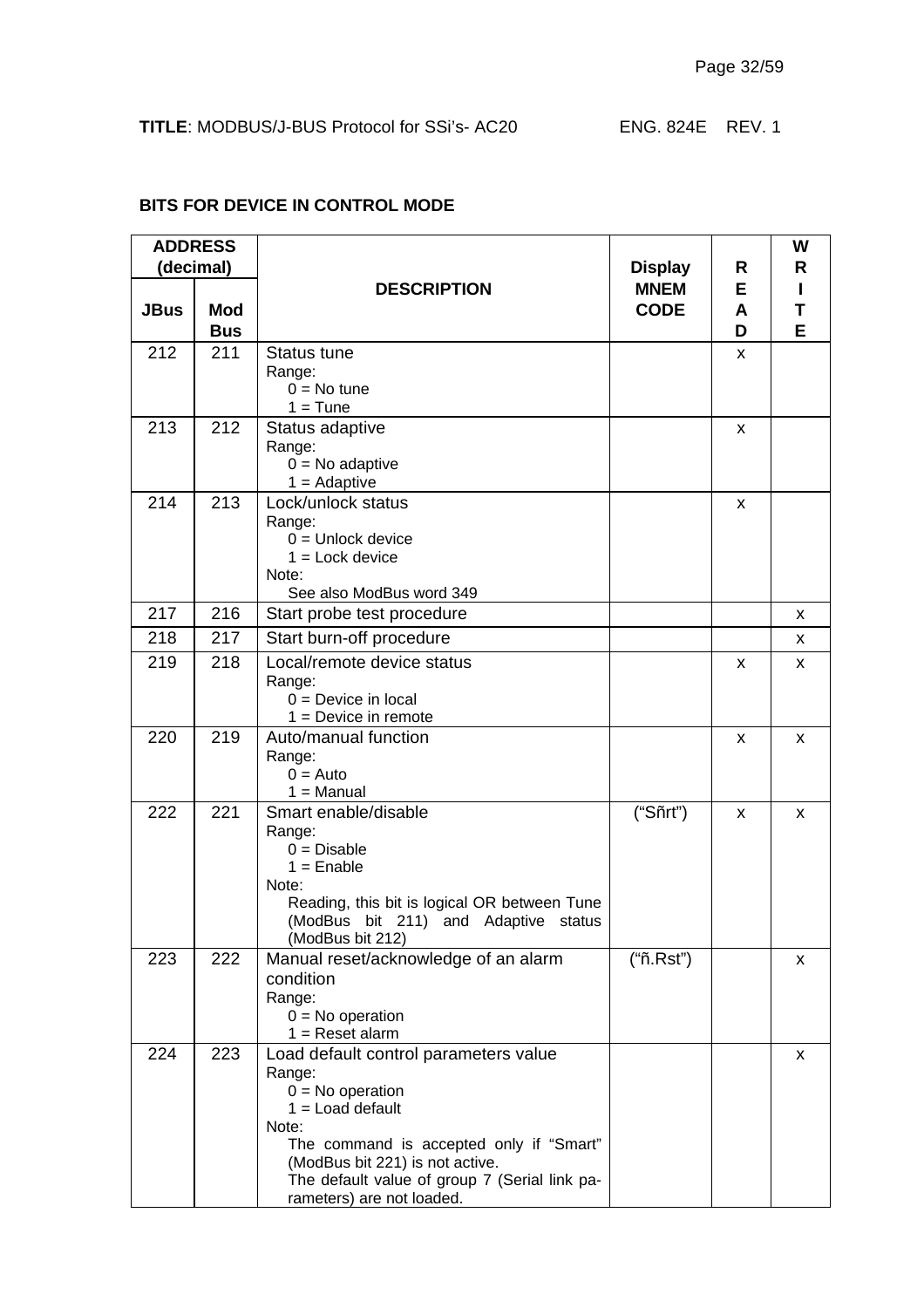| <b>ADDRESS</b><br>(decimal) |                          |                                                                                                                                                                           | <b>Display</b>             | R           | W<br>R      |
|-----------------------------|--------------------------|---------------------------------------------------------------------------------------------------------------------------------------------------------------------------|----------------------------|-------------|-------------|
| <b>JBus</b>                 | <b>Mod</b><br><b>Bus</b> | <b>DESCRIPTION</b>                                                                                                                                                        | <b>MNEM</b><br><b>CODE</b> | Е<br>A<br>D | Ш<br>Τ<br>E |
| 225                         | 224                      | Load default data for group hidden<br>Range:<br>$0 = No operation$<br>$1 =$ Load default                                                                                  |                            |             | X           |
| 226                         | 225                      | Load default data for group 1<br>Range:<br>$0 = No operation$<br>$1 =$ Load default                                                                                       |                            |             | x           |
| 228                         | 227                      | Load default data for group 3<br>Range:<br>$0 = No$ operation<br>$1 =$ Load default                                                                                       |                            |             | x           |
| 229                         | 228                      | Load default data for group 4<br>Range:<br>$0 = No operation$<br>$1 =$ Load default<br>Note:<br>The command is accepted only if "Smart"<br>(ModBus bit 221) is not active |                            |             | x           |
| 230                         | 229                      | Load default data for group 5<br>Range:<br>$0 = No operation$<br>$1 =$ Load default                                                                                       |                            |             | x           |
| 231                         | 230                      | Load default data for group 6<br>Range:<br>$0 = No operation$<br>$1 =$ Load default                                                                                       |                            |             | X           |
| 232                         | 231                      | Load default data for group 7<br>Range:<br>$0 = No operation$<br>$1 =$ Load default<br>Note:<br>The new data will be activated after the devi-<br>ce answer               |                            |             | X           |
| 233                         | 232                      | Load default data for group 8<br>Range:<br>$0 = No operation$<br>$1 =$ Load default                                                                                       |                            |             | x           |
| 234                         | 233                      | De-energized all 10 auxiliary outputs<br>Range:<br>$0 = No operation$<br>$1 = De-energized$ relays                                                                        |                            |             | X           |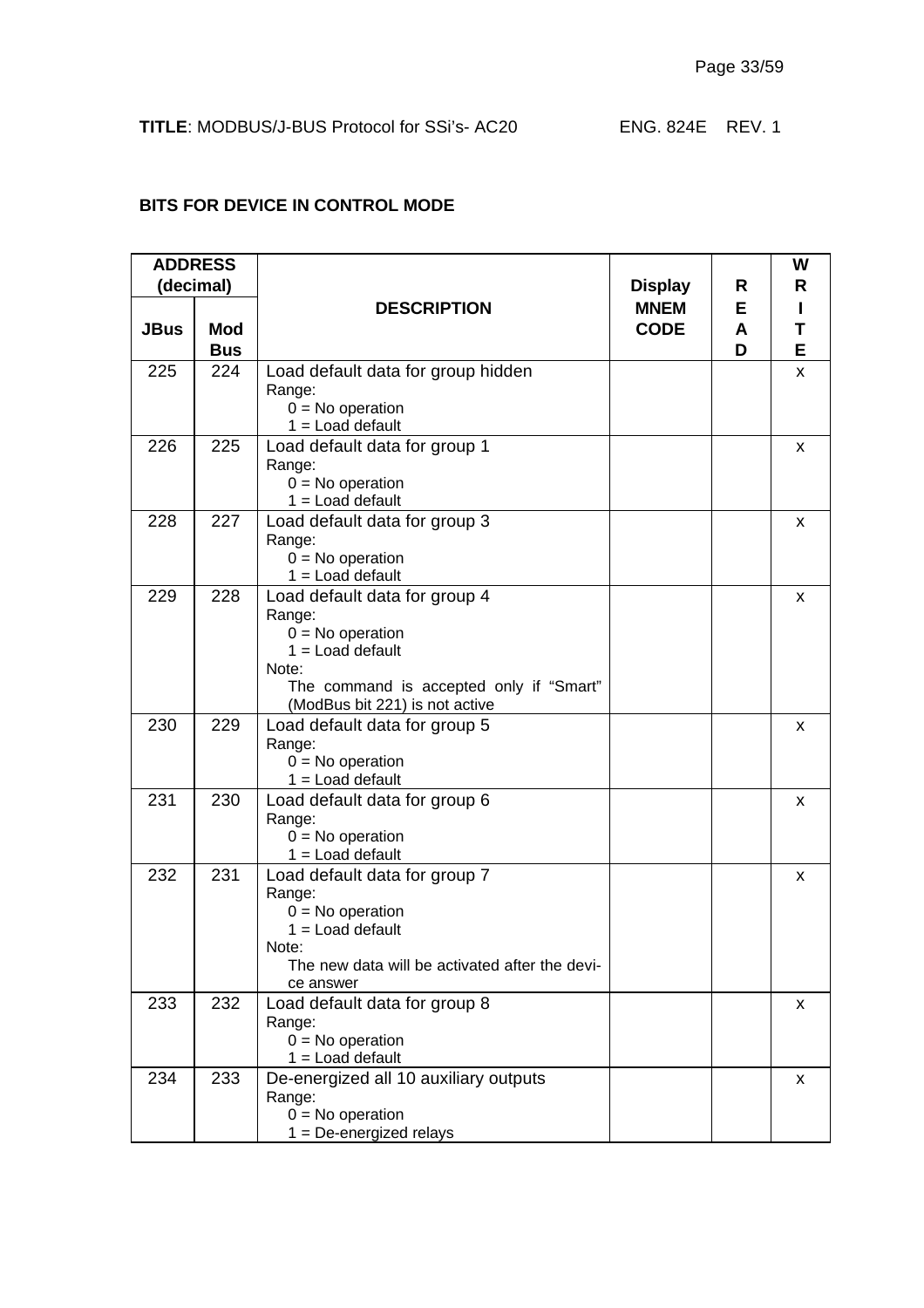| <b>ADDRESS</b><br>(decimal) |                          |                                                                                                                                                                                                                                  | <b>Display</b><br>R        | W<br>R      |        |
|-----------------------------|--------------------------|----------------------------------------------------------------------------------------------------------------------------------------------------------------------------------------------------------------------------------|----------------------------|-------------|--------|
| <b>JBus</b>                 | <b>Mod</b><br><b>Bus</b> | <b>DESCRIPTION</b>                                                                                                                                                                                                               | <b>MNEM</b><br><b>CODE</b> | Е<br>A<br>D | т<br>Е |
| 250                         | 249                      | Unsolicited request flag for probe test data<br>Range:<br>$0 = No$ change on probe test data<br>$1 =$ The probe test is terminated and new<br>data are available                                                                 |                            | x           |        |
| 251                         | 250                      | Unsolicited request flag group hidden<br>Range:<br>$0 = No$ Parameters change is occurred<br>$1 =$ Parameters change is occurred<br>Note:<br>Changes produced by serial link will not be<br>flaged. The bit resets after reading |                            | x           |        |
| 252                         | 251                      | Unsolicited request flag group 1<br>Note:<br>See "Unsolicited Request Flag Group Hidden"                                                                                                                                         |                            | X           |        |
| 253                         | 252                      | Unsolicited request flag group 2<br>Range:<br>$0 = No$ status change is occurred<br>$1 =$ Status change is occurred<br>Note:<br>The information of group 2 are on Modbus<br>bits 211, 212, 221                                   |                            | X           |        |
| 254                         | 253                      | Unsolicited request flag group 3<br>Note:<br>See "Unsolicited Request Flag Group Hidden"                                                                                                                                         |                            | x           |        |
| 255                         | 254                      | Unsolicited request flag group 4<br>Note:<br>See "Unsolicited Request Flag Group Hidden"                                                                                                                                         |                            | x           |        |
| 256                         | 255                      | Unsolicited request flag group 5<br>Note:<br>See "Unsolicited Request Flag Group Hidden"                                                                                                                                         |                            | x           |        |
| 257                         | 256                      | Unsolicited request flag group 6<br>Note:<br>See "Unsolicited Request Flag Group Hidden"                                                                                                                                         |                            | X           |        |
| 258                         | 257                      | Unsolicited request flag group 7<br>Note:<br>See "Unsolicited Request Flag Group Hidden"                                                                                                                                         |                            | X           |        |
| 259                         | 258                      | Unsolicited request flag group 8<br>Note:<br>See "Unsolicited Request Flag Group Hidden"                                                                                                                                         |                            | X           |        |
| 260                         | 259                      | Unsolicited request flag group 9<br>Range:<br>$0 = No$ change on status of auxiliary output<br>$10 + 19$<br>$1 =$ One or more auxiliary output is changed<br>Note:<br>See "Unsolicited Request Flag Group Hidden"                |                            | X           |        |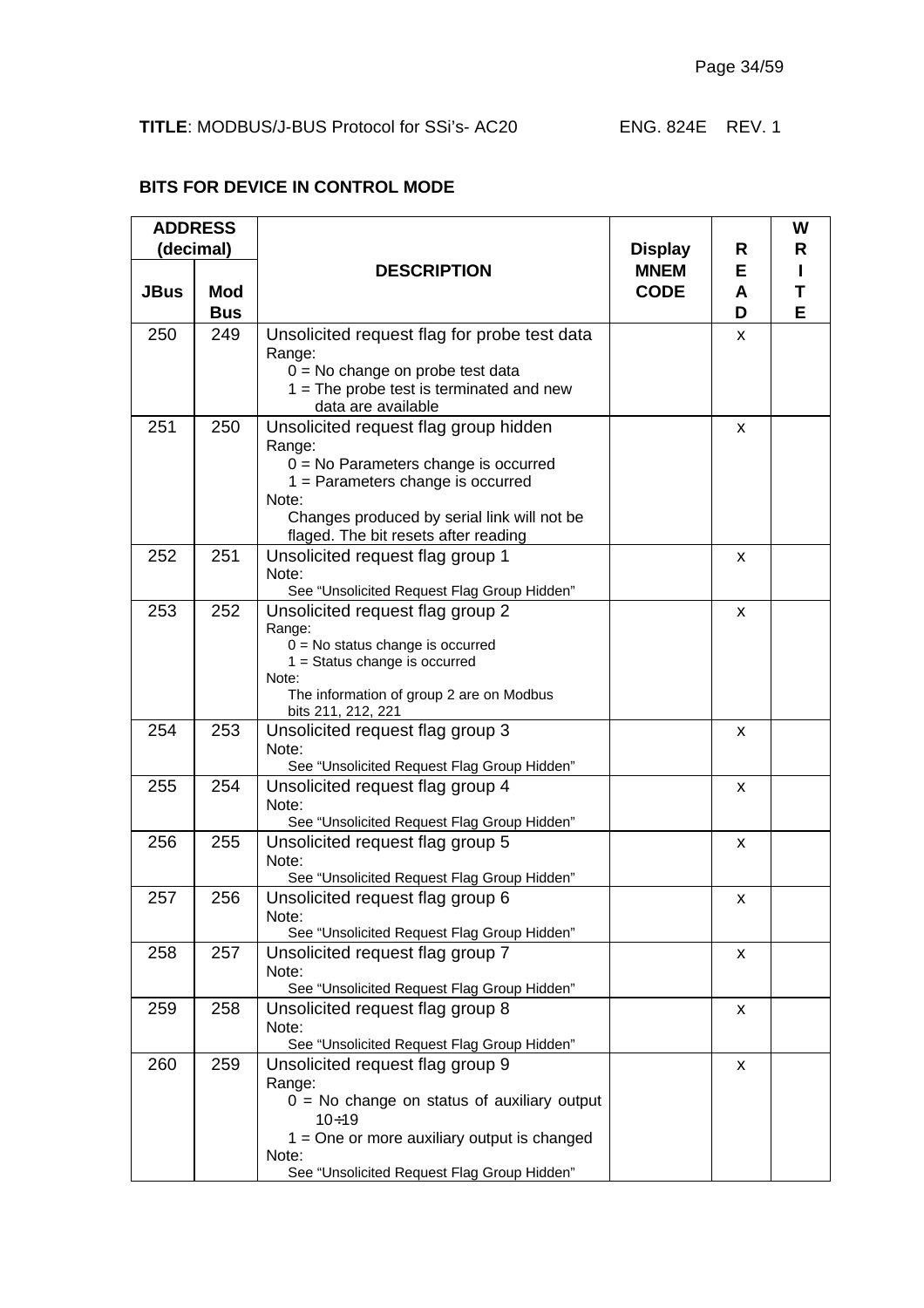|             | <b>ADDRESS</b><br>(decimal) |                                                                         | <b>LED</b>  | R      | W<br>R |
|-------------|-----------------------------|-------------------------------------------------------------------------|-------------|--------|--------|
|             |                             | <b>DESCRIPTION</b>                                                      | <b>MNEM</b> | E      |        |
| <b>JBus</b> | <b>Mod</b><br><b>Bus</b>    |                                                                         | <b>CODE</b> | A<br>D | T<br>E |
| 301         | 300                         | Status auxiliary input 1<br>Range:<br>$0 = Open$<br>$1 = Closed$        | ("IN1")     | X      |        |
| 302         | 301                         | Status auxiliary input 2<br>Range:<br>$0 = Open$<br>$1 = Closed$        | ("IN2")     | X      |        |
| 303         | 302                         | Status auxiliary input 3<br>Range:<br>$0 = Open$<br>$1 = Closed$        | ("IN3")     | X      |        |
| 304         | 303                         | Status auxiliary input 4<br>Range:<br>$0 = Open$<br>$1 = Closed$        | ("IN4")     | X      |        |
| 305         | 304                         | Status auxiliary input 5<br>Range:<br>$0 = Open$<br>$1 = Closed$        | ("IN5")     | x      |        |
| 306         | 305                         | Status auxiliary input 6<br>Range:<br>$0 = Open$<br>$1 = Closed$        | ("IN6")     | x      |        |
| 307         | 306                         | Status auxiliary input 7<br>Range:<br>$0 = Open$<br>$1 = Closed$        | ("IN7")     | X      |        |
| 308         | 307                         | Status auxiliary input 8<br>Range:<br>$0 = \text{Open}$<br>$1 = Closed$ | ("IN8")     | X      |        |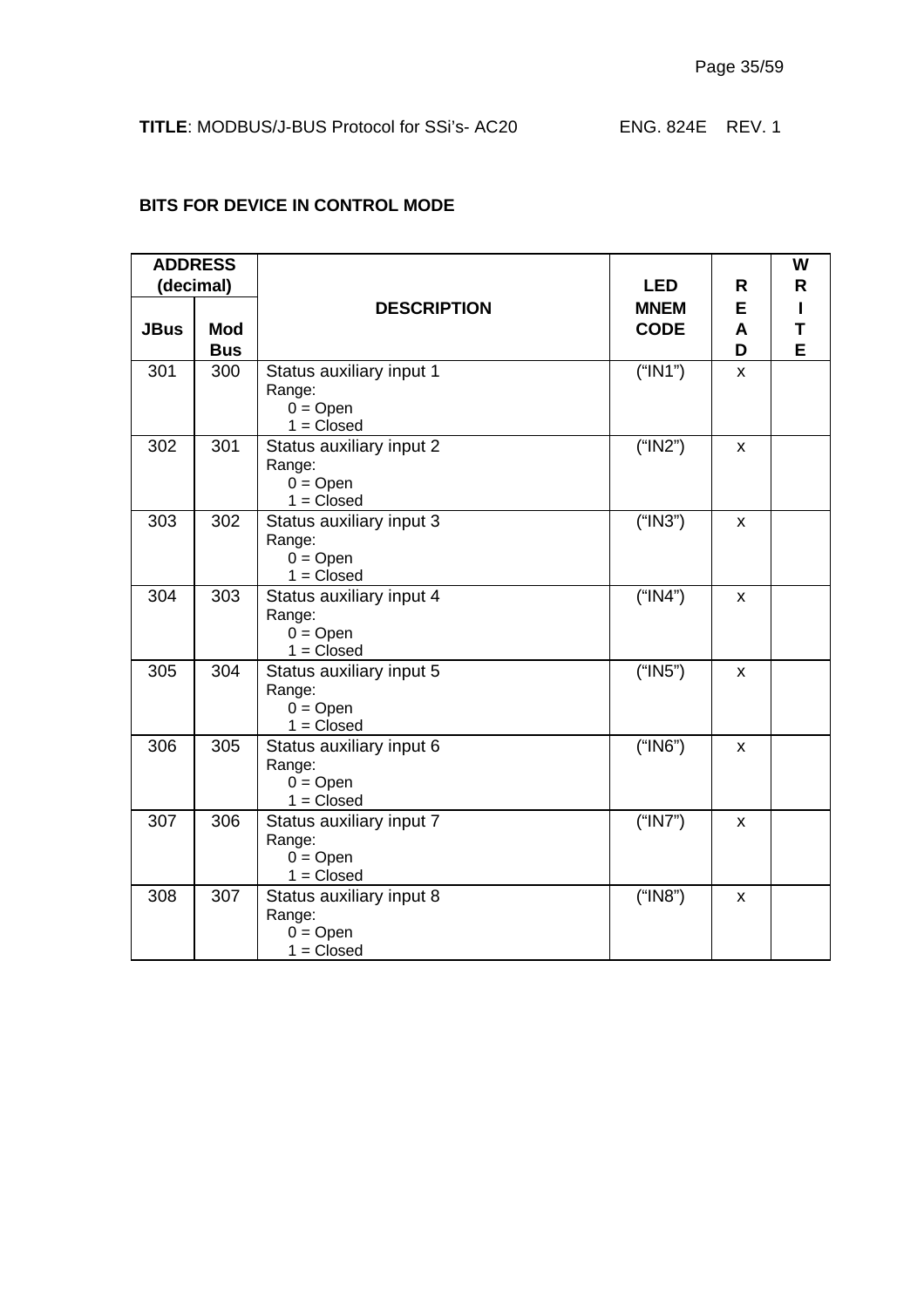|             | <b>ADDRESS</b>           |                                                               |                            |             | W           |
|-------------|--------------------------|---------------------------------------------------------------|----------------------------|-------------|-------------|
|             | (decimal)                |                                                               | <b>Display</b><br>R        |             | R           |
| <b>JBus</b> | <b>Mod</b><br><b>Bus</b> | <b>DESCRIPTION</b>                                            | <b>MNEM</b><br><b>CODE</b> | Е<br>A<br>D | L<br>T<br>E |
| 311         | 310                      | Status auxiliary output 10<br>Range:<br>$0 = OFF$<br>$1 = ON$ | ("OU.10")                  | X           | X           |
| 312         | 311                      | Status auxiliary output 11<br>Range:<br>$0 = OFF$<br>$1 = ON$ | ("OU.11")                  | X           | X           |
| 313         | 312                      | Status auxiliary output 12<br>Range:<br>$0 = OFF$<br>$1 = ON$ | ("OU.12")                  | x           | X           |
| 314         | 313                      | Status auxiliary output 13<br>Range:<br>$0 = OFF$<br>$1 = ON$ | ("OU.13")                  | x           | x           |
| 315         | 314                      | Status auxiliary output 14<br>Range:<br>$0 = OFF$<br>$1 = ON$ | ("OU.14")                  | x           | x           |
| 316         | 315                      | Status auxiliary output 15<br>Range:<br>$0 = OFF$<br>$1 = ON$ | ("OU.15")                  | x           | x           |
| 317         | 316                      | Status auxiliary output 16<br>Range:<br>$0 = OFF$<br>$1 = ON$ | ("OU.16")                  | x           | x           |
| 318         | 317                      | Status auxiliary output 17<br>Range:<br>$0 = OFF$<br>$1 = ON$ | ("OU.17")                  | x           | x           |
| 319         | 318                      | Status auxiliary output 18<br>Range:<br>$0 = OFF$<br>$1 = ON$ | ("OU.18")                  | X           | X           |
| 320         | 319                      | Status auxiliary output 19<br>Range:<br>$0 = OFF$<br>$1 = ON$ | ("OU.19")                  | X           | X           |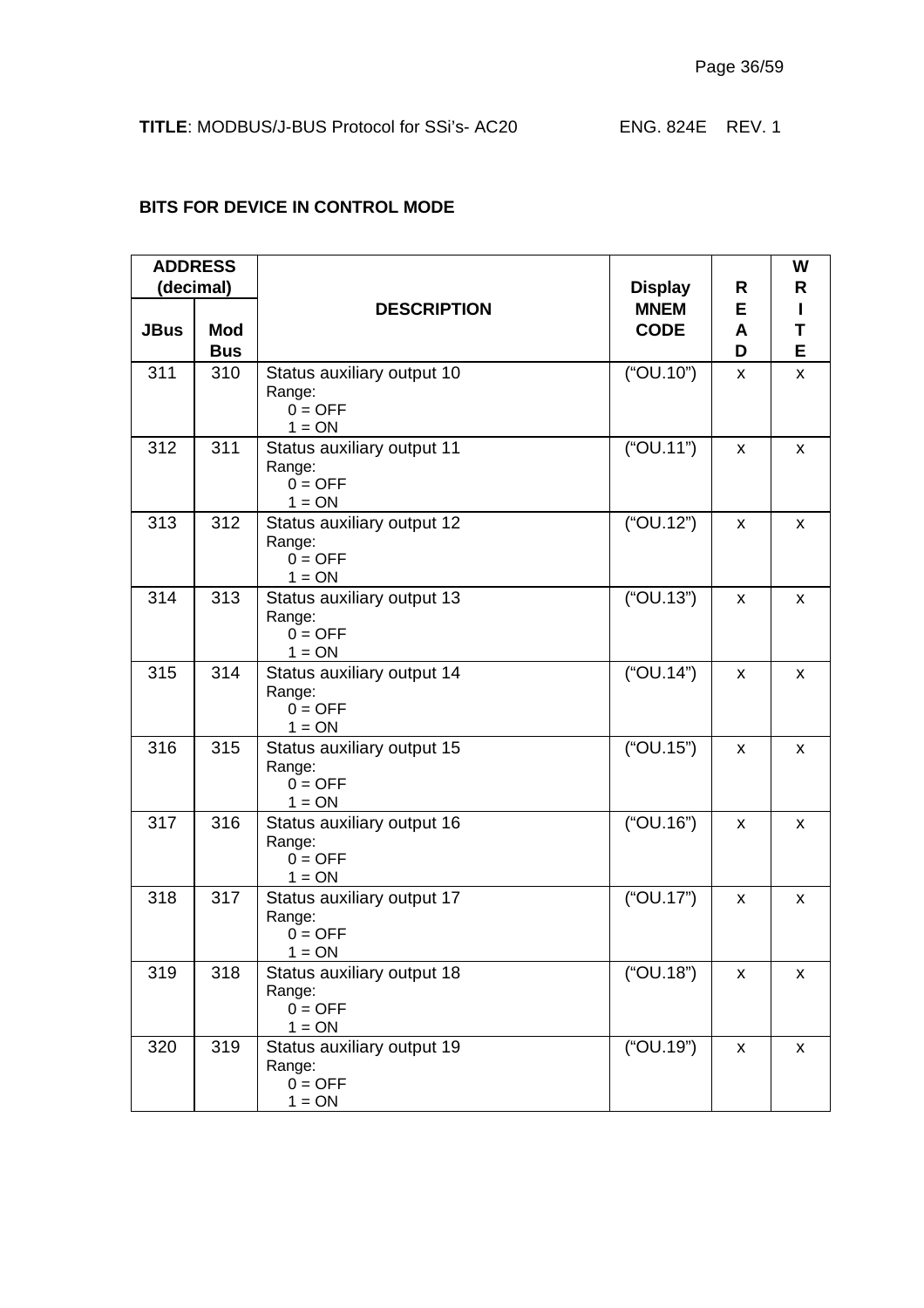#### **WORDS FOR DEVICE IN CONFIGURATION MODE - PARAMETERS**

## **"Inpt." - Menu Conf. 1 - MAIN/AUXILIARY INPUT CONFIGURATION**

| <b>ADDRESS</b><br>(decimal) |                          |                                                                                                                                                                                                                                                                                                                                                         | DEC.                | <b>Display</b>             | R           | W<br>R      |
|-----------------------------|--------------------------|---------------------------------------------------------------------------------------------------------------------------------------------------------------------------------------------------------------------------------------------------------------------------------------------------------------------------------------------------------|---------------------|----------------------------|-------------|-------------|
| <b>JBus</b>                 | <b>Mod</b><br><b>Bus</b> | <b>DESCRIPTION</b>                                                                                                                                                                                                                                                                                                                                      | FIGU-<br><b>RES</b> | <b>MNEM</b><br><b>CODE</b> | E<br>A<br>D | п<br>Т<br>Е |
| 2001                        | 2000                     | Line frequency<br>Range:<br>$0 = 50$ Hz<br>$1 = 60$ Hz                                                                                                                                                                                                                                                                                                  | N.A.                | ("Ln.Fr")                  | X           | X           |
| 2002                        | 2001                     | Primary variable selection<br>Range:<br>$0 =$ Carbon potential as primary control<br>variable (the span limits are 0.00<br>to 2.00)<br>$1 =$ Dew point as primary control variable<br>(the span limits are -100 to 100°F or<br>-75 to $40^{\circ}$ C)<br>$2 =$ Sensor output in mV as primary<br>control variable (the span limits are 0<br>to 1500 mV) | N.A.                | ("PV.SL")                  | X           | X           |
| 2003                        | 2002                     | Time constant for filter on probe sensor<br>input (in seconds)                                                                                                                                                                                                                                                                                          | $\mathbf 0$         | ("Pb.FL")                  | X           | X           |
| 2004                        | 2003                     | value<br>for<br>Input<br>type<br>and<br>range<br>temperature input<br>Range:<br>1 = TC K From -100 to 1370 °C<br>$2 = TC S$ From - 50 to 1760 °C<br>$3 = TC R$ From - 50 to 1760 °C<br>4 = TC K From -150 to 2500 $\degree$ F<br>$5 = TC S$ From - 60 to 3200 °F<br>$6 = TC R$ From - 60 to 3200 °F                                                     | N.A.                | $("tP-In")$                | X           | x           |
| 2005                        | 2004                     | Temperature input offset adjustment<br>(Value in Celsius or Fahrenheit as confi-<br>gured at Mbus word 2003)                                                                                                                                                                                                                                            | $\overline{0}$      | ("OFSt")                   | X           | x           |
| 2006                        | 2005                     | Time constant for filter on temperature<br>value (in seconds)                                                                                                                                                                                                                                                                                           | 0                   | ("tP.FL")                  | X           | X           |
| 2007                        | 2006                     | Auxiliary input function for carbon mono-<br>xide measurement<br>Range:<br>$0 =$ Input not used<br>$1 =$ Input used for CO measurement                                                                                                                                                                                                                  | N.A.                | $("CO-In")$                | X           | X           |
| 2008                        | 2007                     | Auxiliary input type<br>Range:<br>$0 = 0 \div 20$ mA<br>$1 = 4 \div 20$ mA<br>$2 = 0.5 V$<br>$3 = 1 + 5 V$<br>$4 = 0 \div 10$ V<br>$5 = 2 \div 10$ V                                                                                                                                                                                                    | N.A.                | ("CO.tP")                  | X           | X           |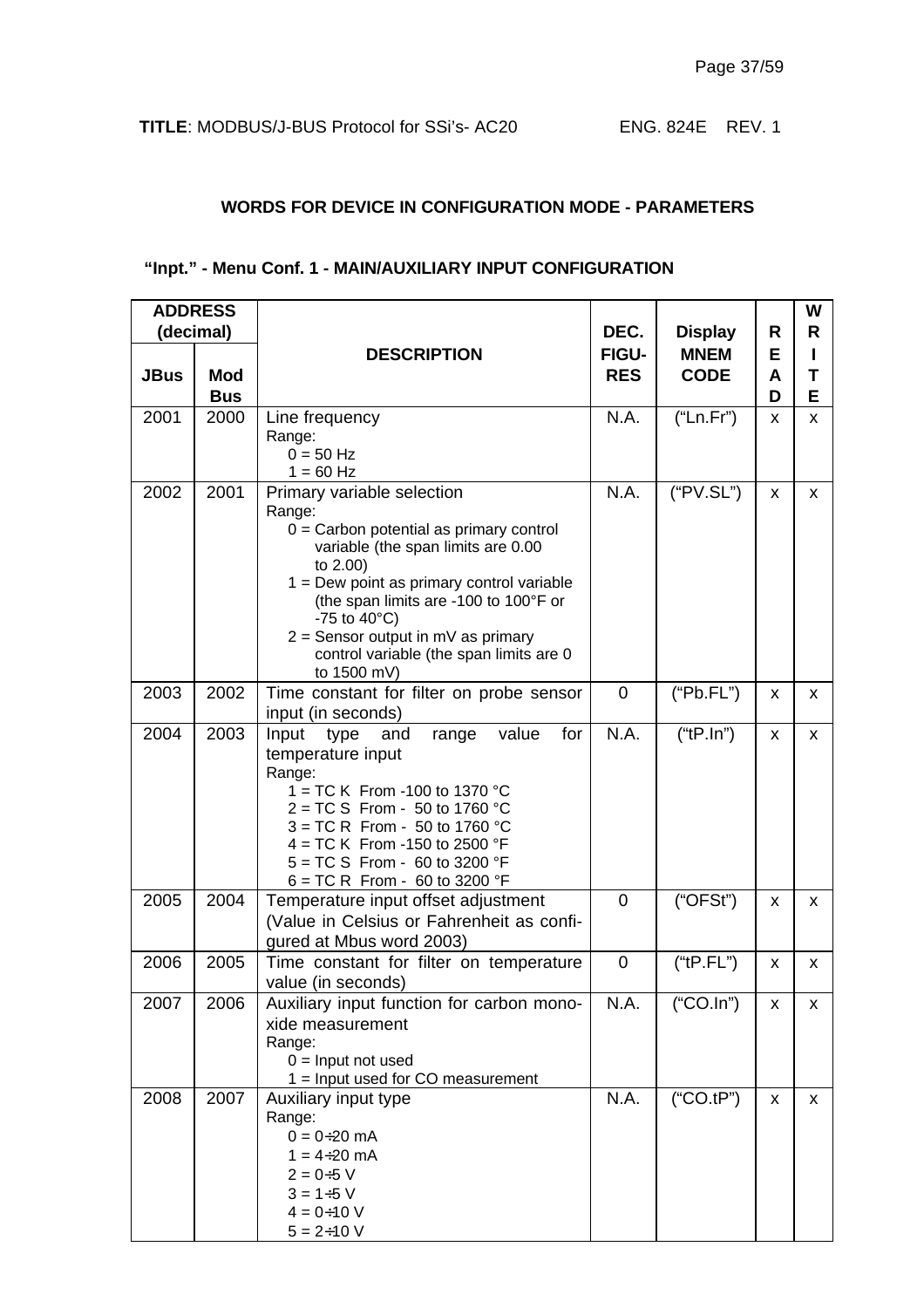#### **WORDS FOR DEVICE IN CONFIGURATION MODE - PARAMETERS**

#### **"Out." - Menu Conf. 2 - OUTPUT CONFIGURATION**

|             | <b>ADDRESS</b>           |                                                                                                                                                                                                                 |                            |                            |             | W      |
|-------------|--------------------------|-----------------------------------------------------------------------------------------------------------------------------------------------------------------------------------------------------------------|----------------------------|----------------------------|-------------|--------|
|             | (Decimal)                |                                                                                                                                                                                                                 | DEC.                       | <b>Display</b>             | R           | R      |
| <b>Jbus</b> | <b>Mod</b><br><b>Bus</b> | <b>DESCRIPTION</b>                                                                                                                                                                                              | <b>FIGU-</b><br><b>RES</b> | <b>MNEM</b><br><b>CODE</b> | Е<br>A<br>D | Τ<br>E |
| 2101        | 2100                     | Out 1 function<br>Range:<br>$0 =$ Output not used<br>$1 =$ Time proportional main control output<br>$2 =$ Time proportional secondary control<br>output<br>$3$ = Output used as alarm 1 output                  | N.A.                       | ('O1.Fn")                  | X           | x      |
| 2102        | 2101                     | Out 2 function<br>Range:<br>$0 =$ Output not used<br>$1 =$ Time proportional main control output<br>$2 =$ Time proportional secondary control<br>output<br>$3$ = Output used as alarm 2 output                  | N.A.                       | ("O2.Fn")                  | X           | X      |
| 2103        | 2102                     | Out 3 function<br>Range:<br>$0 =$ Output not used<br>$1 =$ Time proportional main control output<br>$2 =$ Time proportional secondary control<br>output<br>$3$ = Output used as alarm $3$ output                | N.A.                       | ("O3.Fn")                  | X           | x      |
| 2107        | 2106                     | Out 6 function<br>Range:<br>$0 =$ Output not used<br>$1 =$ Linear main control output<br>$2$ = Linear secondary control output<br>3 = Process variable retransmission<br>4 = Operative set point retransmission | N.A.                       | ("O6.Fn")                  | X           | x      |
| 2108        | 2107                     | Out 6 range<br>Range:<br>$0 = 0 \div 20$ mA<br>$1 = 4 \div 20$ mA                                                                                                                                               | N.A.                       | (''O6.rn")                 | X           | x      |
| 2109        | 2108                     | Retransmission low scale range value for<br>Out 6                                                                                                                                                               | See Mbus<br>word 300       | ("O6.Lr")                  | X           | x.     |
| 2110        | 2109                     | Retransmission high scale range value<br>for Out 6                                                                                                                                                              | See Mbus<br>word 300       | ("O6.Hr")                  | X           | x.     |
| 2111        | 2110                     | Time constant for filter on Out 6 analog<br>retransmission value (in seconds)                                                                                                                                   | $\mathbf 0$                | ("O6.FL")                  | X           | x      |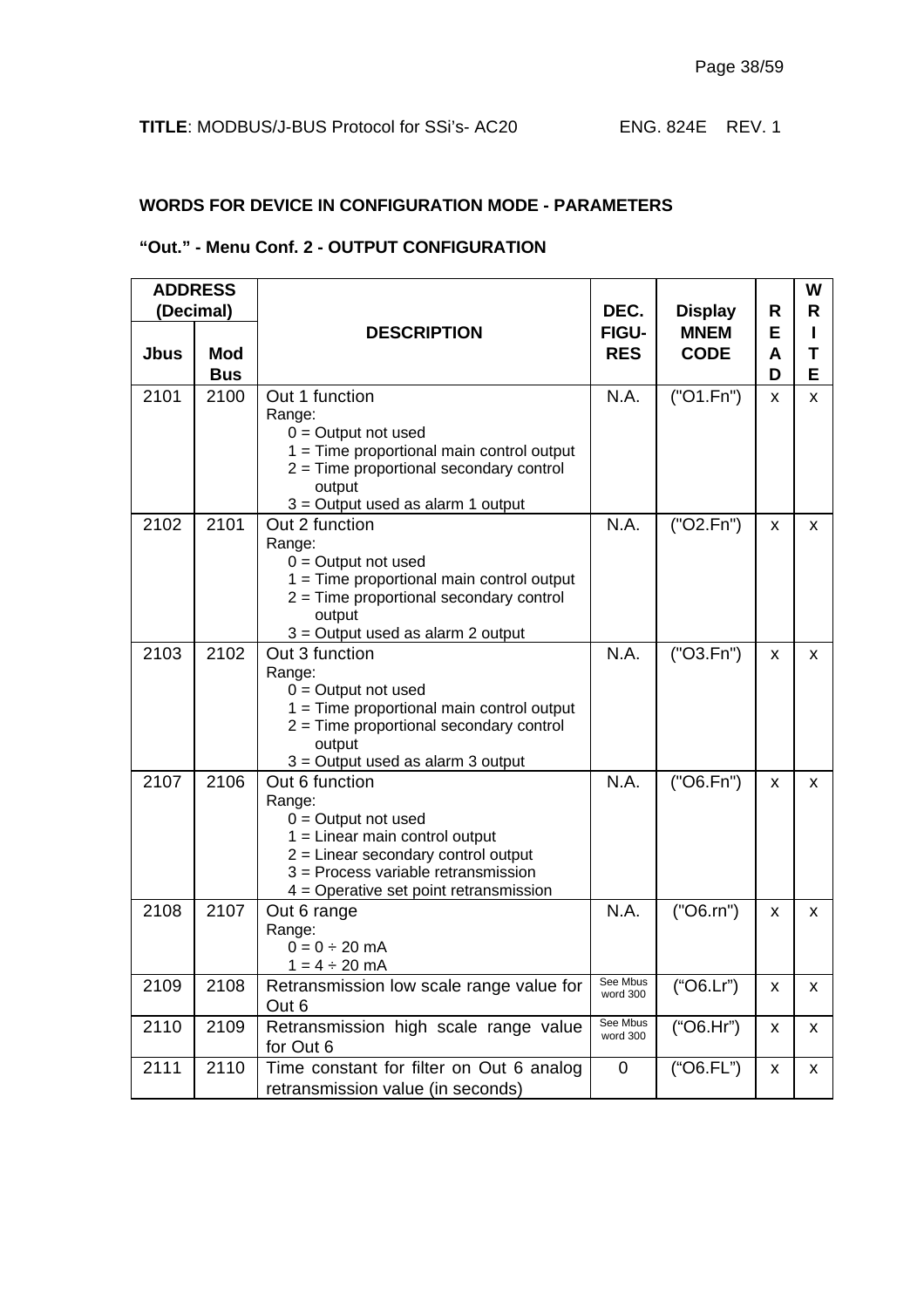#### **WORDS FOR DEVICE IN CONFIGURATION MODE - PARAMETERS**

#### **"Out." - Menu Conf. 2 - OUTPUT CONFIGURATION**

|             | <b>ADDRESS</b><br>(Decimal) |                                                                                                                                                                                                                     | DEC.                       | <b>Display</b>             | R           | W<br>R |
|-------------|-----------------------------|---------------------------------------------------------------------------------------------------------------------------------------------------------------------------------------------------------------------|----------------------------|----------------------------|-------------|--------|
| <b>Jbus</b> | <b>Mod</b><br><b>Bus</b>    | <b>DESCRIPTION</b>                                                                                                                                                                                                  | <b>FIGU-</b><br><b>RES</b> | <b>MNEM</b><br><b>CODE</b> | Е<br>A<br>D | Е      |
| 2112        | 2111                        | Out 7 function<br>Range:<br>$0 =$ Output not used<br>$1 =$ Linear main control output<br>$2$ = Linear secondary control output<br>$3$ = Process variable retransmission<br>$4$ = Operative set point retransmission | N.A.                       | ("O7.Fn")                  | x           | x      |
| 2113        | 2112                        | Out 7 range<br>Range:<br>$0 = 0 \div 20$ mA<br>$1 = 4 \div 20$ mA                                                                                                                                                   | N.A.                       | ("O7.rn")                  | X           | x      |
| 2114        | 2113                        | Retransmission low scale range value for<br>Out 7                                                                                                                                                                   | See Mbus<br>word 300       | ("O7.Lr")                  | X           | X      |
| 2115        | 2114                        | Retransmission high scale range value<br>for Out 7                                                                                                                                                                  | See Mbus<br>word 300       | ("O7.Hr")                  | X           | X      |
| 2116        | 2115                        | Time constant for filter on Out 7 analog<br>retransmission value (in seconds)                                                                                                                                       | $\overline{0}$             | ("O7.FL")                  | X           | x      |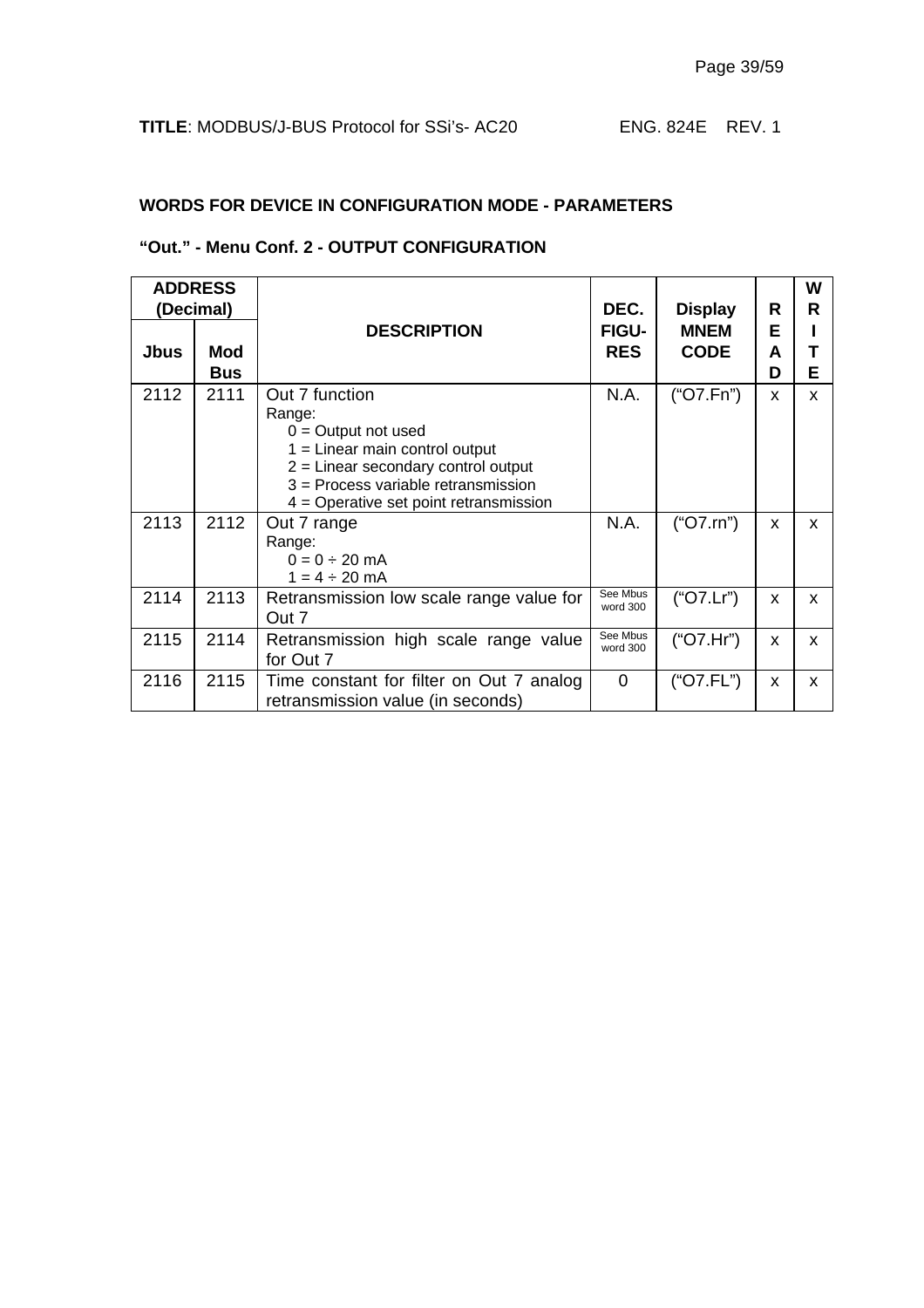#### **WORDS FOR DEVICE IN CONFIGURATION MODE - PARAMETERS**

## **"C.Cn." - Menu Conf. 3 - CONTROL OUTPUT CONFIGURATION**

|      | <b>ADDRESS</b><br>(Decimal) |                                                                                                                                                                                                                                                                                                                                                                                                                       | DEC.                            |                            | <b>Display</b><br>R |             |
|------|-----------------------------|-----------------------------------------------------------------------------------------------------------------------------------------------------------------------------------------------------------------------------------------------------------------------------------------------------------------------------------------------------------------------------------------------------------------------|---------------------------------|----------------------------|---------------------|-------------|
| Jbus | <b>Mod</b><br><b>Bus</b>    | <b>DESCRIPTION</b>                                                                                                                                                                                                                                                                                                                                                                                                    | <b>FIGU-</b><br><b>RES</b>      | <b>MNEM</b><br><b>CODE</b> | Е<br>A<br>D         | R<br>т<br>Е |
| 2206 | 2205                        | Main control output conditioning<br>Range<br>$0 =$ The control output is calculated by the<br><b>PID</b><br>$1 =$ The control output is complemented<br>(100-PID calculated value)                                                                                                                                                                                                                                    | N.A.                            | ("nC.Cn")                  | X                   | x           |
| 2207 | 2206                        | Main control output scaleable for display<br>in eng. unit<br>Range:<br>$0 =$ Scaleable is not required<br>$1 =$ Scaleable is required                                                                                                                                                                                                                                                                                 | N.A.                            | ("ñ.SCL")                  | X                   | x           |
| 2208 | 2207                        | Decimal point position for main control<br>output display in eng. unit<br>Range:<br>$0 = No$ decimal figure<br>$1 = One decimal figure$<br>$2 = Two decimal figure$                                                                                                                                                                                                                                                   | N.A.                            | ("nC.dP")                  | X                   | X.          |
| 2209 | 2208                        | Low scale range value for main control<br>output display in eng. unit                                                                                                                                                                                                                                                                                                                                                 | See Mbus<br>word 301<br>or 2207 | ("nC.E.L.")                | X                   | x           |
| 2210 | 2209                        | High scale range value for main control<br>output display in eng. unit                                                                                                                                                                                                                                                                                                                                                | See Mbus<br>word 301<br>or 2207 | ("nC.E.H.")                | X                   | x.          |
| 2211 | 2210                        | Main control output auxiliary conditioning<br>Range:<br>$0 =$ The functions described in the note<br>are applied "Before" of the "Main<br>control output conditioning" stage<br>$1 =$ The functions described in the note<br>are applied "After" of the "Main control<br>output conditioning" stage<br>Note:<br>a - Control output limiter<br>b - Control output max rate of rise<br>c - Control output display value | N.A.                            | ("nC.A.C.")                | x                   | x           |
| 2212 | 2211                        | Secondary control output conditioning<br>Note:<br>See "Main control output conditioning"                                                                                                                                                                                                                                                                                                                              | N.A.                            | ("SC.Cn.")                 | X                   | x.          |
| 2213 | 2212                        | Secondary control output scaleable for<br>display in eng. unit<br>Range:<br>$0 =$ Scaleable is not required<br>$1 =$ Scaleable is required                                                                                                                                                                                                                                                                            | N.A.                            | ("S.SCL")                  | X                   | x           |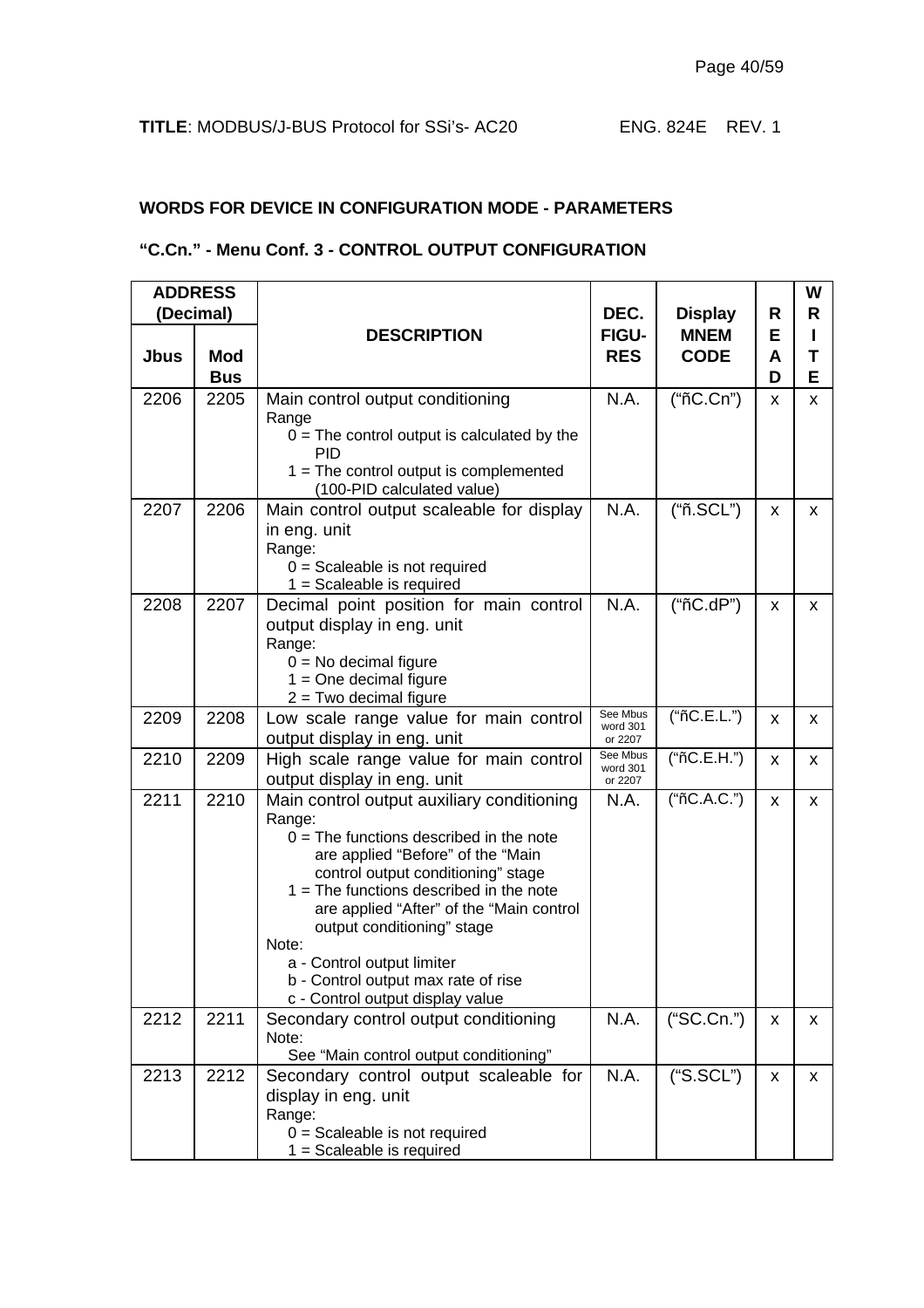#### **WORDS FOR DEVICE IN CONFIGURATION MODE – PARAMETERS**

#### **"C.Cn." – Menu Conf. 3 – CONTROL OUTPUT CONFIGURATION**

|      | <b>ADDRESS</b><br>(Decimal) |                                                                                                                                                                                                                                                                                                                                                                                                                                 | DEC.                            | <b>Display</b>             | R           | W<br>R   |
|------|-----------------------------|---------------------------------------------------------------------------------------------------------------------------------------------------------------------------------------------------------------------------------------------------------------------------------------------------------------------------------------------------------------------------------------------------------------------------------|---------------------------------|----------------------------|-------------|----------|
| Jbus | Mod<br><b>Bus</b>           | <b>DESCRIPTION</b>                                                                                                                                                                                                                                                                                                                                                                                                              | FIGU-<br><b>RES</b>             | <b>MNEM</b><br><b>CODE</b> | Е<br>A<br>D | Е        |
| 2214 | 2213                        | Decimal point position for secondary<br>control output display in eng. Unit<br>Range:<br>$0 = No$ decimal figure<br>$1 = One decimal figure$<br>$2 = Two decimal figure$                                                                                                                                                                                                                                                        | N.A.                            | ("SC.dP")                  | X           | X        |
| 2215 | 2214                        | Low scale range value for secondary<br>control output display in eng. unit                                                                                                                                                                                                                                                                                                                                                      | See Mbus<br>word 302<br>or 2213 | ("SC.E.L.")                | x           | X.       |
| 2216 | 2215                        | High scale range value for secondary<br>control output display in eng. unit                                                                                                                                                                                                                                                                                                                                                     | See Mbus<br>word 302<br>or 2213 | ("SC.E.H")                 | X           | <b>X</b> |
| 2217 | 2216                        | Secondary control output auxiliary condi-<br>tioning<br>$0 =$ The functions described in the note<br>are applied "Before" of the "Secondary<br>control output conditioning" stage<br>$1 =$ The functions described in the note<br>are applied "After" of the "Secondary<br>control output conditioning" stage<br>Note:<br>a - Control output limiter<br>b - Control output max rate of rise<br>c - Control output display value | N.A.                            | ("SC.A.C")                 | X           | <b>X</b> |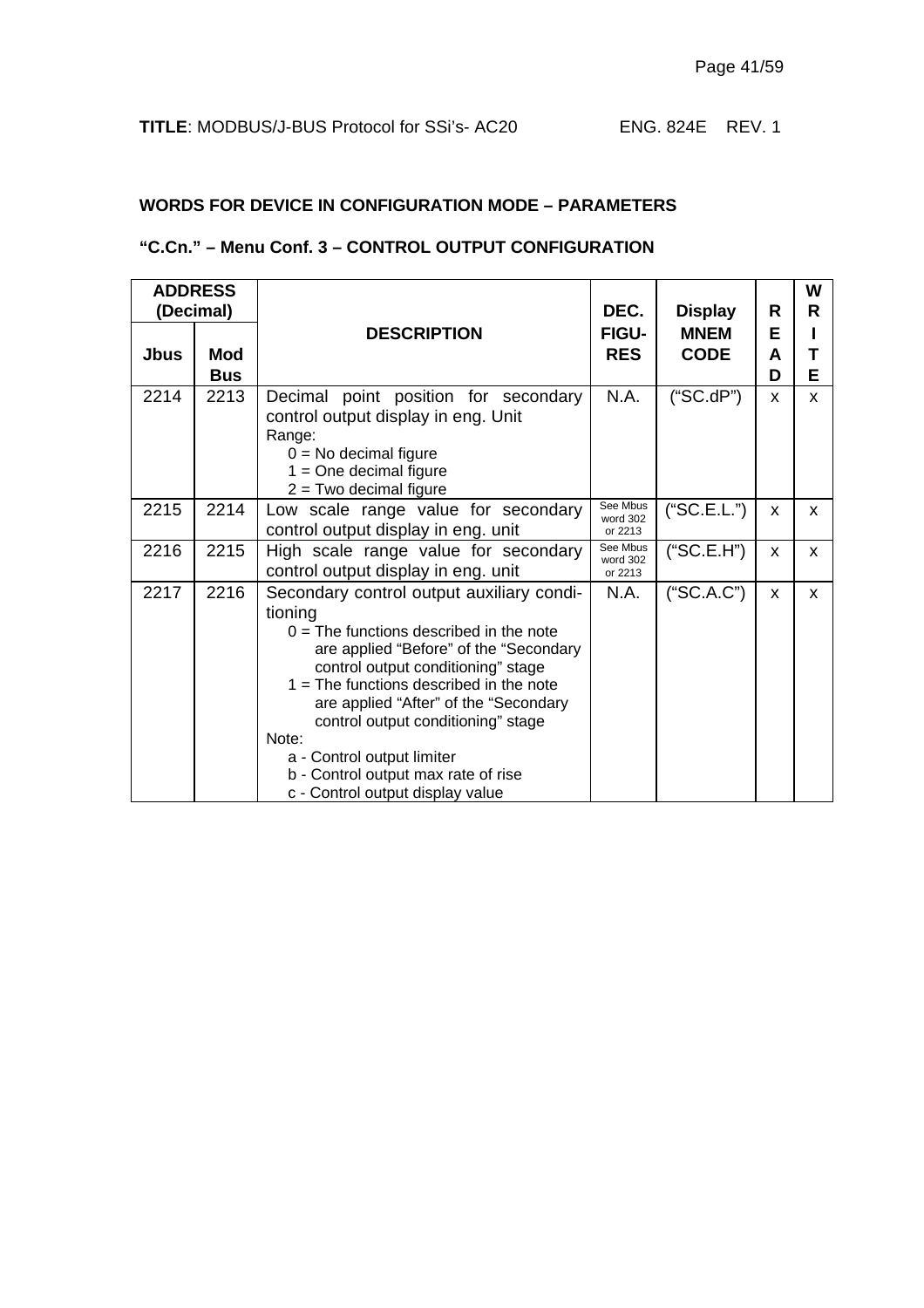#### **WORDS FOR DEVICE IN CONFIGURATION MODE - PARAMETERS**

#### **"AC.Cn." - Menu conf. 4 - AUXILIARY CONTROL OUTPUT CONFIGURATION**

|             | <b>ADDRESS</b>           |                                                                                                                                                                                                                                                                                                                                                                                                                                                       |                      |                               |        | W      |
|-------------|--------------------------|-------------------------------------------------------------------------------------------------------------------------------------------------------------------------------------------------------------------------------------------------------------------------------------------------------------------------------------------------------------------------------------------------------------------------------------------------------|----------------------|-------------------------------|--------|--------|
|             | (decimal)                | <b>DESCRIPTION</b>                                                                                                                                                                                                                                                                                                                                                                                                                                    | DEC.<br><b>FIGU-</b> | <b>Display</b><br><b>MNEM</b> | R<br>Е | R      |
| <b>JBus</b> | <b>Mod</b><br><b>Bus</b> |                                                                                                                                                                                                                                                                                                                                                                                                                                                       | <b>RES</b>           | <b>CODE</b>                   | A<br>D | Т<br>E |
| 2301        | 2300                     | <b>Smart function</b><br>Range<br>$0 =$ Smart function disable<br>$1 =$ Smart function may be enabled                                                                                                                                                                                                                                                                                                                                                 | N.A.                 | ("Sñ.Fn")                     | X      | X      |
| 2302        | 2301                     | Control action type<br>Range<br>$0 =$ The process is controlled by PID<br>actions<br>$1 =$ The process is controlled by PI actions                                                                                                                                                                                                                                                                                                                    | N.A.                 | ("Cn.tP")                     | X      | X      |
| 2303        | 2302                     | Manual function<br>Range<br>$0 =$ Manual function disabled<br>$1 =$ Manual function enabled                                                                                                                                                                                                                                                                                                                                                           | N.A.                 | ("ñAn.F")                     | x      | X      |
| 2304        | 2303                     | Output value for transfer from auto to<br>manual<br>Note:<br>The value 7FFFh means that the transfer<br>from auto to manual is bumpless                                                                                                                                                                                                                                                                                                               | $\mathbf{1}$         | ("Añ.UL")                     | X      | X      |
| 2305        | 2304                     | Manual/auto transfer type<br>Range<br>$0 =$ Bumpless balance transfer<br>1 = Bumpless balanceless transfer                                                                                                                                                                                                                                                                                                                                            | N.A.                 | ("ñ.A.t.")                    | x      | X      |
| 2306        | 2305                     | Device status at start up<br>Range<br>$0 =$ It starts always in auto mode<br>$1 =$ It starts always in manual mode with<br>power output set to 0<br>$2 =$ It starts in the same way it was left<br>prior to power shut down (if in manual<br>mode the power output is set to 0)<br>$3 =$ It starts in the same way it was left<br>prior to power shut down (if in manual<br>mode the power output will be the last<br>value prior to power shut down) | N.A.                 | ("St.Fn")                     | X      | X      |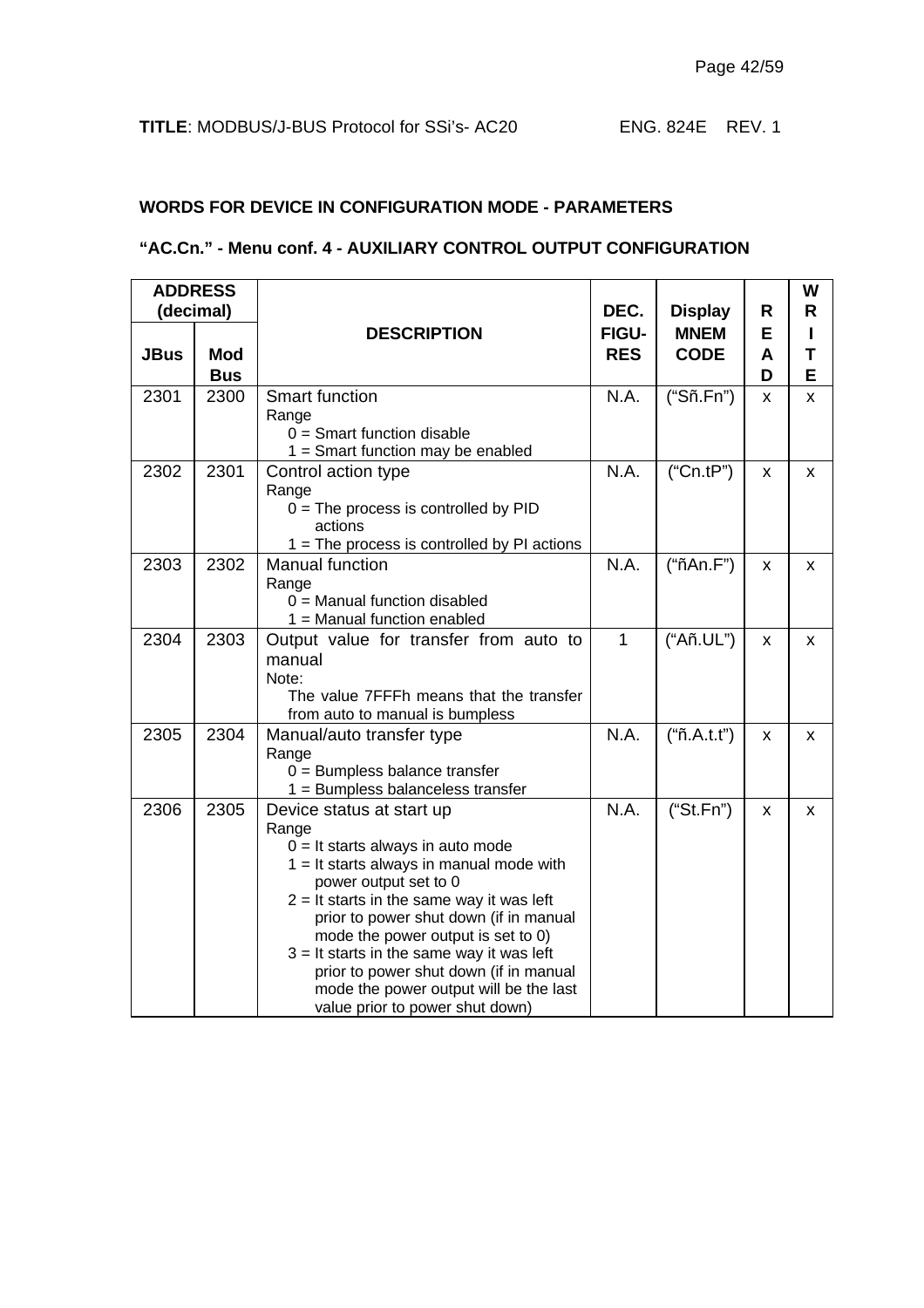#### **WORDS FOR DEVICE IN CONFIGURATION MODE - PARAMETERS**

## **"In.Ot." - Menu conf. 5 - DIGITAL INPUT/OUTPUT CONFIGURATION**

|             | <b>ADDRESS</b> |                                                     |              |                |   | W |
|-------------|----------------|-----------------------------------------------------|--------------|----------------|---|---|
|             | (decimal)      |                                                     | DEC.         | <b>Display</b> | R | R |
|             |                | <b>DESCRIPTION</b>                                  | <b>FIGU-</b> | <b>MNEM</b>    | Е | L |
| <b>JBus</b> | <b>Mod</b>     |                                                     | <b>RES</b>   | <b>CODE</b>    | A | т |
|             | <b>Bus</b>     |                                                     |              |                | D | Е |
| 2401        | 2400           | External contact "DIG1" function                    | N.A.         | ("d1.Fn")      | X | X |
|             |                | Range:                                              |              |                |   |   |
|             |                | $0 =$ Input contact not used                        |              |                |   |   |
|             |                | $1 =$ Input contact used for SP/SP2                 |              |                |   |   |
|             |                | auxiliary set point selection                       |              |                |   |   |
|             |                | 2 = Input contact used for SP3/SP4                  |              |                |   |   |
|             |                | auxiliary set point selection                       |              |                |   |   |
|             |                | 3 = Input contact used for Auto/Manual<br>selection |              |                |   |   |
|             |                | $4 =$ Input contact used for output limiter         |              |                |   |   |
|             |                | activation                                          |              |                |   |   |
|             |                | $5 =$ Input contact used to reset                   |              |                |   |   |
|             |                | (acknowledge) alarm                                 |              |                |   |   |
| 2402        | 2401           | External contact "DIG1" logic level                 | N.A.         | ("d1.Sť")      | X | X |
|             |                | Range:                                              |              |                |   |   |
|             |                | $0 =$ The input is at logic level "1" when          |              |                |   |   |
|             |                | contact is open                                     |              |                |   |   |
|             |                | $1 =$ The input is at logic level "1" when          |              |                |   |   |
|             |                | contact is closed                                   |              |                |   |   |
| 2403        | 2402           | External contact "DIG2" function                    | N.A.         | ("d2.Fn")      | X | X |
|             |                | Note:                                               |              |                |   |   |
|             |                | See "External contact "DIG1" function"              |              |                |   |   |
| 2404        | 2403           | External contact "DIG2" logic level                 | N.A.         | ("d2.Sť")      | X | X |
|             |                | Note:                                               |              |                |   |   |
|             |                | See "External contact "DIG1" logic level"           |              |                |   |   |
| 2406        | 2405           | External contact "DIG3" logic level                 | N.A.         | ("d3.Sť")      | X | X |
|             |                | Note:                                               |              |                |   |   |
|             |                | See "External contact "DIG1" logic level"           |              |                |   |   |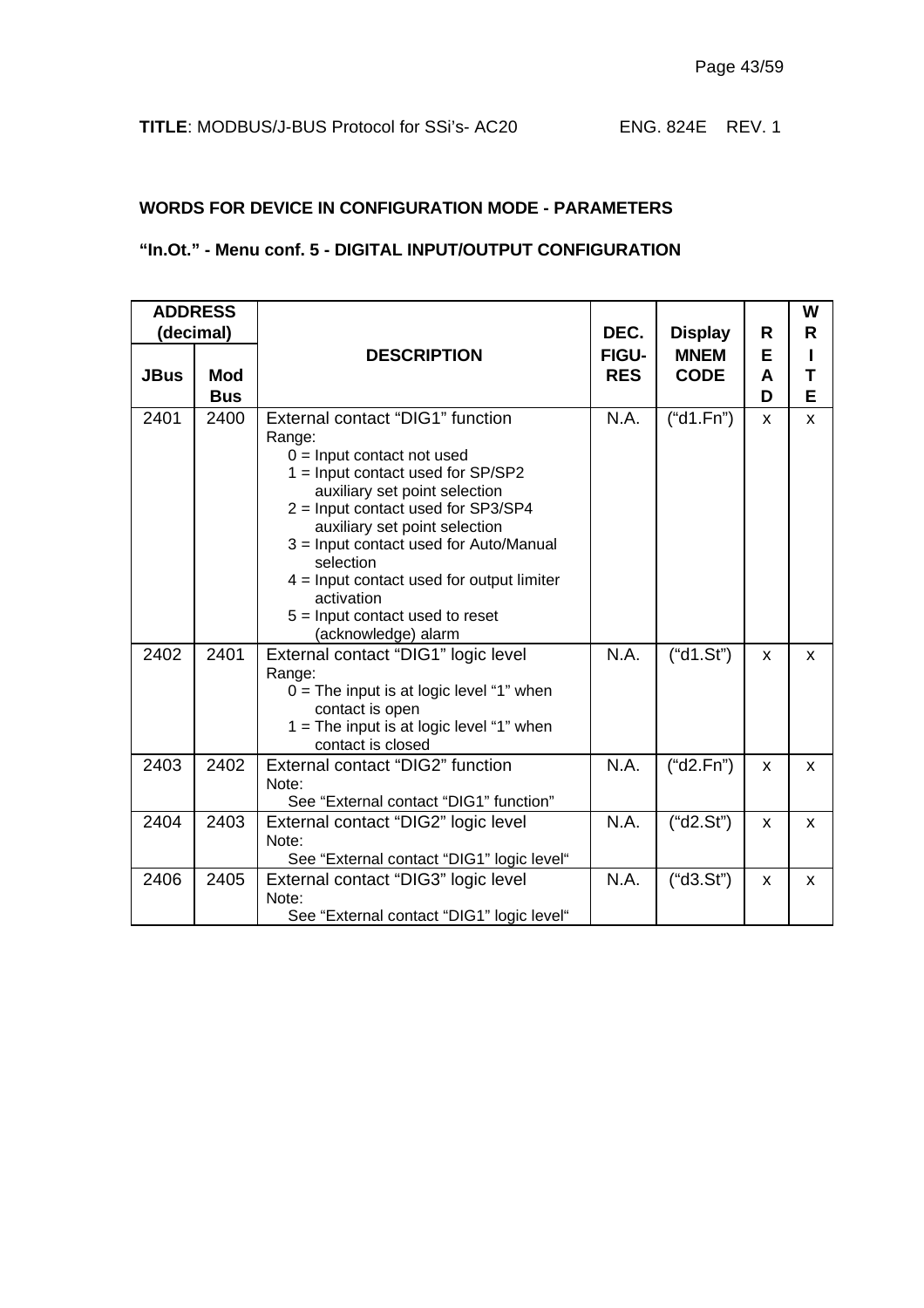#### **WORDS FOR DEVICE IN CONFIGURATION MODE - PARAMETERS**

#### **"Othr." - Menu conf. 6 - OTHER CONFIGURATION PARAMETER**

|             | <b>ADDRESS</b>           |                                                                                                                                                                                                                                |                            |                            |             | W      |
|-------------|--------------------------|--------------------------------------------------------------------------------------------------------------------------------------------------------------------------------------------------------------------------------|----------------------------|----------------------------|-------------|--------|
|             | (decimal)                |                                                                                                                                                                                                                                | DEC.                       | <b>Display</b>             | R           | R      |
| <b>JBus</b> | <b>Mod</b><br><b>Bus</b> | <b>DESCRIPTION</b>                                                                                                                                                                                                             | <b>FIGU-</b><br><b>RES</b> | <b>MNEM</b><br><b>CODE</b> | Е<br>A<br>D | Т<br>Е |
| 2501        | 2500                     | Green bar-graph selection<br>Range:<br>$0 =$ On bar-graph the process variable<br>value is shown<br>$1 =$ On bar-graph the deviation error is<br>shown                                                                         | N.A.                       | ("G.brG")                  | X           | X      |
| 2502        | 2501                     | Orange bar-graph selection<br>Range:<br>$0 =$ On bar-graph the operative set-point<br>value is shown<br>$1 =$ On bar-graph the process output value<br>is shown                                                                | N.A.                       | ("O.brG")                  | X           | x      |
| 2503        | 2502                     | Bar-graph low scale range value                                                                                                                                                                                                | See Mbus<br>word 300       | ("brG.L")                  | X           | x      |
| 2504        | 2503                     | Bar-graph high scale range value                                                                                                                                                                                               | See Mbus<br>word 300       | ("brG.H")                  | X           | x      |
| 2505        | 2504                     | Deviation bar-graph resolution<br>Range:<br>$0 = 1$ digit per segment<br>$1 = 2$ digits per segment<br>$2 = 5$ digits per segment<br>$3 = 10$ digits per segment<br>$4 = 20$ digits per segment<br>$5 = 50$ digits per segment | N.A.                       | ("b r G.d")                | X           | x      |
| 2507        | 2506                     | Set point display type<br>Range:<br>$0 =$ the final set point will be shown<br>$1 =$ the operative set point will be shown                                                                                                     | N.A.                       | ("SP.dS")                  | X           | X.     |
| 2508        | 2507                     | Temperature threshold activation<br>Range:<br>$0 = NO$<br>$1 = YES$                                                                                                                                                            | N.A.                       | ("t.t.Ac)                  | X           | X      |
| 2510        | 2509                     | Time-out selection<br>Range:<br>$0 = 10$ seconds time-out<br>$1 = 30$ seconds time-out                                                                                                                                         | N.A.                       | ("t.out")                  | X           | X      |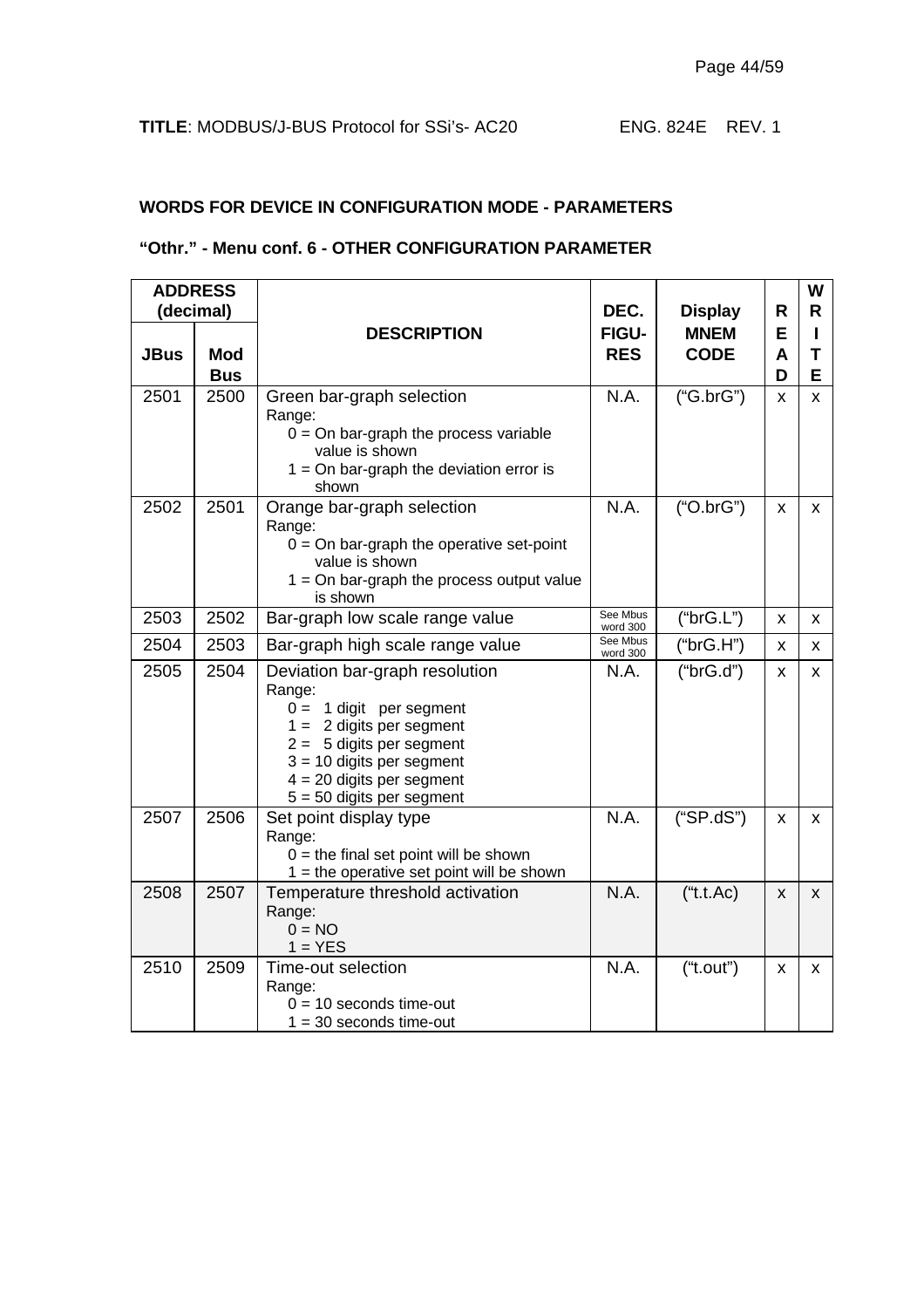|             | <b>ADDRESS</b> |                                                                                                                          |              |                |   | W            |
|-------------|----------------|--------------------------------------------------------------------------------------------------------------------------|--------------|----------------|---|--------------|
|             | (decimal)      |                                                                                                                          | DEC.         | <b>Display</b> | R | R            |
|             |                | <b>DESCRIPTION</b>                                                                                                       | <b>FIGU-</b> | <b>MNEM</b>    | Е |              |
| <b>JBus</b> | <b>Mod</b>     |                                                                                                                          | <b>RES</b>   | <b>CODE</b>    | A | т            |
|             | <b>Bus</b>     |                                                                                                                          |              |                | D | Е            |
| 3001        | 3000           | The end of configuration menu 1<br>Range:                                                                                | N.A.         |                |   | X            |
|             |                | $1 = end$ of configuration menu 1                                                                                        |              |                |   |              |
| 3002        | 3001           | The end of configuration menu 2<br>Range:                                                                                | N.A.         |                |   | X            |
|             |                | $1 = end$ of configuration menu 2                                                                                        |              |                |   |              |
| 3003        | 3002           | The end of configuration menu 3<br>Range:<br>$1 = end$ of configuration menu 3                                           | N.A.         |                |   | $\mathsf{x}$ |
| 3004        | 3003           | The end of configuration menu 4<br>Range:<br>$1 = end$ of configuration menu 4                                           | N.A.         |                |   | X            |
| 3005        | 3004           | The end of configuration menu 5<br>Range:<br>$1 = end$ of configuration menu 5                                           | N.A.         |                |   | X            |
| 3006        | 3005           | The end of configuration menu 6<br>Range:<br>$1 = end$ of configuration menu 6                                           | N.A.         |                |   | $\mathsf{x}$ |
| 3051        | 3050           | Load default configuration value<br>Range:<br>1 = Load default TB1=European table<br>2 = Load default TB2=American table | N.A.         | (TB1/TB2)      |   | $\mathsf{x}$ |
| 3052        | 3051           | Enable control mode<br>Range:<br>$1 =$ Enable control mode                                                               | N.A.         |                |   | X            |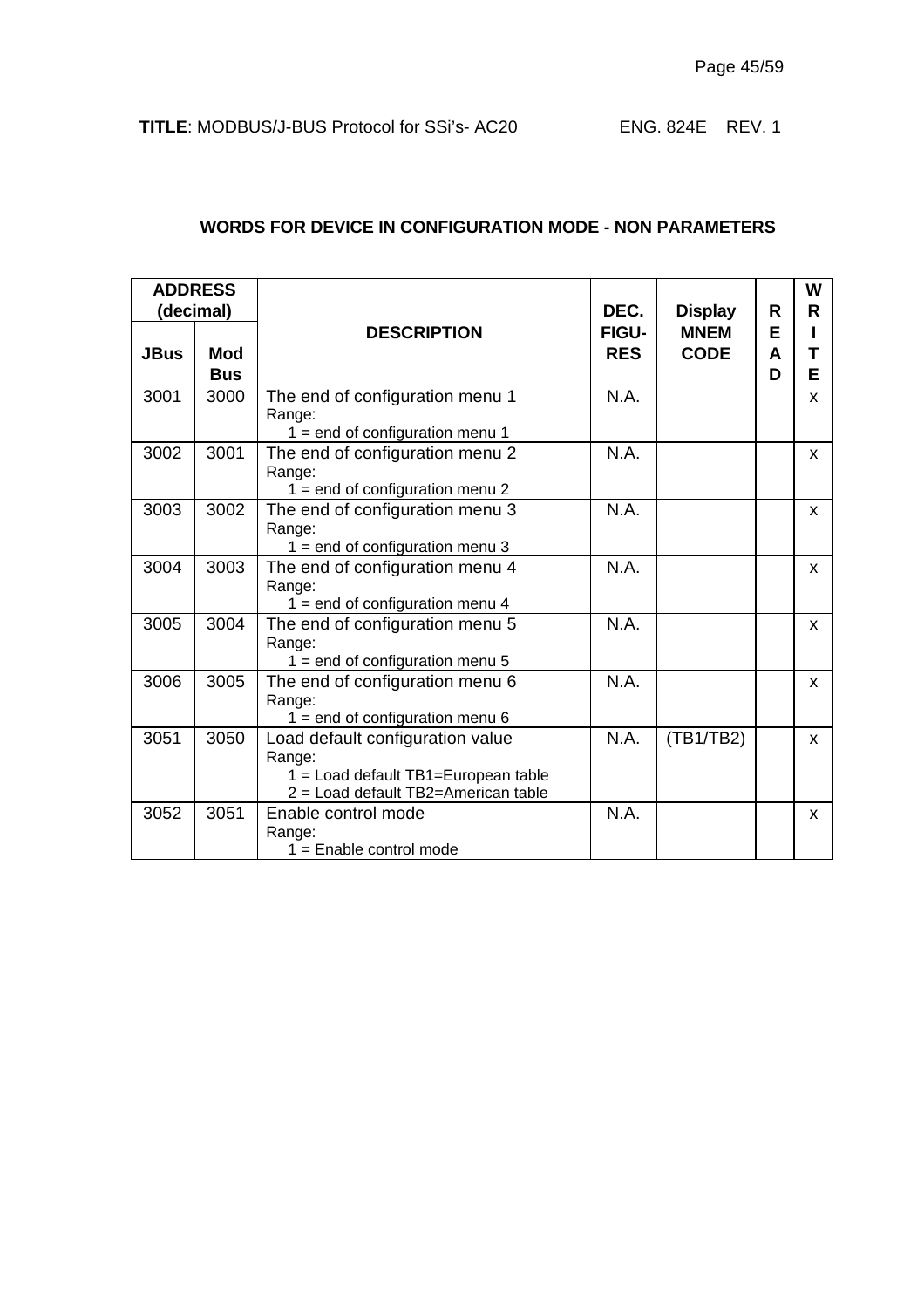| <b>ADDRESS</b><br>(decimal) |                          |                                                                                                                                                                                                                   |                             |                                              |                  | W<br>R |
|-----------------------------|--------------------------|-------------------------------------------------------------------------------------------------------------------------------------------------------------------------------------------------------------------|-----------------------------|----------------------------------------------|------------------|--------|
| <b>JBus</b>                 | <b>Mod</b><br><b>Bus</b> | <b>DESCRIPTION</b>                                                                                                                                                                                                | DEC.<br>FIGU-<br><b>RES</b> | <b>Display</b><br><b>MNEM</b><br><b>CODE</b> | R<br>E<br>A<br>D | т<br>Е |
| 4001                        | 4000                     | Safety lock combination for configuration<br>mode<br>Range:<br>Reading: $0 = No$ parameters protection<br>$1 =$ Parameters always<br>protected<br>$2$ = Parameters protected by<br>software key<br>Writing: 0-250 |                             |                                              | X                | X      |
| 4002                        | 4001                     | Safety lock combination for control mode<br>Range:<br>Reading: $0 = No$ parameters protection<br>$1 =$ Parameters always<br>protected<br>$2$ = Parameters protected by<br>software key<br>Writing: 0-250          |                             |                                              | x                | X      |
| 4003                        | 4002                     | Group hidden protected<br>Range:<br>$0 =$ Group non protected<br>$1 = Group$ protected                                                                                                                            |                             |                                              | x                | x      |
| 4004                        | 4003                     | Group 1 protected<br>Range:<br>$0 =$ Group non protected<br>$1 =$ Group protected                                                                                                                                 |                             |                                              | x                | X      |
| 4005                        | 4004                     | Group 2 protected<br>Range:<br>$0 =$ Group non protected<br>$1 =$ Group protected                                                                                                                                 |                             |                                              | x                | X      |
| 4006                        | 4005                     | Group 3 protected<br>Range:<br>$0 =$ Group non protected<br>$1 =$ Group protected                                                                                                                                 |                             |                                              | x                | x      |
| 4007                        | 4006                     | Group 4 protected<br>Range:<br>$0 =$ Group non protected<br>$1 = Group$ protected                                                                                                                                 |                             |                                              | x                | x      |
| 4008                        | 4007                     | Group 5 protected<br>Range:<br>$0 =$ Group non protected<br>$1 = Group$ protected                                                                                                                                 |                             |                                              | x                | x      |
| 4009                        | 4008                     | Group 6 protected<br>Range:<br>$0 =$ Group non protected<br>$1 = Group$ protected                                                                                                                                 |                             |                                              | x                | x      |
| 4010                        | 4009                     | Group 7 protected<br>Range:<br>$0 =$ Group non protected<br>$1 =$ Group protected                                                                                                                                 |                             |                                              | x                | x      |

#### **WORDS FOR DEVICE IN SECURITY CODE MODE**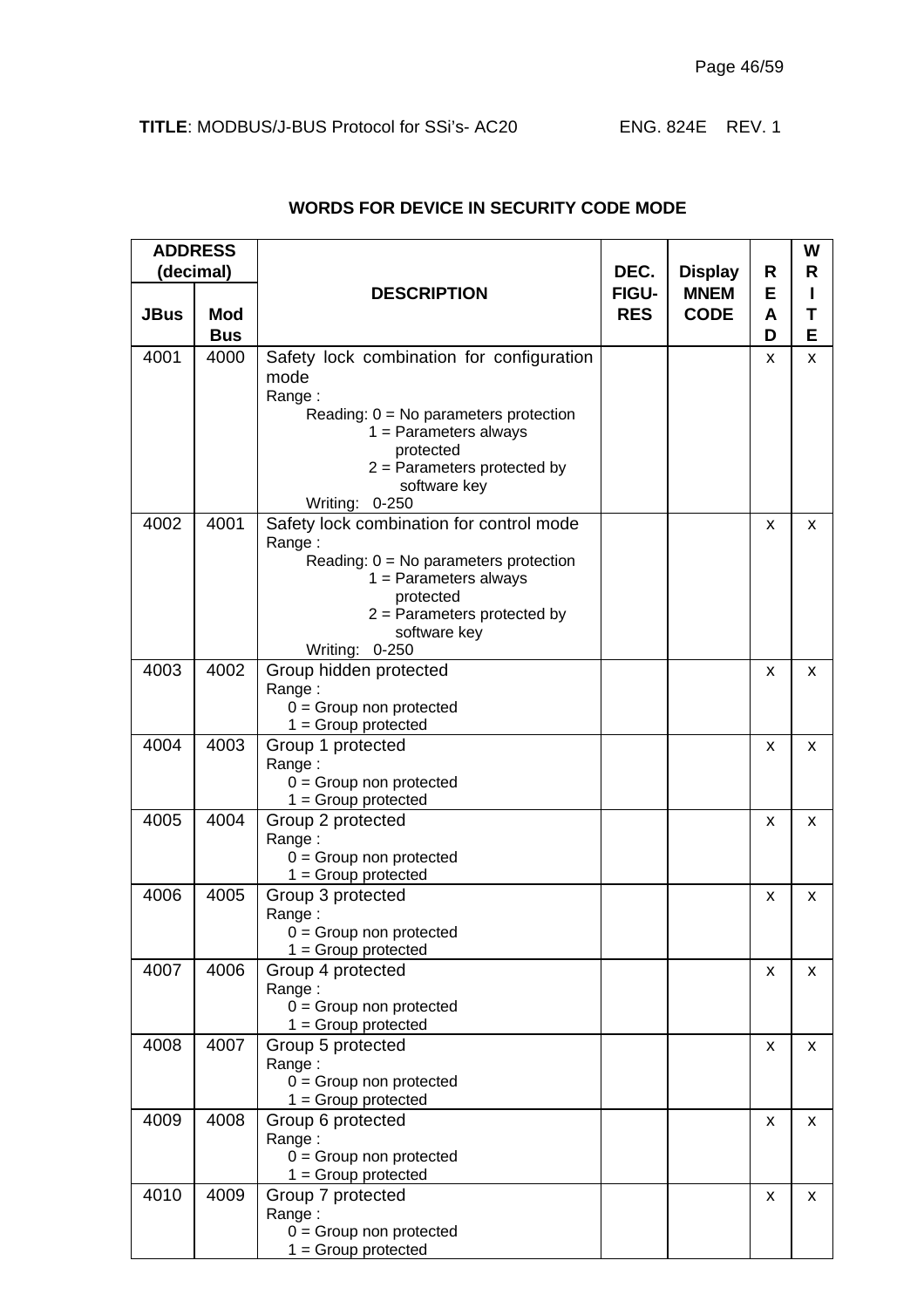|             | <b>ADDRESS</b><br>(decimal) |                                                                                   | DEC.                       | <b>Display</b>             | R           | W<br>R |
|-------------|-----------------------------|-----------------------------------------------------------------------------------|----------------------------|----------------------------|-------------|--------|
| <b>JBus</b> | <b>Mod</b><br><b>Bus</b>    | <b>DESCRIPTION</b>                                                                | <b>FIGU-</b><br><b>RES</b> | <b>MNEM</b><br><b>CODE</b> | Е<br>A<br>D | Е      |
| 4011        | 4010                        | Group 8 protected<br>Range:<br>$0 =$ Group non protected<br>$1 =$ Group protected |                            |                            | x           | X      |
| 4012        | 4011                        | Group 9 protected<br>Range:<br>$0 =$ Group non protected<br>$1 = Group$ protected |                            |                            | x           | X      |

#### **WORDS FOR DEVICE IN SECURITY CODE MODE**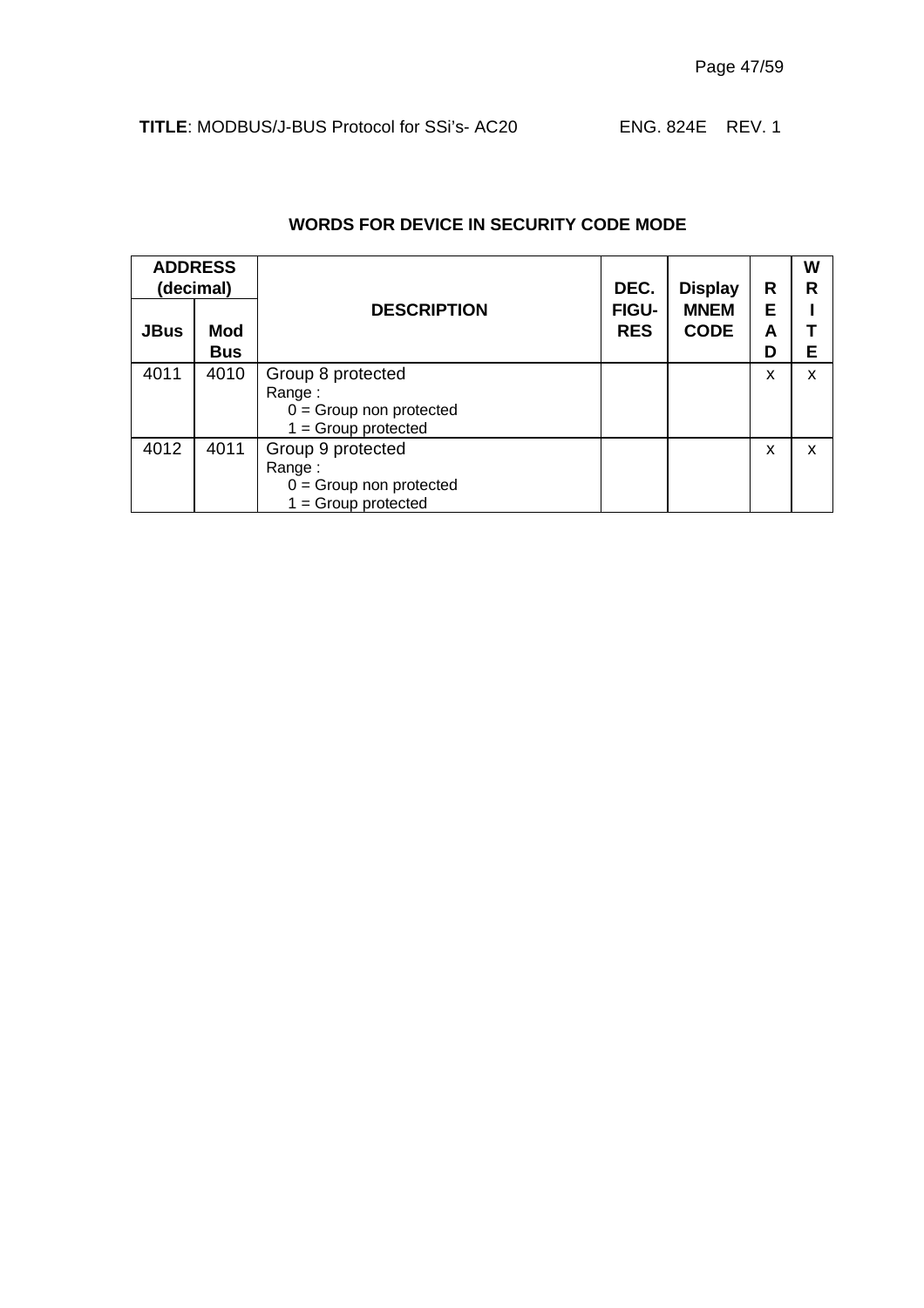## **INDEX, DIVIDED IN FAMILIES AND GROUPS, OF MODBUS WORDS**

#### **Words For Device In Control Mode - Parameters**

#### **Menu group 1 – Set point values**

| 138 - Main set point                                       | ("SP")    | page 18 |
|------------------------------------------------------------|-----------|---------|
| 139 - Auxiliary set point 2                                | ("SP2")   | page 18 |
| 140 - Auxiliary set point 3                                | ("SP3")   | page 18 |
| 141 - Auxiliary set point 4                                | ("SP4")   | page 18 |
| 142 - Carbon monoxide factor                               | ("COF")   | page 18 |
| 143 - Hydrogen factor                                      | ("H2F")   | page 18 |
| Menu group 3 - Alarm threshold and hysteresis value        |           |         |
| 177 - Alarm 1 threshold                                    | ("AL1")   | page 18 |
| 178 - Alarm 2 threshold                                    | ("AL2")   | page 18 |
| 179 - Alarm 3 threshold                                    | ("AL3")   | page 18 |
| 181 - Band alarm 1 threshold low                           | ("bA1.L") | page 18 |
| 182 - Band alarm 1 threshold high                          | ("bA1.h") | page 18 |
| 183 - Band alarm 2 threshold low                           | ("bA2.L") | page 18 |
| 184 - Band alarm 2 threshold high                          | ("bA2.h") | page 18 |
| 185 - Band alarm 3 threshold low                           | ("bA3.L") | page 18 |
| 186 - Band alarm 3 threshold high                          | ("bA3.h") | page 18 |
| 191 - Alarm 1 hysteresis                                   | ("HSA1")  | page 18 |
| 192 - Alarm 2 hysteresis                                   | ("HSA2")  | page 18 |
| 193 - Alarm 3 hysteresis                                   | ("HSA3")  | page 18 |
| Menu group 4 - Control parameters                          |           |         |
| 148 - Proportional band                                    | ("Pb")    | page 19 |
| 149 - Hysteresis for on/off control mode                   | ("HYS")   | page 19 |
| 150 - Integral time                                        | ("ti")    | page 19 |
| 151 - Derivative time                                      | ("td")    | page 19 |
| 152 - Integral pre-load                                    | ("IP")    | page 19 |
| 153 - Relative secondary output gain                       | ("r.Gn")  | page 19 |
| 154 - Dead band/overlap between main/secondary output      | ("OLAP")  | page 19 |
| Menu group 5 - Auxiliary control parameters                |           |         |
| 1000 - Anti-reset windup                                   | ("ArU")   | page 20 |
| 1003 - Main control output low limit                       | ("ñ.OLL") | page 20 |
| 1004 - Main control output high limit                      | ("ñ.OLH") | page 20 |
| 1005 - Main control output max rate of rise                | ("ñ.rñP") | page 20 |
| 1006 - Proportional cycle time on main control output      | ("ñC.CY") | page 20 |
| 1007 - Secondary control output low limit                  | ("S.OLL") | page 20 |
| 1008 - Secondary control output high limit                 | ("S.OLH") | page 20 |
| 1009 - Secondary control output max rate of rise           | ("S.rñP") | page 20 |
| 1010 - Proportional cycle time on secondary control output | ("SC.CY") | page 20 |
| 1011 - Set point low limit                                 | ("rL")    | page 20 |
| 1012 - Set point high limit                                | ("rH")    | page 20 |
| 1013 - Rate of change for positive set point variation     | ("Grd1")  | page 20 |
| 1014 - Rate of change for negative set point variation     | ("Grd2")  | page 20 |
| 1016 - External control of auto/man function               | ("E.Añ")  | page 20 |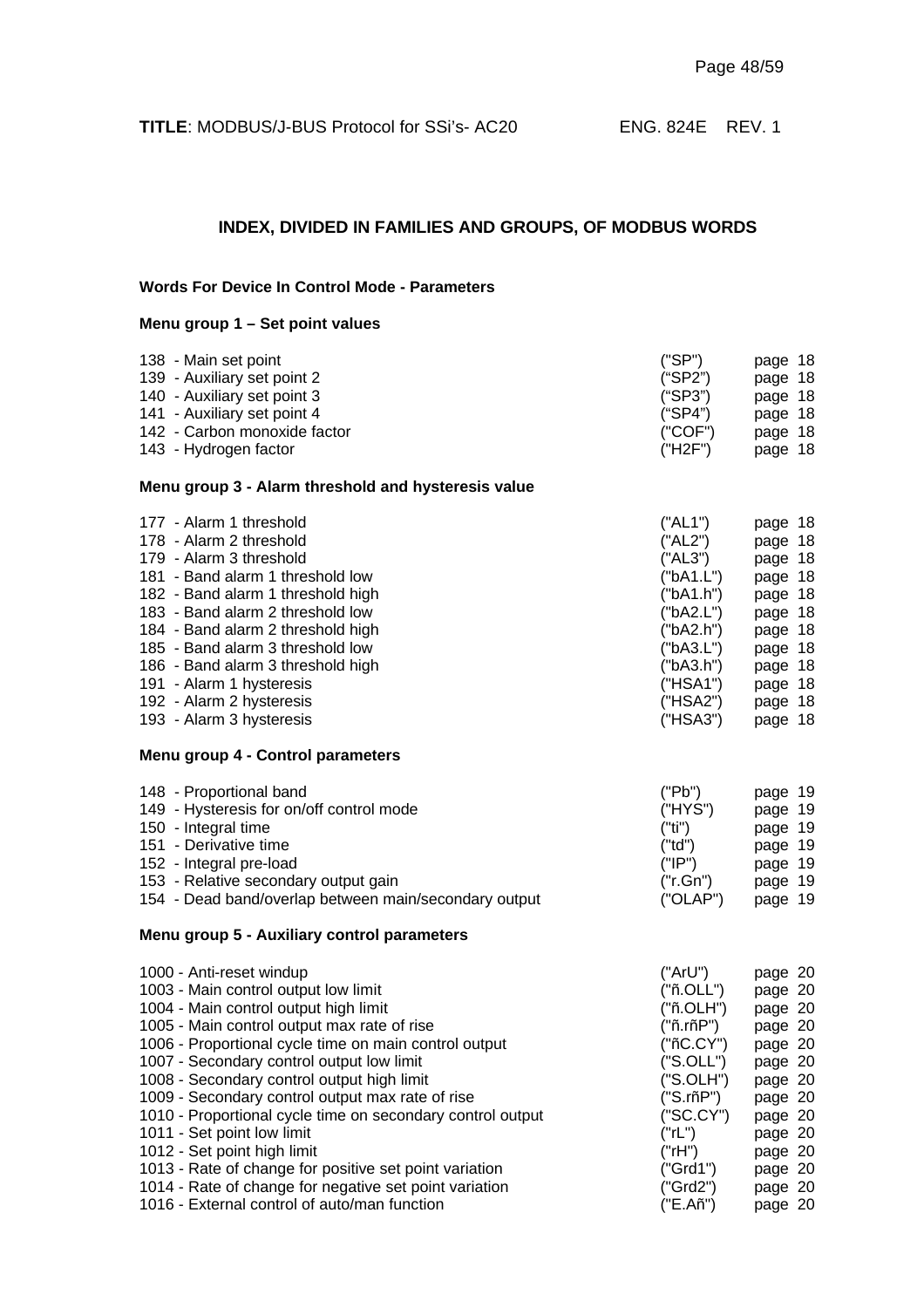| <b>TITLE: MODBUS/J-BUS Protocol for SSi's-AC20</b> | ENG. 824E REV. 1 |  |
|----------------------------------------------------|------------------|--|
|----------------------------------------------------|------------------|--|

#### **Menu group 6 - Alarm setting**

| 1100 - Alarm 1 type                                                                                                                                                                        | ("A1.tP")                                                     | page 21                                             |
|--------------------------------------------------------------------------------------------------------------------------------------------------------------------------------------------|---------------------------------------------------------------|-----------------------------------------------------|
| 1101 - Alarm 1 configuration                                                                                                                                                               | ("A1.Cn")                                                     | page 21                                             |
| 1102 - Alarm 1 action                                                                                                                                                                      | ("A1.Ac")                                                     | page 21                                             |
| 1103 - Alarm 1 standby function                                                                                                                                                            | ("A1.St")                                                     | page 21                                             |
| 1104 - Alarm 2 type                                                                                                                                                                        | ("A2.tP")                                                     | page 21                                             |
| 1105 - Alarm 2 configuration                                                                                                                                                               | ("A2.Cn")                                                     | page 21                                             |
| 1106 - Alarm 2 action                                                                                                                                                                      | ("A2.Ac")                                                     | page 21                                             |
| 1107 - Alarm 2 standby function<br>1108 - Alarm 3 type<br>1109 - Alarm 3 configuration<br>1110 - Alarm 3 action<br>1111 - Alarm 3 standby function<br>Menu group 7 - Serial link parameter | ("A2.St")<br>("A3.tP")<br>("A3.Cn")<br>("A3.Ac")<br>("A3.St") | page 21<br>page 22<br>page 22<br>page 22<br>page 22 |

#### **Menu group 8 - Timers setting**

| 1300 - Timer for burn-off                                | ("t.bOF")                                    | page 24 |  |
|----------------------------------------------------------|----------------------------------------------|---------|--|
| 1301 - Timer for purge                                   | ("t.PrG")                                    | page 24 |  |
| 1302 - Timer for automatic burn-off interval             | ("bF.tr")                                    | page 24 |  |
| 1303 - Timer for probe test interval                     | ("Pb.tr")                                    | page 24 |  |
| 1304 - Time lasting to beginning of burn-off procedure   | ("bF. <sub>nn<td>page 24</td><td></td></sub> | page 24 |  |
| 1305 - Time lasting to beginning of probe test procedure | $("Pb.\tilde{n}n")$                          | page 24 |  |

#### **Menu group hidden - Smart limit value**

| 1200 - Min value of proportional band calculated by the smart algorithm   | ("Pb.Lo") | page 25 |
|---------------------------------------------------------------------------|-----------|---------|
| 1201 - Max value of proportional band calculated by the smart algorithm   | ('Pb.Hi") | page 25 |
| 1202 - Min value of integral time value calculated by the smart algorithm | ("ti.Lo") | page 25 |
| 1203 - Max value of integral time value calculated by the smart algorithm | ("ti.Hi") | page 25 |
| 1204 - Relative secondary output gain calculated by the smart algorithm   | ("rG.CL") | page 25 |

#### **Words For Device In Control Mode - Non Parameters**

| 113 - Status led alarm 1<br>114 - Status led alarm 2 | page 26<br>page 26 |  |
|------------------------------------------------------|--------------------|--|
| 115 - Status led alarm 3                             | page 26            |  |
| 119 - Variation on alarm status                      | page 26            |  |
| 120 - Manufactured trade mark                        | page 26            |  |
| 121 - Device identification code                     | page 26            |  |
| 122 - Probe sensor mV value                          | page 26            |  |
| 123 - Carbon potential value                         | page 26            |  |
| 124 - Dew point value                                | page 27            |  |
| 125 - Probe temperature value                        | page 27            |  |
| 126 - Carbon monoxide measured value                 | page 27            |  |
| 127 - Probe resistor value                           | page 27            |  |
| 128 - Probe response time                            | page 27            |  |
| 129 - Probe temperature at last probe test           | page 27            |  |
| 130 - Main control output value                      | page 28            |  |
| 131 - Secondary control output value                 | page 28            |  |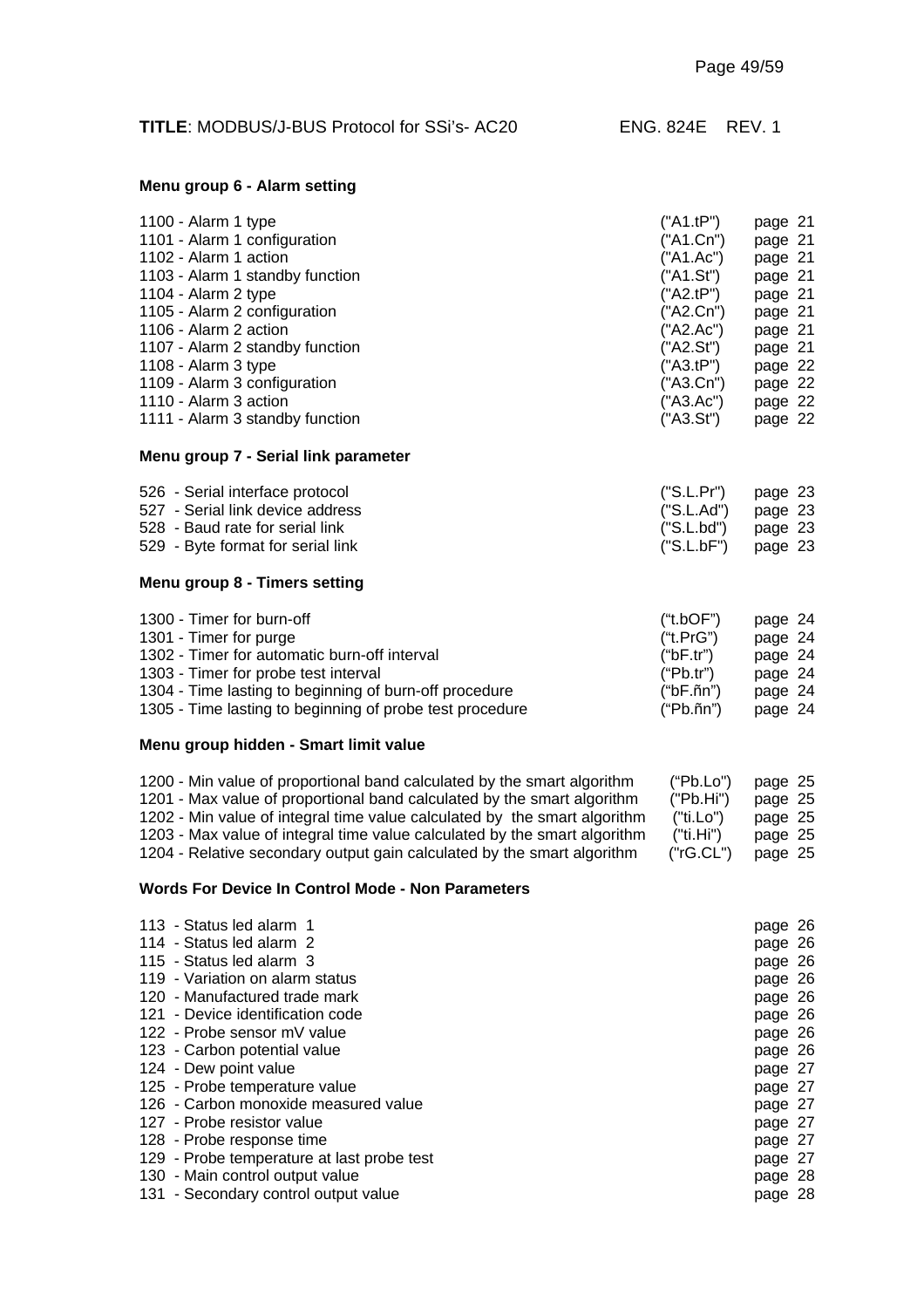| <b>TITLE: MODBUS/J-BUS Protocol for SSi's-AC20</b> | ENG. 824E REV. 1 |  |
|----------------------------------------------------|------------------|--|
|----------------------------------------------------|------------------|--|

#### **Words For Device In Control Mode - Non Parameters**

| 132 - Pid out value<br>133 - Main control output display value<br>134 - Secondary control output display value<br>135 - Device status mode<br>136 - Type of operative set point<br>137 - Operative set point value | (ñ.xxx)<br>(S.xxx) | page 28<br>page 28<br>page 28<br>page 28<br>page 28<br>page 28 |
|--------------------------------------------------------------------------------------------------------------------------------------------------------------------------------------------------------------------|--------------------|----------------------------------------------------------------|
| 300 - Decimals relative to primary control variable                                                                                                                                                                |                    | page 28                                                        |
| 301 - Decimals relative to main control output in engineering units                                                                                                                                                |                    | page 28                                                        |
| 302 - Decimals relative to secondary control output in engineering units                                                                                                                                           |                    | page 28                                                        |
| 347 - Code for enable configuration mode                                                                                                                                                                           |                    | page 29                                                        |
| 348 - Code for enable security code mode                                                                                                                                                                           |                    | page 29                                                        |
| 349 - Code for lock/unlock control parameters                                                                                                                                                                      |                    | page 29                                                        |
| 350 - Lock/unlock status group hidden                                                                                                                                                                              |                    | page 29                                                        |
| 351 - Lock/unlock status group 1                                                                                                                                                                                   |                    | page 29                                                        |
| 352 - Lock/unlock status group 2                                                                                                                                                                                   |                    | page 29                                                        |
| 353 - Lock/unlock status group 3                                                                                                                                                                                   |                    | page 30                                                        |
| 354 - Lock/unlock status group 4                                                                                                                                                                                   |                    | page 30                                                        |
| 355 - Lock/unlock status group 5                                                                                                                                                                                   |                    | page 30                                                        |
| 356 - Lock/unlock status group 6                                                                                                                                                                                   |                    | page 30                                                        |
| 357 - Lock/unlock status group 7                                                                                                                                                                                   |                    | page 30                                                        |
| 358 - Lock/unlock status group 8                                                                                                                                                                                   |                    | page 30                                                        |
| 359 - Lock/unlock status group 9                                                                                                                                                                                   |                    | page 30                                                        |

#### **Words For Device In Configuration Mode - Parameters**

#### **Menu conf. 1 - Main/auxiliary input configuration**

| 2000 - Line frequency                                           | ("Ln.Fr")   | page 37 |
|-----------------------------------------------------------------|-------------|---------|
| 2001 - Primary variable selection                               | ('PV.SL")   | page 37 |
| 2002 - Time constant for filter on probe sensor input           | ("Pb.FL")   | page 37 |
| 2003 - Input type and range value for temperature input         | ("tP.In")   | page 37 |
| 2004 - Temperature input offset adjustment                      | ('OFSt")    | page 37 |
| 2005 - Time constant for filter on temperature value            | ("tP.FL")   | page 37 |
| 2006 - Auxiliary input function for carbon monoxide measurement | $('CO-In")$ | page 37 |
| 2007 - Auxiliary input type                                     | (''CO.tP")  | page 37 |
|                                                                 |             |         |

#### **Menu conf. 2 - Output configuration**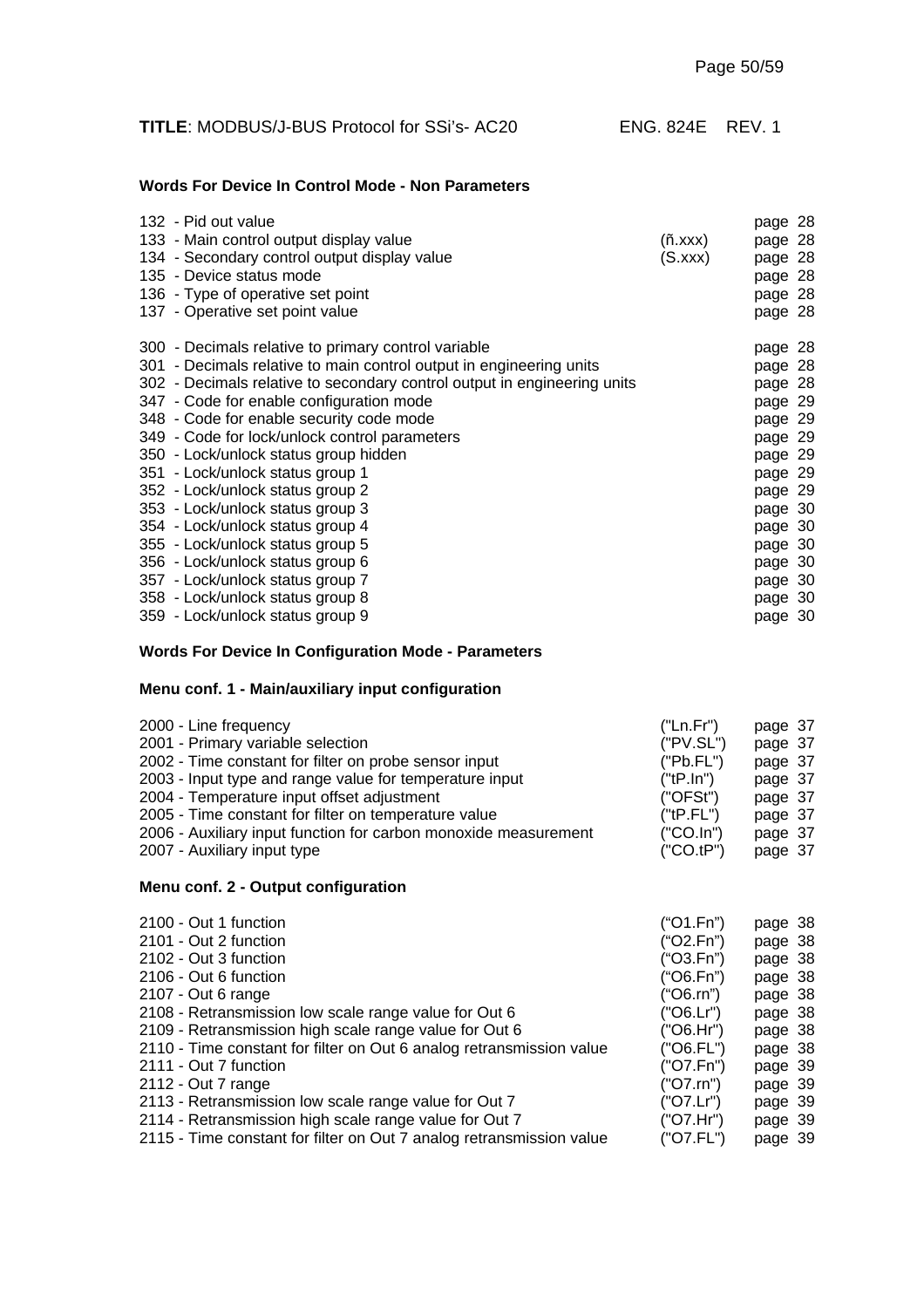| <b>TITLE: MODBUS/J-BUS Protocol for SSi's- AC20</b> | ENG. 824E REV. 1 |  |
|-----------------------------------------------------|------------------|--|
|                                                     |                  |  |

## **Menu conf. 3 - Control output configuration**

| 2205 - Main control output conditioning<br>2206 - Main control output scaleable for display in e.u.<br>2207 - Decimal point position for main control output display in e.u.<br>2208 - Low scale range value for main control output display in e.u.<br>2209 - High scale range value for main control output display in e.u.<br>2210 - Main control output auxiliary conditioning<br>page 40                                 | ("nC.Cn")<br>("ñ.SCL")<br>("ñC.dP")<br>("nC.E.L")<br>("nC.E.H")<br>("ñC.A.C")                         | page 40<br>page 40<br>page 40<br>page 40<br>page 40                                  |  |
|-------------------------------------------------------------------------------------------------------------------------------------------------------------------------------------------------------------------------------------------------------------------------------------------------------------------------------------------------------------------------------------------------------------------------------|-------------------------------------------------------------------------------------------------------|--------------------------------------------------------------------------------------|--|
| 2211 - Secondary control output conditioning<br>2212 - Secondary control output scaleable for display in e.u.<br>2213 - Decimal point position for secondary control output display in e.u.<br>2214 - Low scale range value for secondary control output display in e. u.<br>2215 - High scale range value for secondary control output display in e. u. ("SC.E.H")<br>2216 - Secondary control output auxiliary conditioning | ("SC.Cn")<br>('S.SCL")<br>("SC.dP")<br>("SC.E.L")<br>("SC.A.C")                                       | page 40<br>page 40<br>page 41<br>page 41<br>page 41<br>page 41                       |  |
| Menu conf. 4 - Auxiliary control output configuration                                                                                                                                                                                                                                                                                                                                                                         |                                                                                                       |                                                                                      |  |
| 2300 - Smart function<br>2301 - Control action type<br>2302 - Manual function<br>2303 - Output value for transfer from auto to manual<br>2304 - Manual/auto transfer type<br>2305 - Device status at start up                                                                                                                                                                                                                 | ("Sñ.Fn")<br>("Cn.Tp")<br>("ñAn.F")<br>("Añ.UL")<br>("ñ.A.t.")<br>("St.Fn")                           | page 42<br>page 42<br>page 42<br>page 42<br>page 42<br>page 42                       |  |
| Menu conf. 5 - Digital input/output configuration                                                                                                                                                                                                                                                                                                                                                                             |                                                                                                       |                                                                                      |  |
| 2400 - External contact "DIG1" function<br>2401 - External contact "DIG1" logic level<br>2402 - External contact "DIG2" function<br>2403 - External contact "DIG2" logic level<br>2405 - External contact "DIG3" logic level                                                                                                                                                                                                  | ("d1.Fn")<br>("d1.St")<br>("d2.Fn")<br>("d2.St")<br>("d3.St")                                         | page 43<br>page 43<br>page 43<br>page 43<br>page 43                                  |  |
| Menu conf. 6 - Other configuration parameters                                                                                                                                                                                                                                                                                                                                                                                 |                                                                                                       |                                                                                      |  |
| 2500 - Green bar-graph selection<br>2501 - Orange bar-graph selection<br>2502 - Bar-graph low scale range value<br>2503 - Bar-graph high scale range value<br>2504 - Deviation bar-graph resolution<br>2506 - Set point display type<br>2507 - Temperature threshold activation<br>2509 - Time-out selection                                                                                                                  | ("G.brG")<br>('O.brG")<br>("brG.L")<br>("brG.H")<br>("brG.d")<br>("SP.dS")<br>("t.t.Ac")<br>("t.out") | page 44<br>page 44<br>page 44<br>page 44<br>page 44<br>page 44<br>page 44<br>page 44 |  |
| Words For Device In Configuration Mode - Non Parameters                                                                                                                                                                                                                                                                                                                                                                       |                                                                                                       |                                                                                      |  |

| 3000 - The end of configuration menu 1  | page 45 |
|-----------------------------------------|---------|
| 3001 - The end of configuration menu 2  | page 45 |
| 3002 - The end of configuration menu 3  | page 45 |
| 3003 - The end of configuration menu 4  | page 45 |
| 3004 - The end of configuration menu 5  | page 45 |
| 3005 - The end of configuration menu 6  | page 45 |
| 3050 - Load default configuration value | page 45 |
| 3051 - Enable control mode              | page 45 |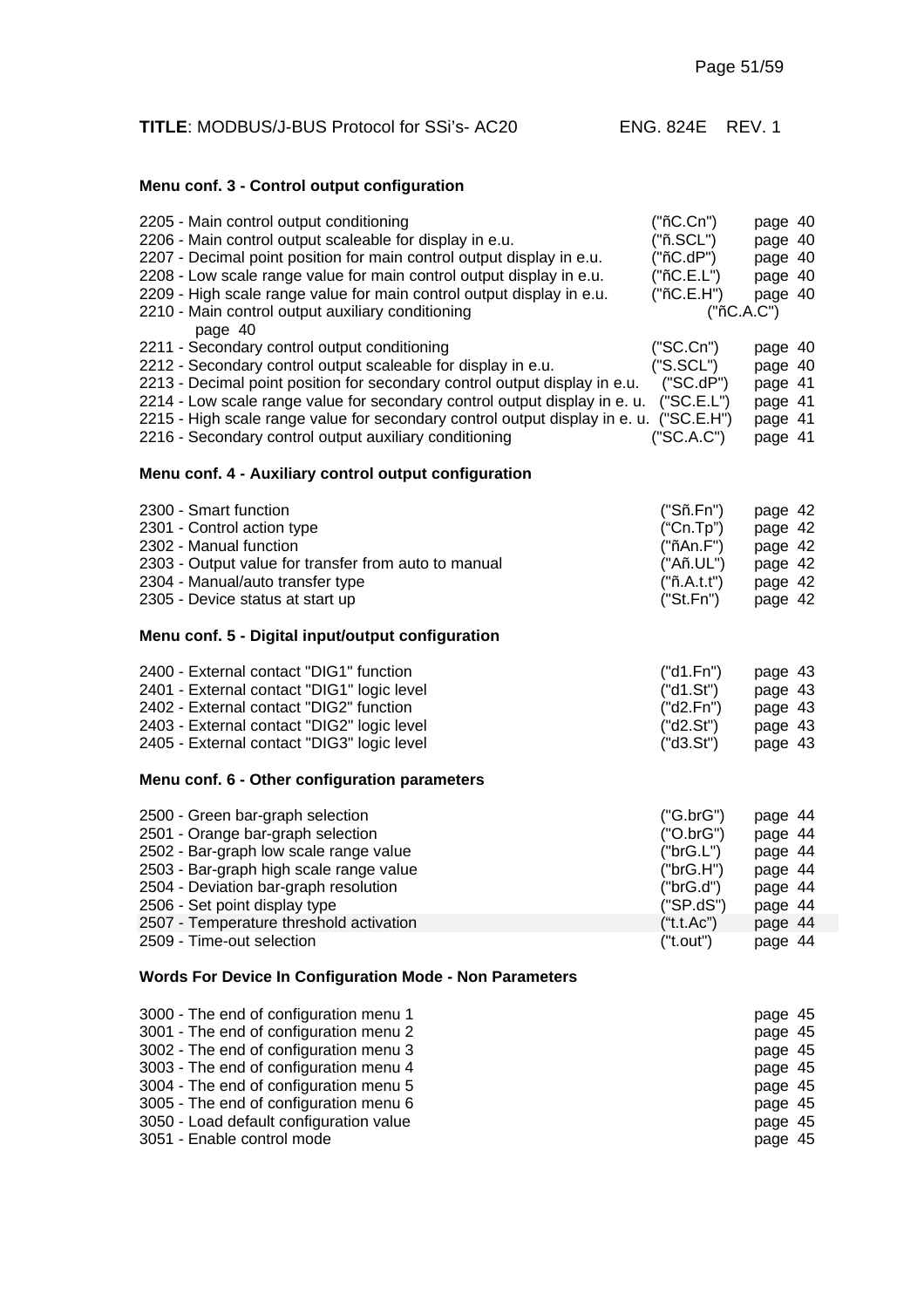## **Words For Device In Security Code Mode**

| 4000 - Safety lock combination for configuration mode | page 46 |  |
|-------------------------------------------------------|---------|--|
| 4001 - Safety lock combination for control mode       | page 46 |  |
| 4002 - Group hidden protected                         | page 46 |  |
| 4003 - Group 1 protected                              | page 46 |  |
| 4004 - Group 2 protected                              | page 46 |  |
| 4005 - Group 3 protected                              | page 46 |  |
| 4006 - Group 4 protected                              | page 46 |  |
| 4007 - Group 5 protected                              | page 46 |  |
| 4008 - Group 6 protected                              | page 46 |  |
| 4009 - Group 7 protected                              | page 46 |  |
| 4010 - Group 8 protected                              | page 47 |  |
| 4011 - Group 9 protected                              | page 47 |  |
|                                                       |         |  |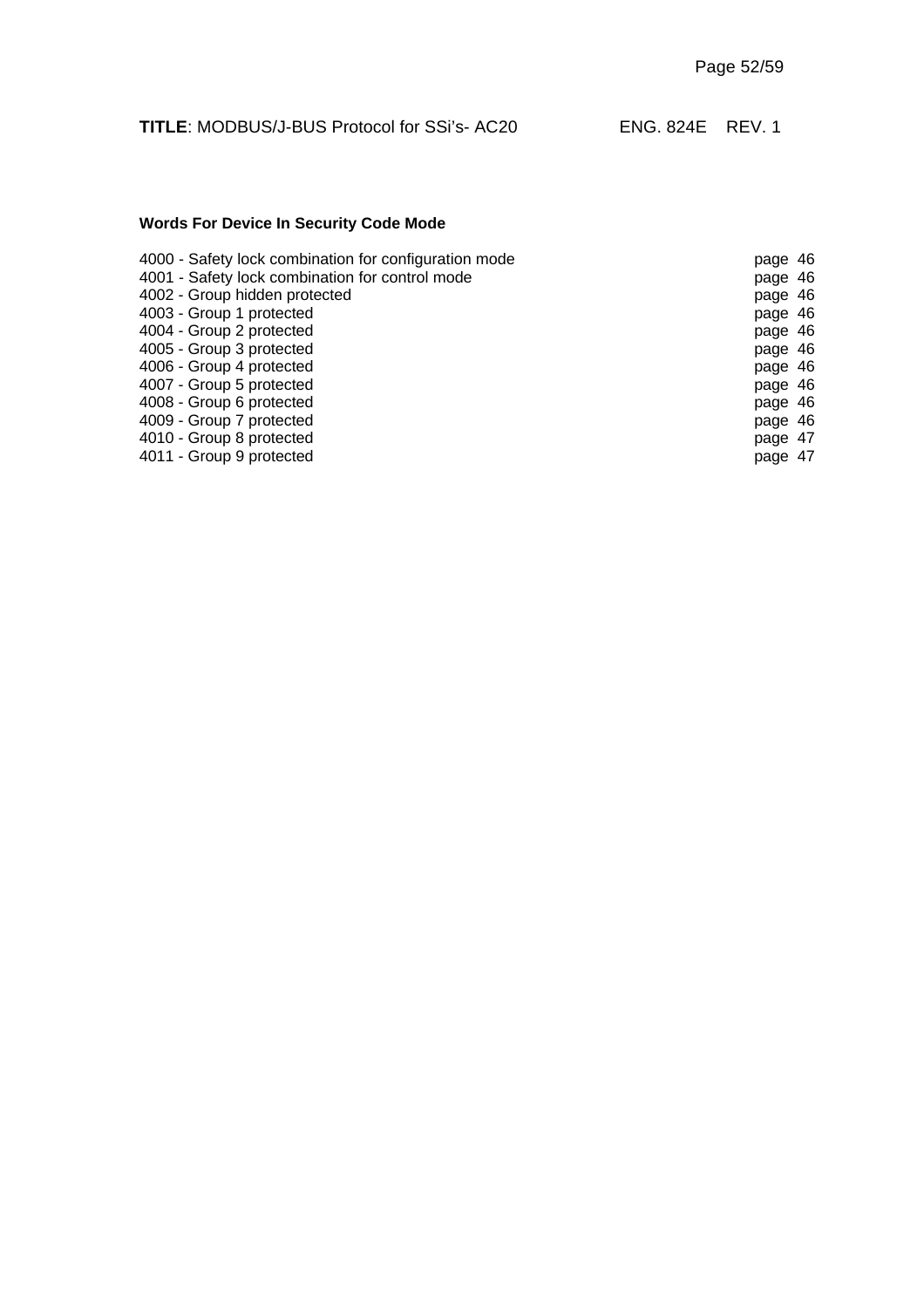#### **INDEX OF MODBUS BITS**

| <b>Bits For Device In Control Mode</b>                                                                                                                                                                                                                                                                                                                                                                                     |                       |                                                                                                                                  |
|----------------------------------------------------------------------------------------------------------------------------------------------------------------------------------------------------------------------------------------------------------------------------------------------------------------------------------------------------------------------------------------------------------------------------|-----------------------|----------------------------------------------------------------------------------------------------------------------------------|
| 200 - Logic level of external contact DIG1<br>201 - Logic level of external contact DIG2<br>202 - Logic level of external contact DIG3<br>204 - Status relay alarm 1<br>205 - Status relay alarm 2<br>206 - Status relay alarm 3<br>210 - Unsolicited request flag general<br>211 - Status tune<br>212 - Status adaptive<br>213 - Lock/unlock status<br>216 - Start probe test procedure<br>217 - Start burn-off procedure |                       | page 31<br>page 31<br>page 31<br>page 31<br>page 31<br>page 31<br>page 31<br>page 32<br>page 32<br>page 32<br>page 32<br>page 32 |
| 218 - Local/remote device status                                                                                                                                                                                                                                                                                                                                                                                           |                       | page 32                                                                                                                          |
| 219 - Auto/manual function                                                                                                                                                                                                                                                                                                                                                                                                 |                       | page 32                                                                                                                          |
| 221 - Smart enable/disable<br>222 - Manual reset/acknowledge of an alarm condition                                                                                                                                                                                                                                                                                                                                         | ("Sñrt")<br>("n.rSt") | page 32<br>page 32                                                                                                               |
| 223 - Load default control parameters value                                                                                                                                                                                                                                                                                                                                                                                |                       | page 32                                                                                                                          |
| 224 - Load default group hidden<br>page 33                                                                                                                                                                                                                                                                                                                                                                                 |                       |                                                                                                                                  |
| 225 - Load default group 1                                                                                                                                                                                                                                                                                                                                                                                                 |                       | page 33                                                                                                                          |
| 227 - Load default group 3<br>228 - Load default group 4                                                                                                                                                                                                                                                                                                                                                                   |                       | page 33<br>page 33                                                                                                               |
| 229 - Load default group 5                                                                                                                                                                                                                                                                                                                                                                                                 |                       | page 33                                                                                                                          |
| 230 - Load default group 6                                                                                                                                                                                                                                                                                                                                                                                                 |                       | page 33                                                                                                                          |
| 231 - Load default group 7                                                                                                                                                                                                                                                                                                                                                                                                 |                       | page 33                                                                                                                          |
| 232 - Load default group 8                                                                                                                                                                                                                                                                                                                                                                                                 |                       | page 33                                                                                                                          |
| 233 - De-energized all 10 auxiliary outputs                                                                                                                                                                                                                                                                                                                                                                                |                       | page 33                                                                                                                          |
| 249 - Unsolicited request flag for probe test data<br>page 34                                                                                                                                                                                                                                                                                                                                                              |                       |                                                                                                                                  |
| 250 - Unsolicited request flag group hidden                                                                                                                                                                                                                                                                                                                                                                                |                       | page 34                                                                                                                          |
| 251 - Unsolicited request flag group 1                                                                                                                                                                                                                                                                                                                                                                                     |                       | page 34                                                                                                                          |
| 252 - Unsolicited request flag group 2<br>253 - Unsolicited request flag group 3                                                                                                                                                                                                                                                                                                                                           |                       | page 34                                                                                                                          |
| 254 - Unsolicited request flag group 4                                                                                                                                                                                                                                                                                                                                                                                     |                       | page 34<br>page 34                                                                                                               |
| 255 - Unsolicited request flag group 5                                                                                                                                                                                                                                                                                                                                                                                     |                       | page 34                                                                                                                          |
| 256 - Unsolicited request flag group 6                                                                                                                                                                                                                                                                                                                                                                                     |                       | page 34                                                                                                                          |
| 257 - Unsolicited request flag group 7                                                                                                                                                                                                                                                                                                                                                                                     |                       | page 34                                                                                                                          |
| 258 - Unsolicited request flag group 8                                                                                                                                                                                                                                                                                                                                                                                     |                       | page 34                                                                                                                          |
| 259 - Unsolicited request flag group 9                                                                                                                                                                                                                                                                                                                                                                                     |                       | page 34                                                                                                                          |
| 300 - Status auxiliary input 1                                                                                                                                                                                                                                                                                                                                                                                             |                       | page 35                                                                                                                          |
| 301 - Status auxiliary input 2                                                                                                                                                                                                                                                                                                                                                                                             |                       | page 35                                                                                                                          |
| 302 - Status auxiliary input 3<br>303 - Status auxiliary input 4                                                                                                                                                                                                                                                                                                                                                           |                       | page 35                                                                                                                          |
| 304 - Status auxiliary input 5                                                                                                                                                                                                                                                                                                                                                                                             |                       | page 35<br>page 35                                                                                                               |
| 305 - Status auxiliary input 6                                                                                                                                                                                                                                                                                                                                                                                             |                       | page 35                                                                                                                          |
| 306 - Status auxiliary input 7                                                                                                                                                                                                                                                                                                                                                                                             |                       | page 35                                                                                                                          |
| 307 - Status auxiliary input 8                                                                                                                                                                                                                                                                                                                                                                                             |                       | page 35                                                                                                                          |
| 310 - Status auxiliary output 10                                                                                                                                                                                                                                                                                                                                                                                           |                       | page 36                                                                                                                          |
| 311 - Status auxiliary output 11                                                                                                                                                                                                                                                                                                                                                                                           |                       | page 36                                                                                                                          |
| 312 - Status auxiliary output 12<br>313 - Status auxiliary output 13                                                                                                                                                                                                                                                                                                                                                       |                       | page 36<br>page 36                                                                                                               |
| 314 - Status auxiliary output 14                                                                                                                                                                                                                                                                                                                                                                                           |                       | page 36                                                                                                                          |
| 315 - Status auxiliary output 15                                                                                                                                                                                                                                                                                                                                                                                           |                       | page 36                                                                                                                          |
| 316 - Status auxiliary output 16                                                                                                                                                                                                                                                                                                                                                                                           |                       | page 36                                                                                                                          |
| 317 - Status auxiliary output 17                                                                                                                                                                                                                                                                                                                                                                                           |                       | page 36                                                                                                                          |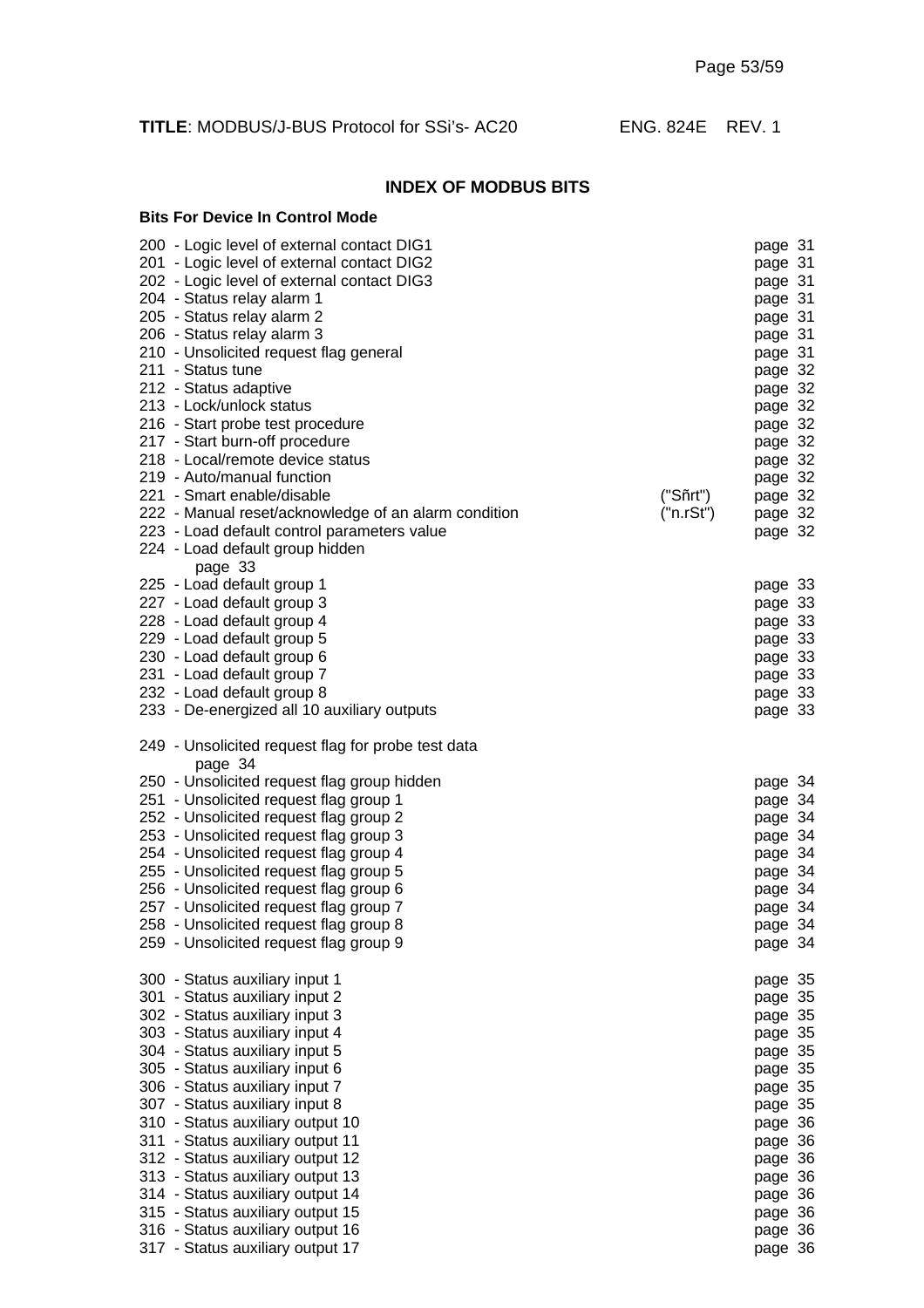318 - Status auxiliary output 18 page 36

319 - Status auxiliary output 19 page 36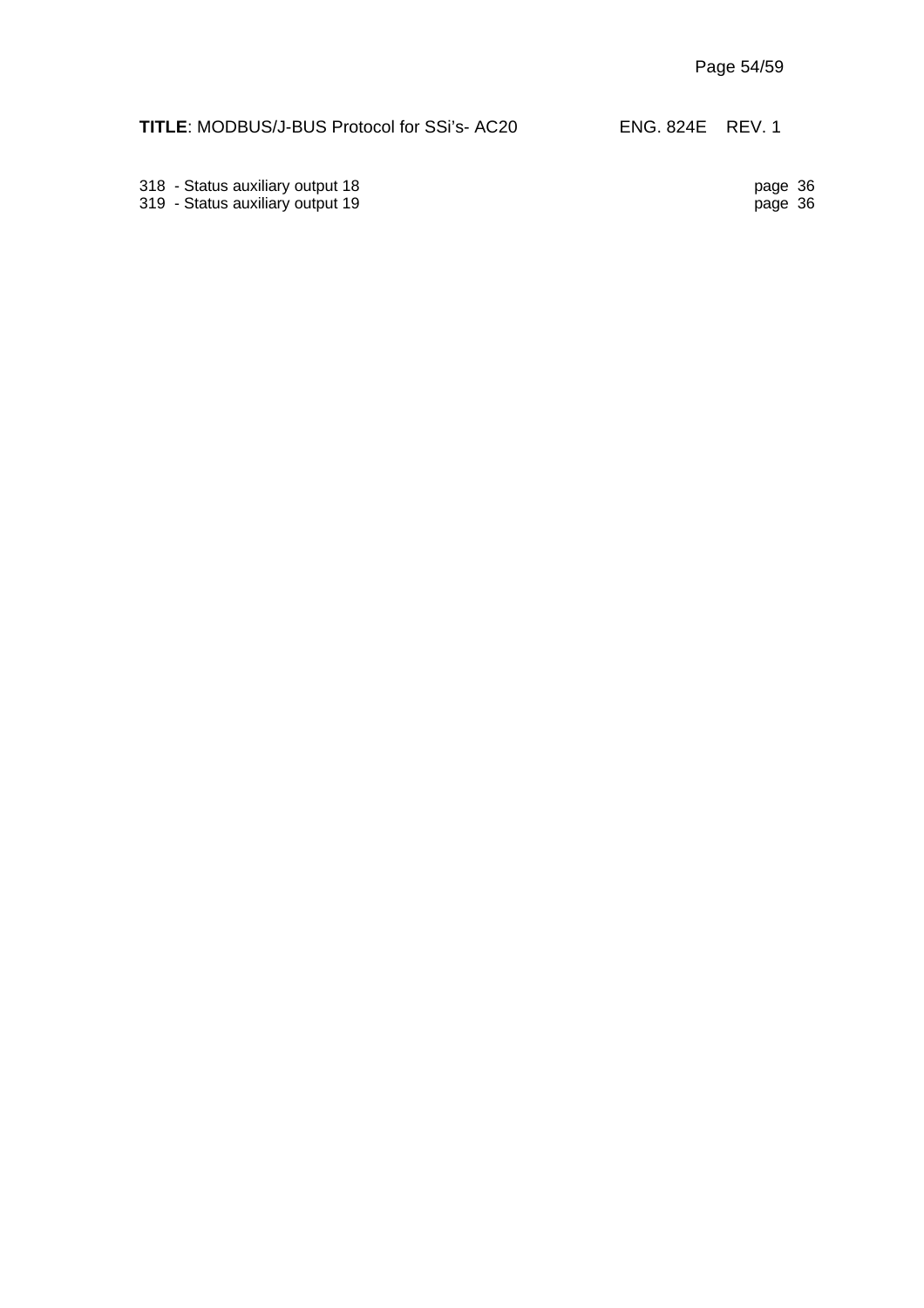## **INDEX, IN ASCENDING ORDER, OF MODBUS WORDS**

| 113 - Status led alarm 1                              |           | page 26 |
|-------------------------------------------------------|-----------|---------|
| 114 - Status led alarm 2                              |           | page 26 |
| 115 - Status led alarm 3                              |           | page 26 |
| 119 - Variation on alarm status                       |           | page 26 |
| 120 - Manufactured trade mark                         |           | page 26 |
| 121 - Device identification code                      |           |         |
| page 26                                               |           |         |
| 122 - Probe sensor mV value                           |           | page 26 |
| 123 - Carbon potential value                          |           | page 26 |
| 124 - Dew point value                                 |           | page 27 |
| 125 - Probe temperature value                         |           | page 27 |
| 126 - Carbon monoxide measure value                   |           |         |
| page 27                                               |           |         |
| 127 - Probe resistor value                            |           | page 27 |
| 128 - Probe response time                             |           | page 27 |
| 129 - Probe temperature at last probe test            |           | page 27 |
| 130 - Main control output value                       |           |         |
| page 28                                               |           |         |
| 131 - Secondary control output value                  |           | page 28 |
| 132 - Pid out value                                   |           | page 28 |
| 133 - Main control output display value               | (n.xxx)   | page 28 |
| 134 - Secondary control output display value          | (S.xxx)   | page 28 |
| 135 - Device status mode                              |           | page 28 |
| 136 - Type of operative set point                     |           | page 28 |
| 137 - Operative set point value                       |           | page 28 |
| 138 - Main set point                                  | ("SP")    | page 18 |
| 139 - Auxiliary set point 2                           | ("SP2")   | page 18 |
| 140 - Auxiliary set point 3                           | ("SP3")   | page 18 |
| 141 - Auxiliary set point 4                           | ("SP4")   | page 18 |
| 142 - Carbon monoxide factor                          | ("COF")   | page 18 |
| 143 - Hydrogen factor                                 | ("H2F")   | page 18 |
| 148 - Proportional band                               | ("Pb")    | page 19 |
| 149 - Hysteresis for on/off control mode              | ("HYS")   | page 19 |
| 150 - Integral time                                   | ("ti")    | page 19 |
| 151 - Derivative time                                 | ("td")    | page 19 |
| 152 - Integral pre-load                               | ("IP")    | page 19 |
| 153 - Relative secondary output gain                  | ("r.Gn")  | page 19 |
| 154 - Dead band/overlap between main/secondary output | ("OLAP")  | page 19 |
| 177 - Alarm 1 threshold                               | ("AL1")   | page 18 |
| 178 - Alarm 2 threshold                               | ("AL2")   | page 18 |
| 179 - Alarm 3 threshold                               | ("AL3")   | page 18 |
| 181 - Band alarm 1 threshold low                      | ("bA1.L") | page 18 |
| 182 - Band alarm 1 threshold high                     | ("bA1.h") | page 18 |
| 183 - Band alarm 2 threshold low                      | ("bA2.L") | page 18 |
| 184 - Band alarm 2 threshold high                     | ("bA2.h") | page 18 |
| 185 - Band alarm 3 threshold low                      | ("bA3.L") | page 18 |
| 186 - Band alarm 3 threshold high                     | ("bA3.h") | page 18 |
| 191 - Alarm 1 hysteresis                              | ("HSA1")  | page 18 |
| 192 - Alarm 2 hysteresis                              | ("HSA2")  | page 18 |
| 193 - Alarm 3 hysteresis                              | ("HSA3")  | page 18 |
|                                                       |           |         |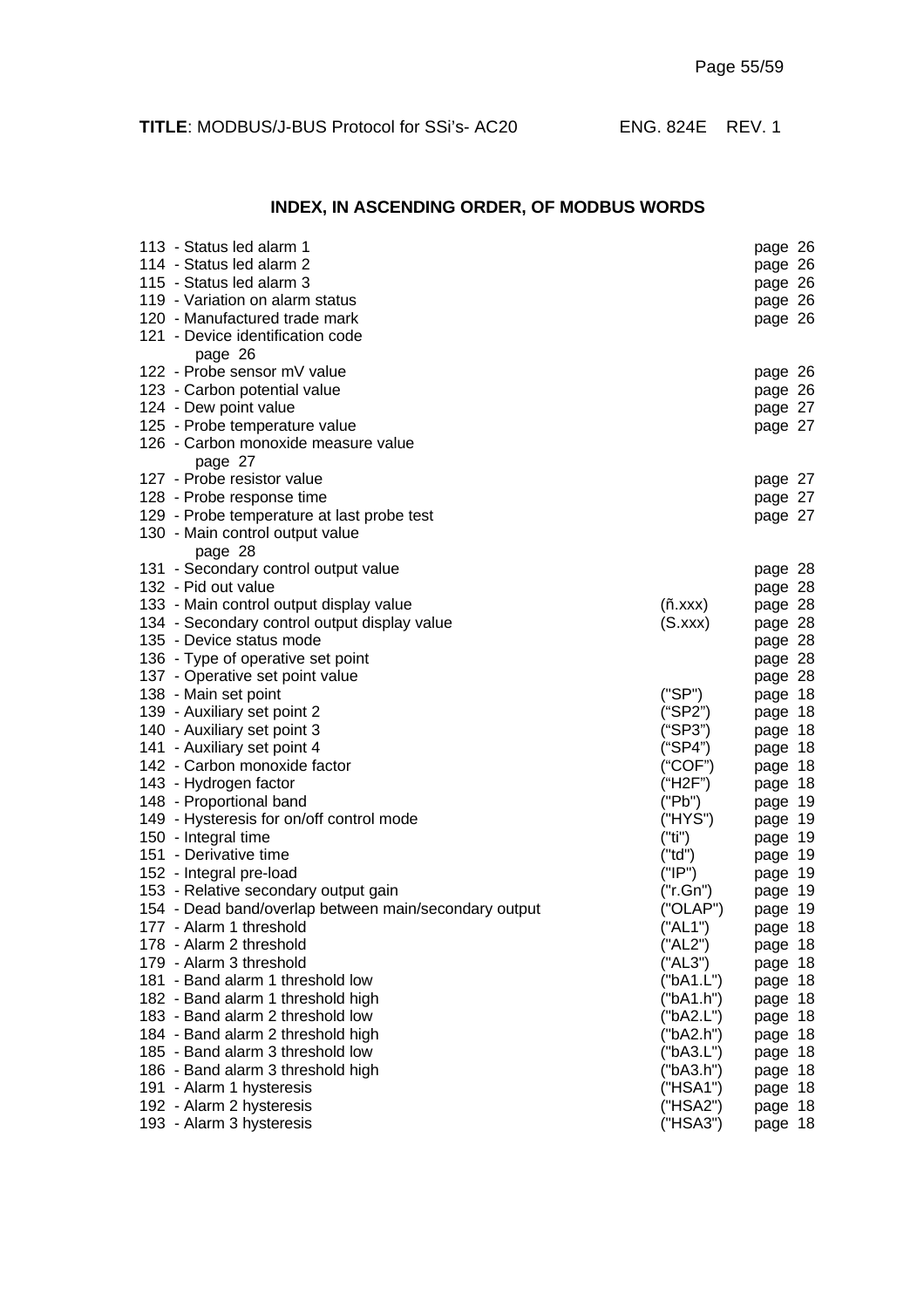| 300 - Decimal number relative to primary control variable<br>301 - Decimal number relative to main control output in engineering units<br>page 28      |                         | page 28            |
|--------------------------------------------------------------------------------------------------------------------------------------------------------|-------------------------|--------------------|
| 302 - Decimal number relative to secondary control output in eng. units<br>347 - Code for enable configuration mode                                    |                         | page 28<br>page 29 |
| 348 - Code for enable security code mode                                                                                                               |                         | page 29            |
| 349 - Code for lock/unlock control parameters                                                                                                          |                         | page 29            |
| 350 - Lock/unlock status group hidden                                                                                                                  |                         | page 29            |
| 351 - Lock/unlock status group 1<br>352 - Lock/unlock status group 2                                                                                   |                         | page 29<br>page 29 |
| 353 - Lock/unlock status group 3                                                                                                                       |                         | page 30            |
| 354 - Lock/unlock status group 4                                                                                                                       |                         | page 30            |
| 355 - Lock/unlock status group 5                                                                                                                       |                         | page 30            |
| 356 - Lock/unlock status group 6                                                                                                                       |                         | page 30            |
| 357 - Lock/unlock status group 7                                                                                                                       |                         | page 30            |
| 358 - Lock/unlock status group 8                                                                                                                       |                         | page 30            |
| 359 - Lock/unlock status group 9                                                                                                                       |                         | page 30            |
| 526 - Serial interface protocol                                                                                                                        | ("S.L.Pr")              | page 23            |
| 527 - Serial link device address                                                                                                                       | ("S.L.Ad")              | page 23            |
| 528 - Baud rate for serial link                                                                                                                        | ('S.L.bd")              | page 23            |
| 529 - Byte format for serial link                                                                                                                      | ("S.L.bF")              | page 23            |
| 1000 - Anti-reset windup                                                                                                                               | ("ArU")                 | page 20            |
| 1003 - Main control output low limit<br>1004 - Main control output high limit                                                                          | ("ñ.OLL")<br>("ñ.OLH")  | page 20            |
| 1005 - Main control output max rate of rise                                                                                                            | ("ñ.rñP")               | page 20<br>page 20 |
| 1006 - Proportional cycle time on main control output                                                                                                  | ("nC.CY")               | page 20            |
| 1007 - Secondary control output low limit                                                                                                              | ("S.OLL")               | page 20            |
| 1008 - Secondary control output high limit                                                                                                             | ("S.OLH")               | page 20            |
| 1009 - Secondary control output max rate of rise                                                                                                       | ("S.rñP")               |                    |
| page 20                                                                                                                                                |                         |                    |
| 1010 - Proportional cycle time on secondary control output                                                                                             | ("SC.CY")               | page 20            |
|                                                                                                                                                        |                         |                    |
| 1011 - Set point low limit                                                                                                                             | ("rL")                  | page 20            |
| 1012 - Set point high limit                                                                                                                            | ("rH")                  | page 20            |
| 1013 - Rate of change for positive set point variation                                                                                                 | ("Grd1")                | page 20            |
| 1014 - Rate of change for negative set point variation                                                                                                 | ("Grd2")                | page 20            |
| 1016 - External control of auto/man function                                                                                                           | ("E.Añ")                | page 20            |
| 1100 - Alarm 1 type                                                                                                                                    | ("A1.tP")               | page 21            |
| 1101 - Alarm 1 configuration                                                                                                                           | ("A1.Cn")               | page 21            |
| 1102 - Alarm 1 action                                                                                                                                  | ("A1.Ac")               | page 21            |
| 1103 - Alarm 1 standby function                                                                                                                        | ("A1.St")               | page 21            |
| 1104 - Alarm 2 type                                                                                                                                    | ("A2.tP")               | page 21            |
| 1105 - Alarm 2 configuration<br>1106 - Alarm 2 action                                                                                                  | ("A2.Cn")<br>("A2.Ac")  | page 21            |
| 1107 - Alarm 2 standby function                                                                                                                        | ("A2.St")               | page 21<br>page 21 |
| 1108 - Alarm 3 type                                                                                                                                    | ("A3.tP")               | page 22            |
| 1109 - Alarm 3 configuration                                                                                                                           | ("A3.Cn")               | page 22            |
| 1110 - Alarm 3 action                                                                                                                                  | ("A3.Ac")               | page 22            |
| 1111 - Alarm 3 standby function                                                                                                                        | ("A3.St")               | page 22            |
| 1200 - Min value of proportional band calculated by the smart algorithm                                                                                | ("Pb.Lo")               | page 25            |
| 1201 - Max value of proportional band calculated by the smart algorithm                                                                                | ("Pb.Hi")               | page 25            |
| 1202 - Min value of integral time value calculated by the smart algorithm<br>1203 - Max value of integral time value calculated by the smart algorithm | ("ti.Lo")<br>("ti.Hi")  | page 25            |
| page 25                                                                                                                                                | ("rG.CL")               |                    |
| 1204 - Relative secondary output gain calculation by the smart algorithm<br>1300 - Timer for burn-off                                                  | ("t.bOF")               | page 25<br>page 24 |
| 1301 - Timer for purge                                                                                                                                 | ("t.PrG")               | page 24            |
| 1302 - Timer for automatic burn-off interval                                                                                                           | ("bF.tr")               | page 24            |
| 1303 - Timer for probe test interval                                                                                                                   | ("Pb.tr")               | page 24            |
| 1304 - Time lasting to beginning of burn-off procedure<br>1305 - Time lasting to beginning of probe test procedure                                     | ("bF.ñn")<br>("Pb. ñn") | page 24<br>page 24 |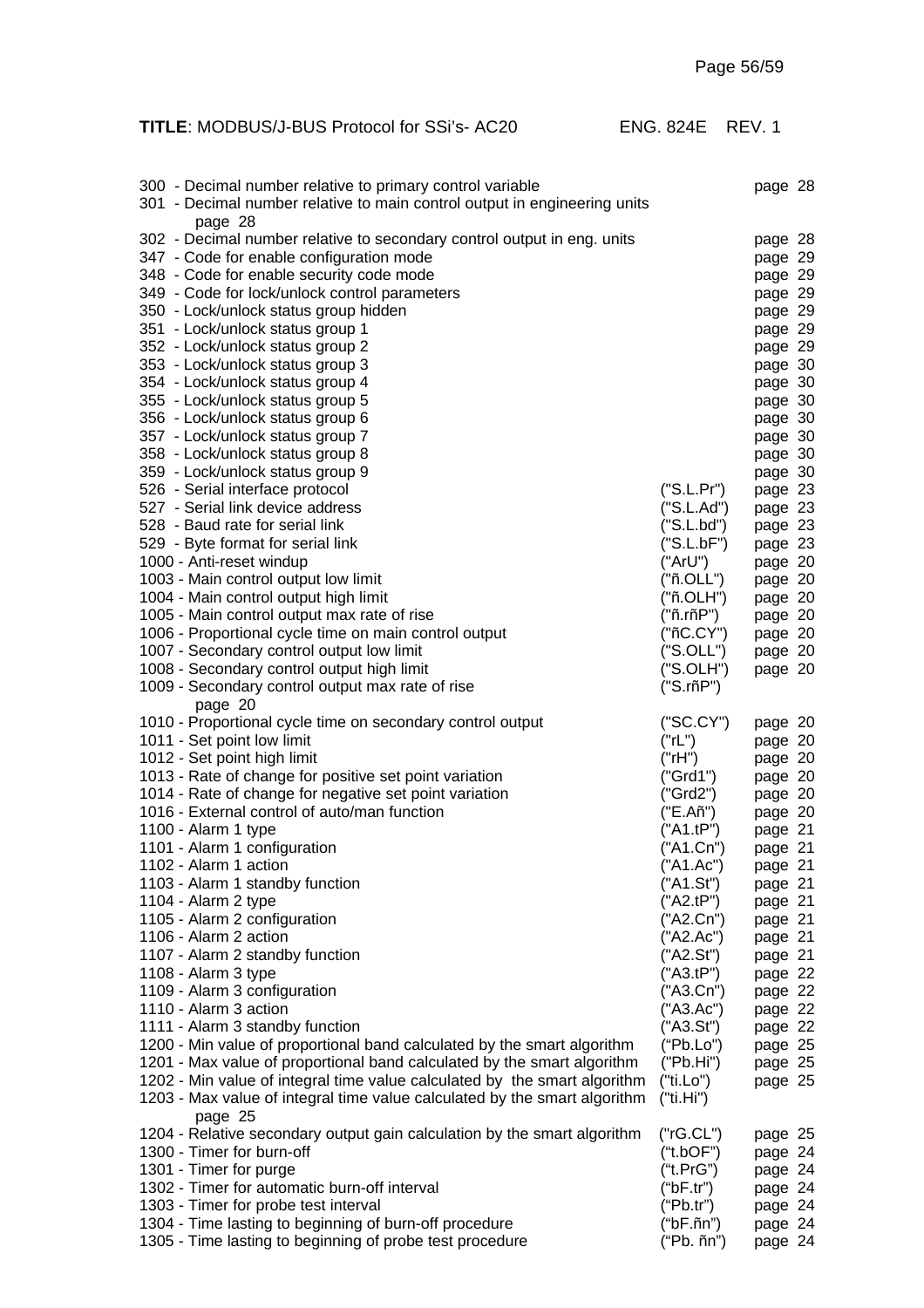| 2000 - Line frequency                                                            | ("Ln.Fr")              | page 37            |
|----------------------------------------------------------------------------------|------------------------|--------------------|
| 2001 - Input type and range value for main input                                 | ("ñ.ln.t")             | page 37            |
| 2002 - Decimal point position for main input                                     | ("ñ.ln.d")             | page 37            |
| 2003 - Square root extraction for main input                                     | ("ñ.in.S")             | page 37            |
| 2004 - Low scale range value for main input                                      | ("ñ.ln.L")             | page 37            |
| 2005 - High scale range value for main input                                     | ("ñ.ln.H")             | page 37            |
| 2006 - Main input offset adjustment                                              | ("OFSt")               | page 37            |
| 2007 - Time constant for filter on main input display value                      | ("dS.FL")              | page 37            |
| 2100 - Out 1 function                                                            | ("O1.Fn")              | page 38            |
| 2101 - Out 2 function                                                            | ("O2.Fn")              | page 38            |
| 2102 - Out 3 function                                                            | ("O3.Fn")              | page 38            |
| 2106 - Out 6 function                                                            | ("O6.Fn")              | page 38            |
| 2107 - Out 6 range                                                               | ("O6.rn")              | page 38            |
| 2108 - Retransmission low scale range value for Out 6                            | ("O6.Lr")              | page 38            |
| 2109 - Retransmission high scale range value for Out 6                           | ("O6.Hr")              | page 38            |
| 2110 - Time constant for filter on Out 6 analog retransmission value             | ("O6.FL")              | page 38            |
| 2111 - Out 7 function                                                            | ("O7.Fn")              | page 39            |
| 2112 - Out 7 range                                                               | ("O7.rn")              | page 39            |
| 2113 - Retransmission low scale range value for Out 7                            | ("O7.Lr")              | page 39            |
| 2114 - Retransmission high scale range value for Out 7                           | ("O7.Hr")              | page 39            |
| 2115 - Time constant for filter on Out 7 analog retransmission value             | ("O7.FL")              | page 39            |
| 2205 - Main control output conditioning                                          | ("ñC.Cn")              | page 40            |
| 2206 - Main control output scaleable for display in e.u.                         | ("ñ.SCL")              | page 40            |
| 2207 - Decimal point position for main control output display in e.u.            | ("nC.dP")              | page 40            |
| 2208 - Low scale range value for main control output display in e.u.             | ("nC.E.L")             | page 40            |
| 2209 - High scale range value for main control output display in e.u.            | ("nC.E.H")             | page 40            |
| 2210 - Main control output auxiliary conditioning                                |                        | ("ñC.A.C")         |
| page 40                                                                          |                        |                    |
| 2211 - Secondary control output conditioning                                     | ("SC.Cn")              | page 40            |
| 2212 - Secondary control output scaleable for display in e.u.                    | ("S.SCL")              | page 40            |
| 2213 - Decimal point position for secondary control output display in e.u.       | ("SC.dP")              |                    |
| 2214 - Low scale range value for secondary control output display in e. u.       | ("SC.E.L")             | page 41            |
| 2215 - High scale range value for secondary control output display in e. u.      |                        | page 41            |
|                                                                                  | ("SC.E.H")             | page 41            |
| 2216 - Secondary control output auxiliary conditioning<br>2300 - Smart function  | ("SC.A.C")             | page 41            |
| 2301 - Control action type                                                       | ("Sñ.Fn")<br>("Cn.Tp") | page 42            |
|                                                                                  |                        | page 42            |
|                                                                                  |                        |                    |
| 2302 - Manual function                                                           | ("ñAn.F")              | page 42            |
| 2303 - Output value for transfer from auto to manual                             | ("Añ.UL")              | page 42            |
| 2304 - Manual/auto transfer type                                                 | ("ñ.A.t.")             |                    |
| page 42                                                                          |                        |                    |
| 2305 - Device status at start up                                                 | ("St.Fn")              | page 42            |
| 2400 - External contact "dig 1" function                                         | ("d1.Fn")              | page 43            |
| 2401 - External contact "dig 1" logic level                                      | ("d1.St")              |                    |
| page 43                                                                          |                        |                    |
| 2402 - External contact "dig 2" function                                         | ("d2.Fn")              | page 43            |
| 2403 - External contact "dig 2" logic level                                      | ("d2.St")              |                    |
| page 43                                                                          |                        |                    |
| 2405 - External contact "dig 3" logic level                                      | ("d3.St")              |                    |
| page 43                                                                          |                        |                    |
| 2500 - Green bar-graph selection                                                 | ("G.brG")              | page 44            |
| 2501 - Orange bar-graph selection                                                | ("O.brG")              | page 44            |
| 2502 - Bar-graph low scale range value                                           | ("brG.L")              | page 44            |
| 2503 - Bar-graph high scale range value                                          | ("brG.H")              | page 44            |
| 2504 - Deviation bar-graph resolution                                            | ("brG.d")              | page 44            |
| 2506 - Set point display type                                                    | ("SP.dS")              | page 44            |
| 2507 - Temperature threshold activation                                          | ("tt.Ac")              | page 44            |
| 2509 - Time-out selection                                                        | ("t.out")              | page 44            |
| 3000 - The end of configuration menu 1                                           |                        | page 45            |
| 3001 - The end of configuration menu 2<br>3002 - The end of configuration menu 3 |                        | page 45<br>page 45 |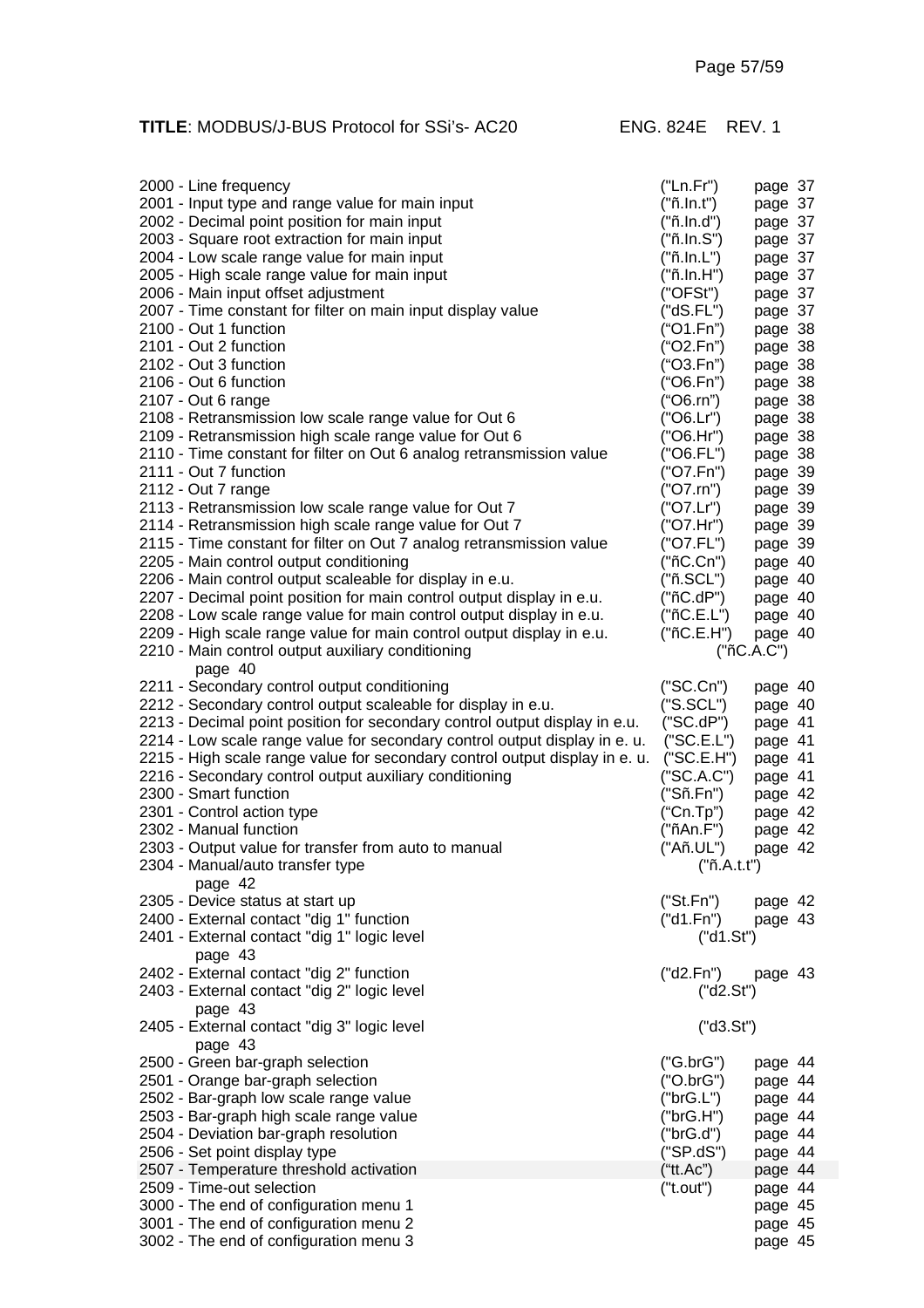| 3003 - The end of configuration menu 4  | page 45 |
|-----------------------------------------|---------|
| 3004 - The end of configuration menu 5  | page 45 |
| 3005 - The end of configuration menu 6  | page 45 |
| 3050 - Load default configuration value | page 45 |
| 3051 - Enable control mode              | page 45 |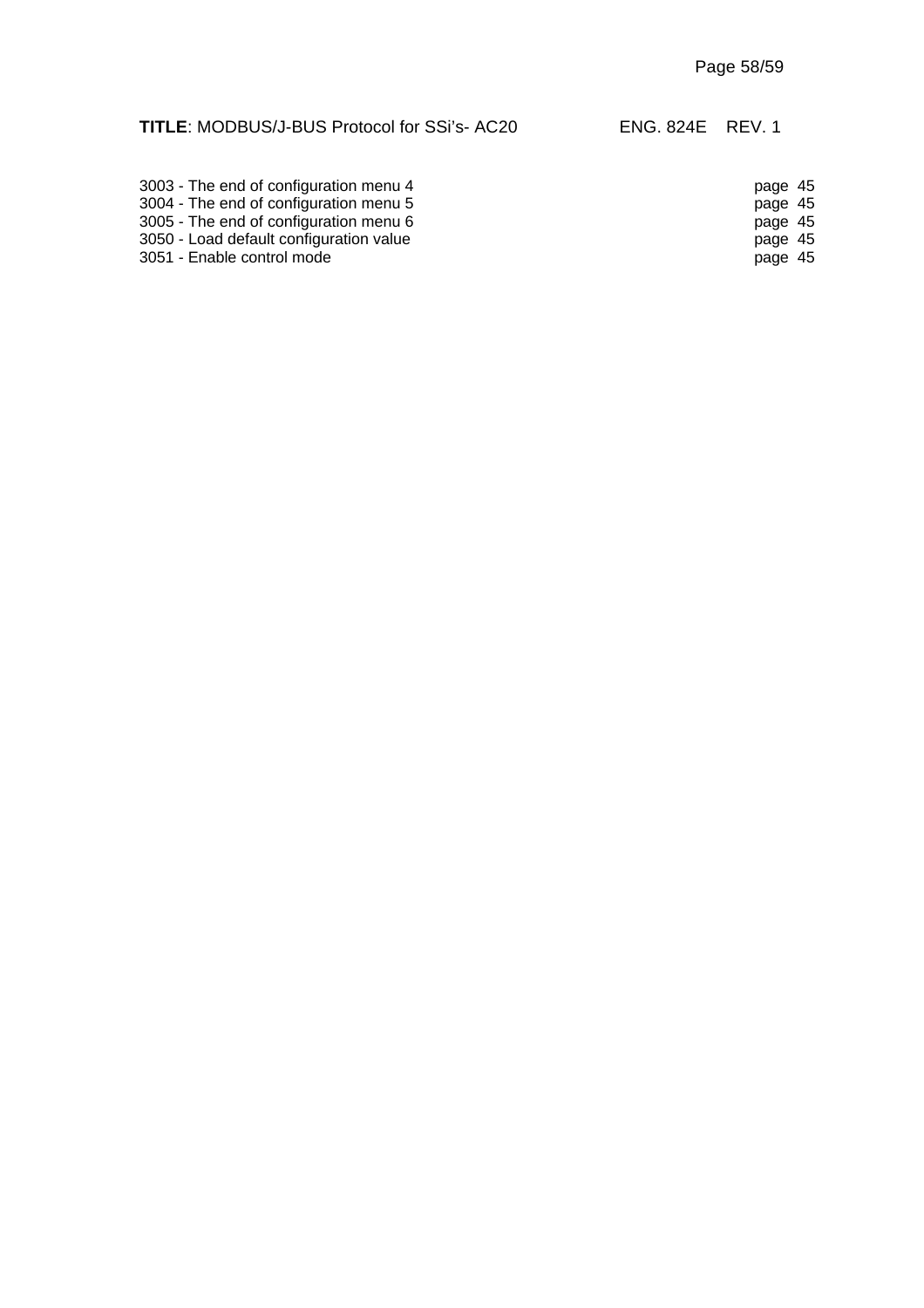# **TITLE**: MODBUS/J-BUS Protocol for SSi's- AC20 ENG. 824E REV. 1 4000 - Safety lock combination for configuration mode<br>
page 46

| 4001 - Safety lock combination for run time mode | page 46 |
|--------------------------------------------------|---------|
| 4002 - Group hidden protected                    | page 46 |
| 4003 - Group 1 protected                         | page 46 |
| 4004 - Group 2 protected                         | page 46 |
| 4005 - Group 3 protected                         | page 46 |
| 4006 - Group 4 protected                         | page 46 |
| 4007 - Group 5 protected                         | page 46 |
| 4008 - Group 6 protected                         | page 46 |
| 4009 - Group 7 protected                         | page 46 |
| 4010 - Group 8 protected                         | page 47 |
| 4011 - Group 9 protected                         | page 47 |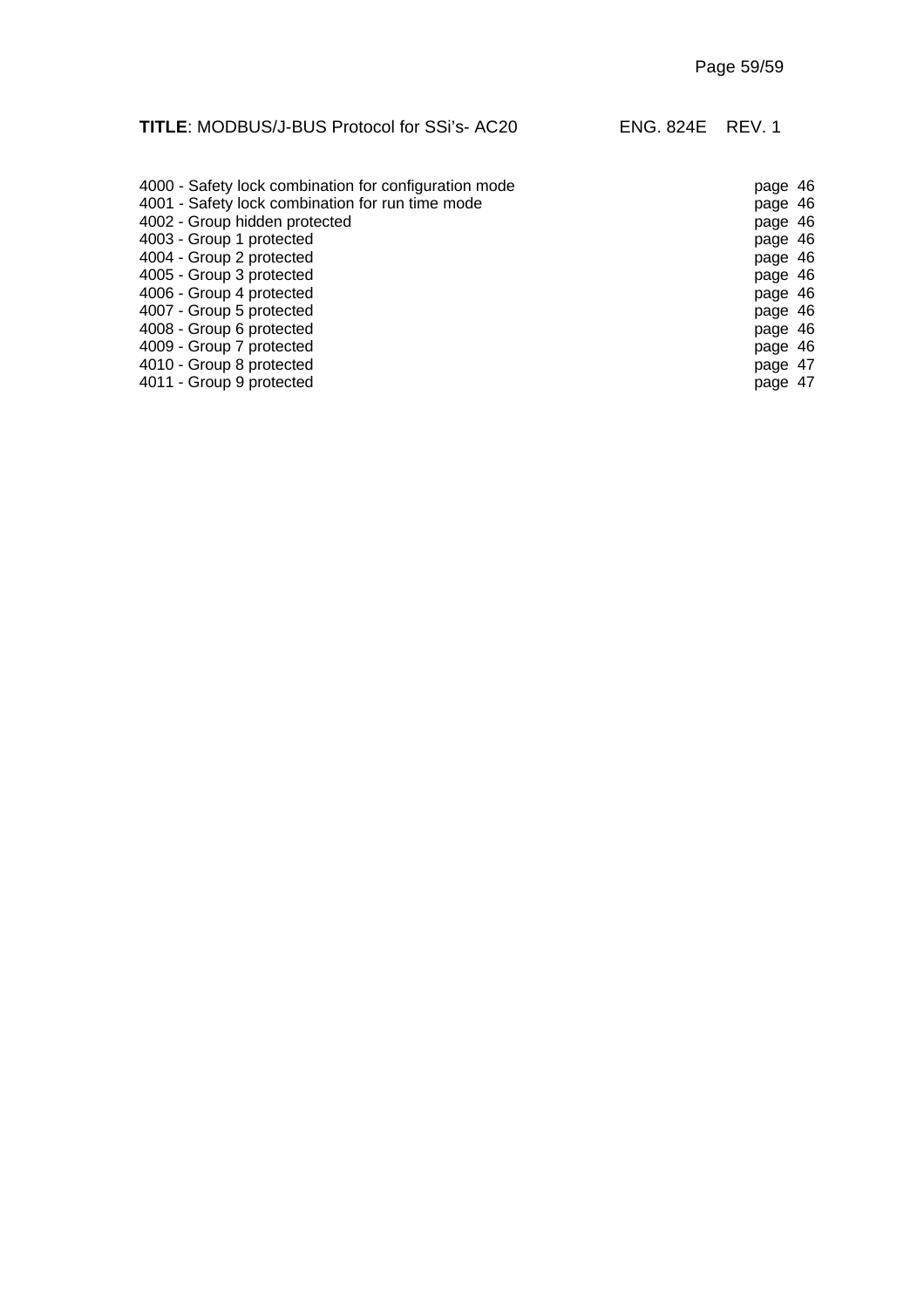## **INDEX, IN ASCENDING ORDER, OF MODBUS BITS**

| 200 - Logic level of external contact Dig1           |           | page 31 |
|------------------------------------------------------|-----------|---------|
| 201 - Logic level of external contact Dig2           |           | page 31 |
| 202 - Logic level of external contact Dig3           |           | page 31 |
| 204 - Status relay alarm 1                           |           | page 31 |
| 205 - Status relay alarm 2                           |           | page 31 |
| 206 - Status relay alarm 3                           |           | page 31 |
| 210 - Unsolicited request flag general               |           | page 31 |
| 211 - Status tune                                    |           | page 32 |
| 212 - Status adaptive                                |           | page 32 |
| 213 - Lock/unlock status                             |           | page 32 |
|                                                      |           |         |
| 216 - Start probe test procedure                     |           | page 32 |
| 217 - Start burn-off procedure                       |           | page 32 |
| 218 - Local/remote device status                     |           | page 32 |
| 219 - Auto/manual function                           |           | page 32 |
| 221 - Smart enable/disable                           | ("Sñrt")  | page 32 |
| 222 - Manual reset/acknowledge of an alarm condition | ("n.rSt") | page 32 |
| 223 - Load default control parameters value          |           | page 32 |
| 224 - Load default data for group hidden             |           | page 33 |
| 225 - Load default data for group 1                  |           | page 33 |
| 227 - Load default data for group 3                  |           | page 33 |
| 228 - Load default data for group 4                  |           | page 33 |
| 229 - Load default data for group 5                  |           | page 33 |
| 230 - Load default data for group 6                  |           | page 33 |
| 231 - Load default data for group 7                  |           | page 33 |
| 232 - Load default data for group 8                  |           | page 33 |
| 233 - De-energized all 10 auxiliary outputs          |           | page 33 |
| 249 - Unsolicited request flag for probe test data   |           |         |
| page 34                                              |           |         |
| 250 - Unsolicited request flag group hidden          |           | page 34 |
| 251 - Unsolicited request flag group 1               |           | page 34 |
| 252 - Unsolicited request flag group 2               |           | page 34 |
| 253 - Unsolicited request flag group 3               |           | page 34 |
| 254 - Unsolicited request flag group 4               |           | page 34 |
| 255 - Unsolicited request flag group 5               |           | page 34 |
| 256 - Unsolicited request flag group 6               |           | page 34 |
| 257 - Unsolicited request flag group 7               |           | page 34 |
| 258 - Unsolicited request flag group 8               |           | page 34 |
| 259 - Unsolicited request flag group 9               |           | page 34 |
| 300 - Status auxiliary input 1                       |           | page 35 |
| 301 - Status auxiliary input 2                       |           | page 35 |
| 302 - Status auxiliary input 3                       |           | page 35 |
| 303 - Status auxiliary input 4                       |           | page 35 |
| 304 - Status auxiliary input 5                       |           | page 35 |
|                                                      |           |         |
| 305 - Status auxiliary input 6                       |           | page 35 |
| 306 - Status auxiliary input 7                       |           | page 35 |
| 307 - Status auxiliary input 8                       |           | page 35 |
| 310 - Status auxiliary output 10                     |           | page 36 |
| 311 - Status auxiliary output 11                     |           | page 36 |
| 312 - Status auxiliary output 12                     |           | page 36 |
| 313 - Status auxiliary output 13                     |           | page 36 |
| 314 - Status auxiliary output 14                     |           | page 36 |
| 315 - Status auxiliary output 15                     |           | page 36 |
| 316 - Status auxiliary output 16                     |           | page 36 |
| 317 - Status auxiliary output 17                     |           | page 36 |
| 318 - Status auxiliary output 18                     |           | page 36 |
| 319 - Status auxiliary output 19                     |           | page 36 |